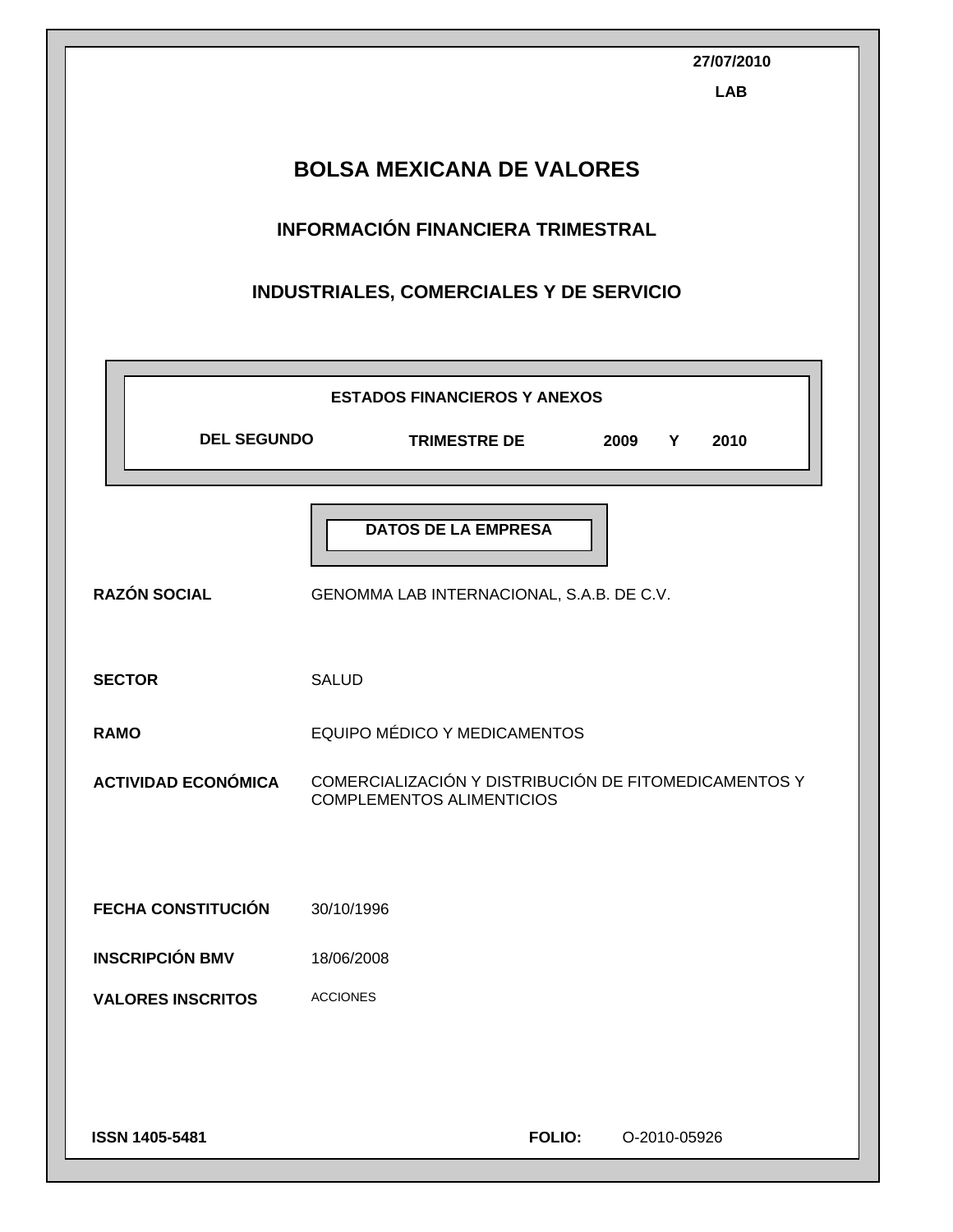CLAVE DE COTIZACIÓN: **LAB**

# **GENOMMA LAB INTERNACIONAL, S.A.B. DE C.V. BALANCE GENERAL**

AL 30 DE JUNIO DE 2010 Y 2009

**CONSOLIDADO**

## (MILES DE PESOS)

| <b>REFS</b>     | <b>CONCEPTOS</b>                                                                | <b>TRIMESTRE AÑO ACTUAL</b> |      | <b>TRIMESTRE AÑO ANTERIOR</b> |                |  |
|-----------------|---------------------------------------------------------------------------------|-----------------------------|------|-------------------------------|----------------|--|
|                 |                                                                                 | <b>IMPORTE</b>              | $\%$ | <b>IMPORTE</b>                | ℅              |  |
| \$01            | <b>ACTIVO TOTAL</b>                                                             | 4,594,557                   | 100  | 3,294,216                     | 100            |  |
| \$02            | <b>ACTIVO CIRCULANTE</b>                                                        | 3,526,788                   | 77   | 2,635,961                     | 80             |  |
| s <sub>03</sub> | <b>EFECTIVO E INVERSIONES DISPONIBLES</b>                                       | 744,670                     | 16   | 1,247,406                     | 38             |  |
| s04             | CUENTAS Y DOCUMENTOS POR COBRAR A CLIENTES (NETO)                               | 1,781,861                   | 39   | 504,149                       | 15             |  |
| \$05            | OTRAS CUENTAS Y DOCUMENTOS POR COBRAR(NETO)                                     | 190,579                     | 4    | 265,825                       | 8              |  |
| \$06            | <b>INVENTARIOS</b>                                                              | 743,452                     | 16   | 516,142                       | 16             |  |
| s07             | <b>OTROS ACTIVOS CIRCULANTES</b>                                                | 66,226                      |      | 102,439                       | 3              |  |
| \$08            | <b>ACTIVO A LARGO PLAZO</b>                                                     | 0                           | 0    | 0                             | 0              |  |
| \$09            | CUENTAS Y DOCUMENTOS POR COBRAR (NETO)                                          |                             | 0    | 0                             | $\mathbf 0$    |  |
| s10             | INVERSIONES EN ACCIONES DE SUBS. NO CONSOLIDADAS,<br>NEGOCIOS CONJUNTOS Y ASOC. | 0                           | 0    | 0                             | 0              |  |
| s11             | OTRAS INVERSIONES                                                               | 0                           | 0    | 0                             | 0              |  |
| s12             | <b>INMUEBLES, PLANTA Y EQUIPO (NETO)</b>                                        | 385,176                     | 8    | 138,613                       | 4              |  |
| s13             | <b>INMUEBLES</b>                                                                | 153,436                     | 3    | 8,870                         | 0              |  |
| s14             | <b>MAQUINARIA Y EQUIPO INDUSTRIAL</b>                                           | 0                           | 0    | 0                             | 0              |  |
| s15             | <b>OTROS EQUIPOS</b>                                                            | 278,638                     | 6    | 163,490                       | 5              |  |
| s16             | DEPRECIACIÓN ACUMULADA                                                          | 110,061                     | 2    | 63,040                        | $\overline{2}$ |  |
| s17             | CONSTRUCCIONES EN PROCESO                                                       | 63,163                      |      | 29,293                        | 1              |  |
| s18             | <b>ACTIVOS INTANGIBLES Y CARGOS DIFERIDOS (NETO)</b>                            | 612,960                     | 13   | 444,743                       | 14             |  |
| s19             | <b>OTROS ACTIVOS</b>                                                            | 69,633                      | 2    | 74,899                        | $\mathbf{2}$   |  |
| s20             | <b>PASIVO TOTAL</b>                                                             | 1,206,698                   | 100  | 819,007                       | 100            |  |
| s21             | <b>PASIVO CIRCULANTE</b>                                                        | 1,073,540                   | 89   | 654,329                       | 80             |  |
| s22             | <b>PROVEEDORES</b>                                                              | 606,339                     | 50   | 411,192                       | 50             |  |
| s23             | <b>CRÉDITOS BANCARIOS</b>                                                       | 0                           | 0    | 0                             | 0              |  |
| s24             | <b>CRÉDITOS BURSÁTILES</b>                                                      |                             | 0    | 0                             | 0              |  |
| s103            | OTROS CRÉDITOS CON COSTO                                                        |                             | 0    | 0                             | $\mathbf 0$    |  |
| s25             | <b>IMPUESTOS POR PAGAR</b>                                                      | 111,102                     | 9    | 92,537                        | 11             |  |
| s26             | OTROS PASIVOS CIRCULANTES SIN COSTO                                             | 356,099                     | 30   | 150,600                       | 18             |  |
| s27             | <b>PASIVO A LARGO PLAZO</b>                                                     | 0                           | 0    | 0                             | 0              |  |
| s28             | <b>CRÉDITOS BANCARIOS</b>                                                       |                             |      |                               | 0              |  |
| s29             | <b>CRÉDITOS BURSÁTILES</b>                                                      | 0                           | 0    | 0                             | 0              |  |
| s30             | OTROS CRÉDITOS CON COSTO                                                        | 0                           | 0    | 0                             | 0              |  |
| s31             | <b>CRÉDITOS DIFERIDOS</b>                                                       |                             | 0    |                               | 0              |  |
| s32             | <b>OTROS PASIVOS LARGO PLAZO SIN COSTO</b>                                      | 133,158                     | 11   | 164,678                       | 20             |  |
| s33             | <b>CAPITAL CONTABLE</b>                                                         | 3,387,859                   | 100  | 2,475,209                     | 100            |  |
| s34             | CAPITAL CONTABLE DE LA PARTICIPACIÓN NO<br>CONTROLADORA                         | 11,567                      | 0    | 1,917                         | 0              |  |
| s35             | CAPITAL CONTABLE DE LA PARTICIPACIÓN CONTROLADORA                               | 3,376,292                   | 100  | 2,473,292                     | 100            |  |
| s36             | <b>CAPITAL CONTRIBUIDO</b>                                                      | 1,931,222                   | 57   | 1,828,862                     | 74             |  |
| s79             | <b>CAPITAL SOCIAL PAGADO</b>                                                    | 1,931,222                   | 57   | 274,924                       | 11             |  |
| s39             | <b>PRIMA EN VENTA DE ACCIONES</b>                                               | 0                           | 0    | 1,553,938                     | 63             |  |
| s40             | APORTACIONES PARA FUTUROS AUMENTOS DE CAPITAL                                   |                             | 0    | 0                             | 0              |  |
| s41             | CAPITAL GANADO (PERDIDO)                                                        | 1,445,070                   | 43   | 644,430                       | 26             |  |
| s42             | RESULTADOS ACUMULADOS Y RESERVAS DE CAPITAL                                     | 1,468,382                   | 43   | 716,587                       | 29             |  |
| s44             | OTRO RESULTADO INTEGRAL ACUMULADO                                               | 2,976                       | 0    | 1,794                         | $\mathbf 0$    |  |
| s80             | RECOMPRA DE ACCIONES                                                            | $-26,288$                   | 0    | $-73,951$                     | $-3$           |  |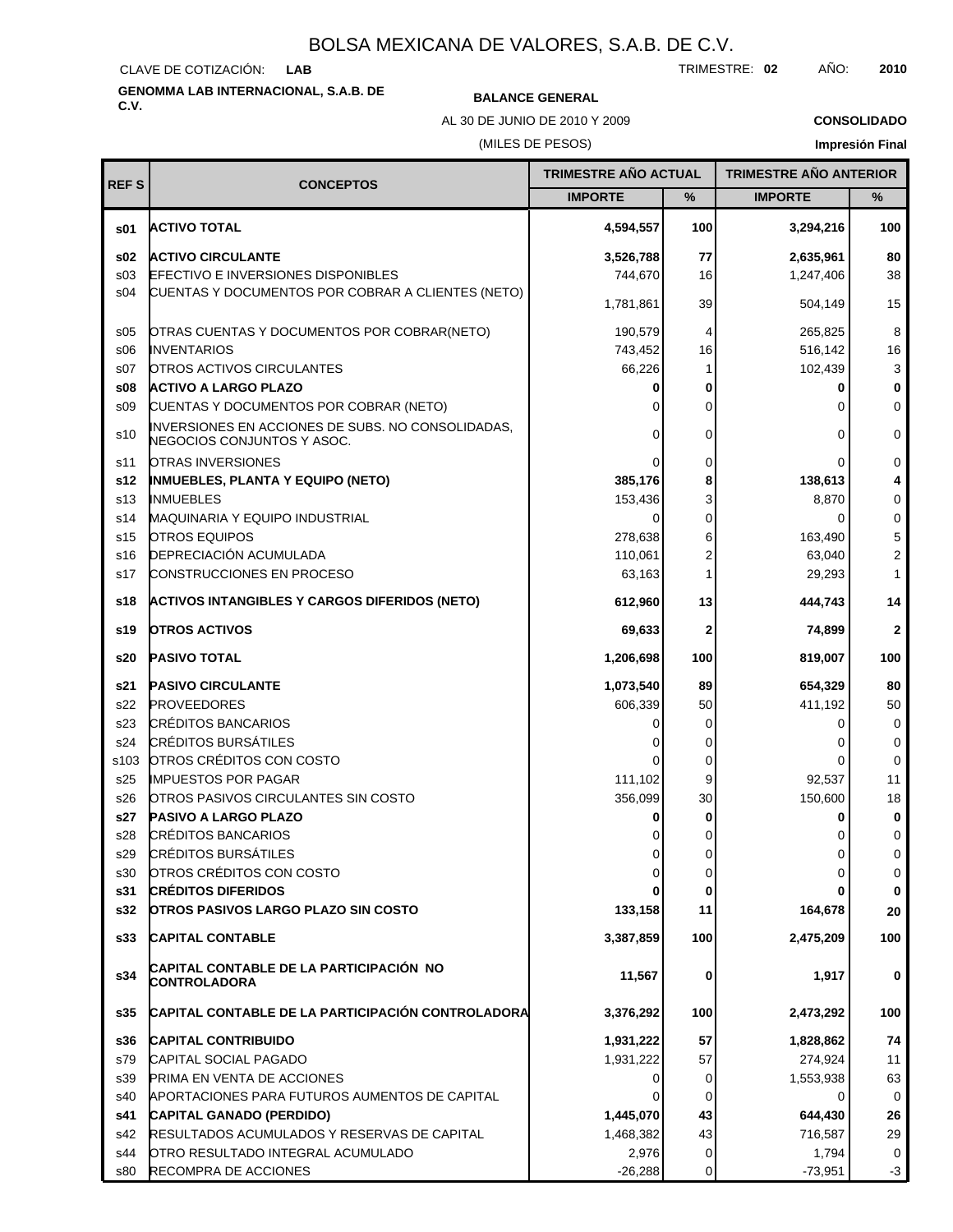# **GENOMMA LAB INTERNACIONAL, S.A.B. DE C.V. BALANCE GENERAL** CLAVE DE COTIZACIÓN: **LAB**

TRIMESTRE: **02** AÑO: **2010**

DESGLOSE DE PRINCIPALES CONCEPTOS

# **CONSOLIDADO**

(MILES DE PESOS)

|                 |                                                      | <b>TRIMESTRE AÑO ACTUAL</b> |             | <b>TRIMESTRE AÑO ANTERIOR</b> |                |
|-----------------|------------------------------------------------------|-----------------------------|-------------|-------------------------------|----------------|
| <b>REFS</b>     | <b>CONCEPTOS</b>                                     | <b>IMPORTE</b>              | %           | <b>IMPORTE</b>                | %              |
| \$03            | <b>EFECTIVO E INVERSIONES DISPONIBLES</b>            | 744,670                     | 100         | 1,247,406                     | 100            |
| s46             | <b>EFECTIVO</b>                                      | 316,110                     | 42          | 435,761                       | 35             |
| s47             | <b>INVERSIONES DISPONIBLES</b>                       | 428,560                     | 58          | 811,645                       | 65             |
| s07             | <b>OTROS ACTIVOS CIRCULANTES</b>                     | 66,226                      | 100         | 102,439                       | 100            |
| s81             | <b>INSTRUMENTOS FINANCIEROS DERIVADOS</b>            | 0                           | 0           | 0                             | $\mathbf 0$    |
| s82             | OPERACIONES DISCONTINUADAS                           | 2,888                       | 4           | 22,360                        | 22             |
| s83             | <b>OTROS</b>                                         | 63,338                      | 96          | 80,079                        | 78             |
| s18             | <b>ACTIVOS INTANGIBLES Y CARGOS DIFERIDOS (NETO)</b> | 612,960                     | 100         | 444,743                       | 100            |
| s48             | <b>GASTOS AMORTIZABLES (NETO)</b>                    | 35,625                      | 6           | 9,233                         | $\overline{2}$ |
| s49             | <b>CRÉDITO MERCANTIL</b>                             | 0                           | 0           | 0                             | 0              |
| s51             | <b>OTROS</b>                                         | 577,335                     | 94          | 435,510                       | 98             |
| s19             | <b>OTROS ACTIVOS</b>                                 | 69,633                      | 100         | 74,899                        | 100            |
| s85             | INSTRUMENTOS FINANCIEROS DERIVADOS                   | 0                           | 0           | 0                             | 0              |
| s50             | <b>IMPUESTOS DIFERIDOS</b>                           | 728                         | 1           | 34,364                        | 46             |
| s104            | BENEFICIOS A LOS EMPLEADOS                           | 0                           | 0           | 0                             | $\mathbf 0$    |
| s86             | OPERACIONES DISCONTINUADAS                           | 0                           | 0           | 405                           | $\mathbf{1}$   |
| s87             | <b>OTROS</b>                                         | 68,905                      | 99          | 40.130                        | 54             |
| s21             | <b>PASIVO CIRCULANTE</b>                             | 1,073,540                   | 100         | 654,329                       | 100            |
| s52             | PASIVO EN MONEDA EXTRANJERA                          | 272,492                     | 25          | 97.762                        | 15             |
| s <sub>53</sub> | PASIVO EN MONEDA NACIONAL                            | 801,048                     | 75          | 556,567                       | 85             |
| s26             | OTROS PASIVOS CIRCULANTES SIN COSTO                  | 356,099                     | 100         | 150,600                       | 100            |
| s88             | INSTRUMENTOS FINANCIEROS DERIVADOS                   | 0                           | 0           | 0                             | 0              |
| s89             | <b>INTERESES POR PAGAR</b>                           | $\Omega$                    | $\mathbf 0$ | 0                             | 0              |
| s68             | <b>PROVISIONES</b>                                   | 236,657                     | 66          | 58,985                        | 39             |
| s90             | OPERACIONES DISCONTINUADAS                           | 3,904                       | 1           | 7,217                         | 5              |
| s58             | OTROS PASIVOS CIRCULANTES                            | 112,828                     | 32          | 80,820                        | 54             |
| s105            | BENEFICIOS A LOS EMPLEADOS                           | 2,710                       | 1           | 3,578                         | 2              |
| s27             | <b>PASIVO A LARGO PLAZO</b>                          | 0                           | 100         | 0                             | 100            |
| s59             | PASIVO EN MONEDA EXTRANJERA                          | 0                           | $\mathbf 0$ | 0                             | $\mathbf 0$    |
| s60             | PASIVO EN MONEDA NACIONAL                            | 0                           | 0           | 0                             | $\mathbf 0$    |
| s31 l           | <b>CRÉDITOS DIFERIDOS</b>                            | 0                           | 100         | 0                             | 100            |
| s65             | CRÉDITO MERCANTIL                                    | 0                           | 0           | 0                             | 0              |
| s67             | <b>OTROS</b>                                         | 0                           | 0           | 0                             | 0              |
| s32             | OTROS PASIVOS LARGO PLAZO SIN COSTO                  | 133,158                     | 100         | 164,678                       | 100            |
| s66 l           | <b>IMPUESTOS DIFERIDOS</b>                           | 17,900                      | 13          | 0                             | 0              |
| s91             | BENEFICIOS A LOS EMPLEADOS                           | 0                           | 0           | 0                             | 0              |
| s92             | OPERACIONES DISCONTINUADAS                           | 0                           | 0           | 0                             | 0              |
| s69 l           | <b>OTROS PASIVOS</b>                                 | 115,258                     | 87          | 164,678                       | 100            |
| s79 l           | <b>CAPITAL SOCIAL PAGADO</b>                         | 1,931,222                   | 100         | 274,924                       | 100            |
| s37             | <b>NOMINAL</b>                                       | 1,921,659                   | 100         | 265,361                       | 97             |
| s38             | ACTUALIZACIÓN                                        | 9,563                       | 0           | 9,563                         | 3              |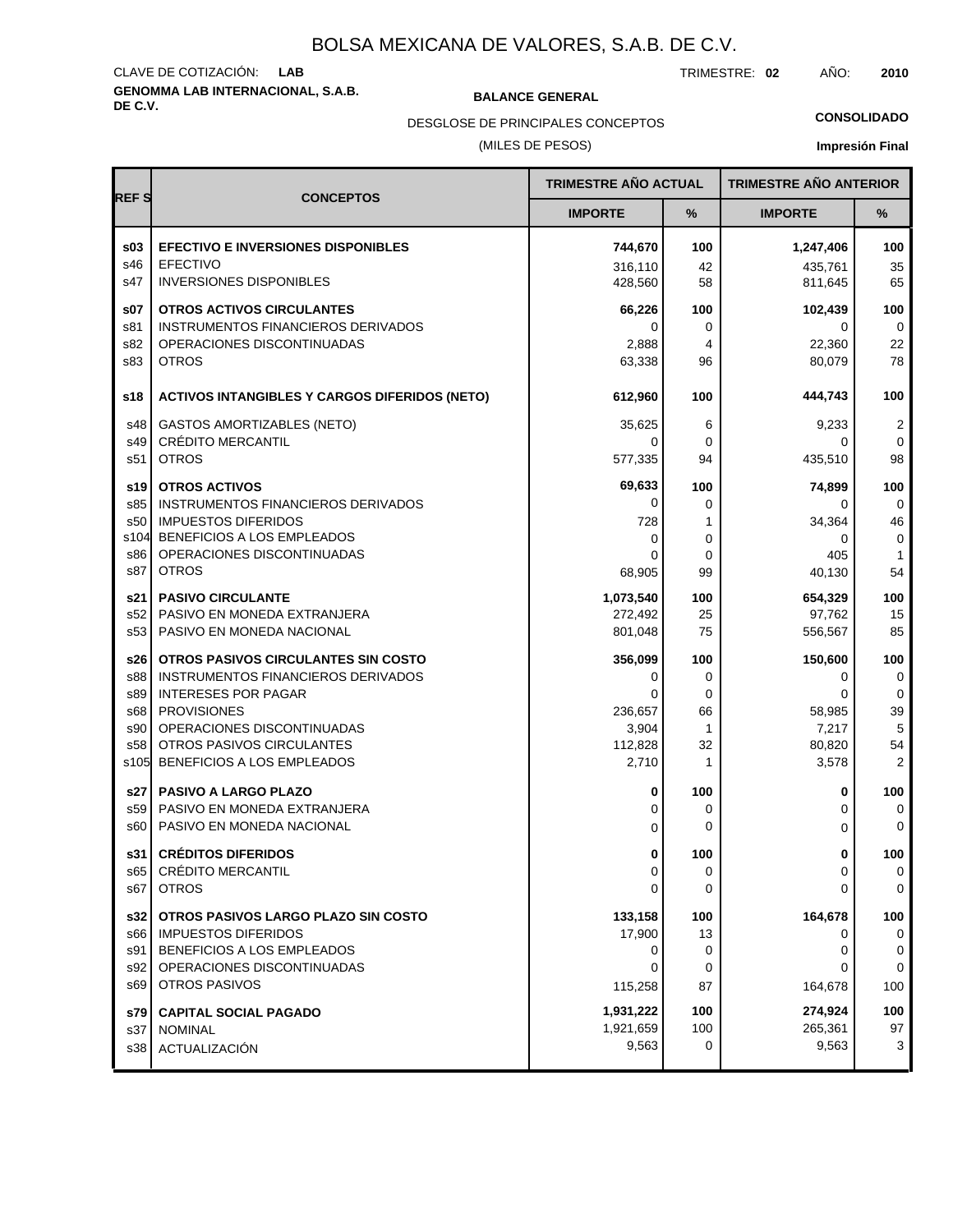# **GENOMMA LAB INTERNACIONAL, S.A.B. DE C.V. BALANCE GENERAL** CLAVE DE COTIZACIÓN: **LAB**

TRIMESTRE: **02** AÑO: **2010**

## **CONSOLIDADO**

DESGLOSE DE PRINCIPALES CONCEPTOS

## (MILES DE PESOS)

| <b>REFS</b> | <b>CONCEPTOS</b>                                                 | <b>TRIMESTRE AÑO ACTUAL</b> |               | <b>TRIMESTRE AÑO ANTERIOR</b> |              |
|-------------|------------------------------------------------------------------|-----------------------------|---------------|-------------------------------|--------------|
|             |                                                                  | <b>IMPORTE</b>              | $\frac{9}{6}$ | <b>IMPORTE</b>                | $\%$         |
| s42         | <b>RESULTADOS ACUMULADOS Y RESERVAS DE CAPITAL</b>               | 1,468,382                   | 100           | 716,587                       | 100          |
| s93         | <b>RESERVA LEGAL</b>                                             |                             | O             |                               | $\Omega$     |
| s43         | RESERVA PARA RECOMPRA DE ACCIONES                                |                             | 0             |                               | $\mathbf 0$  |
| s94         | OTRAS RESERVAS                                                   |                             | 0             |                               | $\mathbf 0$  |
| s95         | <b>RESULTADO DE EJERCICIOS ANTERIORES</b>                        | 1,143,598                   | 78            | 519,638                       | 73           |
| s45         | RESULTADO DEL EJERCICIO                                          | 324,784                     | 22            | 196,949                       | 27           |
| s44         | OTRO RESULTADO INTEGRAL ACUMULADO                                | 2,976                       | 100           | 1,794                         | 100          |
| s70         | RESULTADO ACUMULADO POR POSICIÓN MONETARIA                       |                             | O             |                               | $\Omega$     |
| s71         | RESULTADO POR TENENCIA DE ACTIVOS NO MONETARIOS                  |                             | 0             |                               | $\mathbf 0$  |
| s96         | EFECTO ACUMULADO POR CONVERSIÓN                                  | 2,976                       | 100           | 2,017                         | 112          |
| s97         | EFECTO ACUMULADO POR VALUACIÓN DE INST. FIN.<br><b>DERIVADOS</b> | U                           | 0             | 0                             | $\mathbf{0}$ |
| s98         | RESULTADO POR IMPUESTOS DIFERIDOS                                |                             | 0             | 0                             | $\mathbf 0$  |
| s100        | <b>OTROS</b>                                                     |                             | 0             | $-223$                        | $-12$        |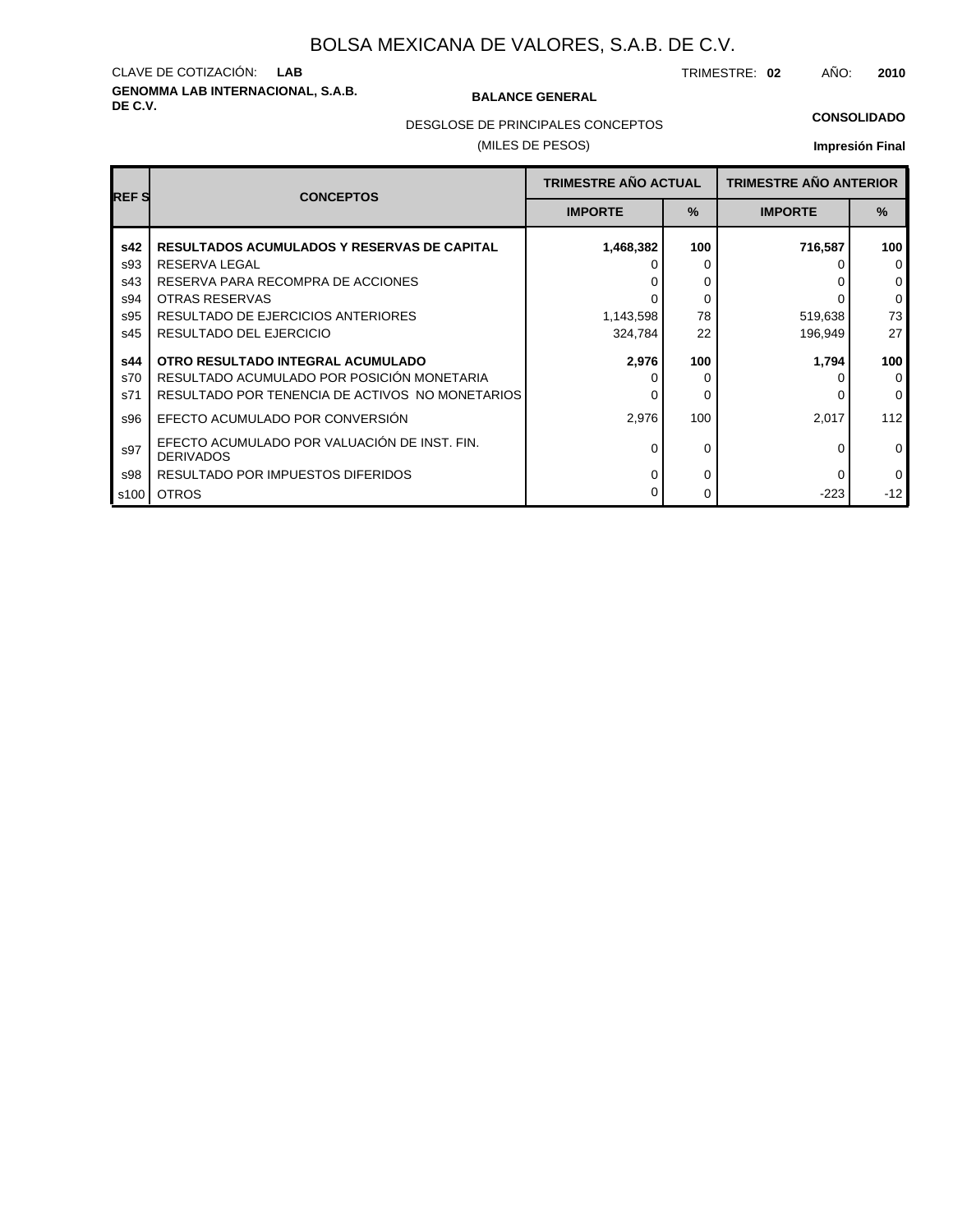# **GENOMMA LAB INTERNACIONAL, S.A.B. DE C.V. BALANCE GENERAL** CLAVE DE COTIZACIÓN: **LAB**

TRIMESTRE: **02** AÑO: **2010**

## **CONSOLIDADO**

(MILES DE PESOS) DATOS INFORMATIVOS

## **Impresión Final**

|             |                                              | <b>TRIMESTRE AÑO ACTUAL</b> | <b>TRIMESTRE AÑO ANTERIOR</b> |
|-------------|----------------------------------------------|-----------------------------|-------------------------------|
| <b>REFS</b> | <b>CONCEPTOS</b>                             | <b>IMPORTE</b>              | <b>IMPORTE</b>                |
| s72         | CAPITAL DE TRABAJO                           | 2,453,248                   | 1,981,632                     |
| s73         | FONDO PARA PENSIONES Y PRIMA DE ANTIGÜEDAD   |                             | O                             |
| s74         | NUMERO DE FUNCIONARIOS (*)                   | 41                          | 30                            |
| s75         | NUMERO DE EMPLEADOS (*)                      | 608                         | 535                           |
| s76         | NUMERO DE OBREROS (*)                        |                             | 0                             |
| s77         | NUMERO DE ACCIONES EN CIRCULACIÓN (*)        | 526,294,713                 | 526,732,713                   |
| s78         | NUMERO DE ACCIONES RECOMPRADAS (*)           | 80.000                      | 2,508,000                     |
| s101        | EFECTIVO RESTRINGIDO                         | 8.083                       | 33.006                        |
| s102        | DEUDA CON COSTO DE ASOCIADAS NO CONSOLIDADAS |                             |                               |

(\*) DATOS EN UNIDADES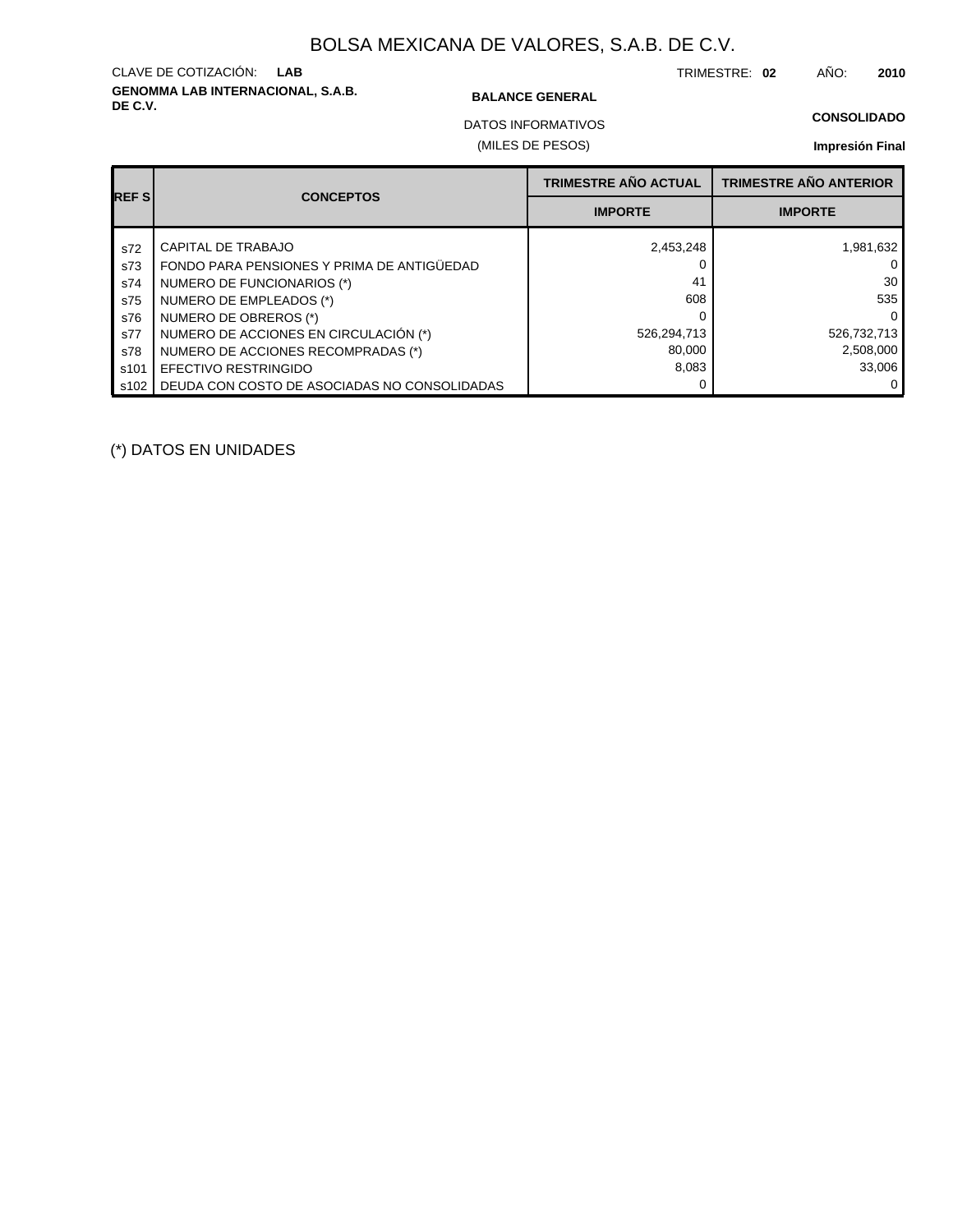### **GENOMMA LAB INTERNACIONAL, S.A.B.** CLAVE DE COTIZACIÓN: TRIMESTRE: AÑO: **LAB 02 2010**

## **DE C.V. ESTADO DE RESULTADOS**

DEL 1 DE ENERO AL 30 DE JUNIO DE 2010 Y 2009 **CONSOLIDADO**

## (MILES DE PESOS)

| <b>REFR</b> | <b>TRIMESTRE AÑO ACTUAL</b><br><b>CONCEPTOS</b>                                              |                |               | <b>TRIMESTRE AÑO ANTERIOR</b> |                |
|-------------|----------------------------------------------------------------------------------------------|----------------|---------------|-------------------------------|----------------|
|             |                                                                                              | <b>IMPORTE</b> | $\frac{9}{6}$ | <b>IMPORTE</b>                | $\%$           |
| r01         | <b>VENTAS NETAS</b>                                                                          | 2,456,822      | 100           | 1,634,577                     | 100            |
| r02         | <b>COSTO DE VENTAS</b>                                                                       | 706,366        | 29            | 432,495                       | 26             |
| r03         | UTILIDAD (PÉRDIDA) BRUTA                                                                     | 1,750,456      | 71            | 1,202,082                     | 74             |
| r04         | <b>GASTOS GENERALES</b>                                                                      | 1,279,096      | 52            | 873,042                       | 53             |
| r05         | UTILIDAD ( PÉRDIDA) DE OPERACIÓN                                                             | 471,360        | 19            | 329,040                       | 20             |
| r08         | OTROS INGRESOS Y (GASTOS), NETO.                                                             | 13,945         |               | $-63$                         | $\mathbf 0$    |
| r06         | RESULTADO INTEGRAL DE FINANCIAMIENTO                                                         | $-742$         | 0             | $-18,881$                     | $-1$           |
| r12         | PARTICIPACIÓN EN LOS RESULTADOS DE SUBS. NO<br>CONSOLIDADAS, NEGOCIOS CONJUNTOS Y ASOCIADAS. | $-10,462$      | $\Omega$      | U                             | $\mathbf 0$    |
| r48         | PARTIDAS NO ORDINARIAS                                                                       | $\Omega$       | $\Omega$      | 0                             | $\mathbf{0}$   |
| r09         | UTILIDAD (PÉRDIDA) ANTES DE IMPUESTOS A LA UTILIDAD                                          | 474,101        | 19            | 310,096                       | 19             |
| r10         | <b>IMPUESTOS A LA UTILIDAD</b>                                                               | 144.629        | 6             | 111,194                       | $\overline{7}$ |
| r11         | UTILIDAD (PÉRDIDA) ANTES DE LAS OPERACIONES<br><b>DISCONTINUADAS</b>                         | 329,472        | 13            | 198,902                       | 12             |
| r14         | OPERACIONES DISCONTINUADAS                                                                   | $\Omega$       | $\Omega$      | $-1,061$                      | $\Omega$       |
| r18         | UTILIDAD (PÉRDIDA) NETA CONSOLIDADA                                                          | 329,472        | 13            | 197,841                       | 12             |
| r19         | PARTICIPACIÓN NO CONTROLADORA EN LA UTILIDAD<br>(PÉRDIDA) NETA                               | 4,688          | $\Omega$      | 892                           | $\mathbf 0$    |
| r20         | PARTICIPACIÓN CONTROLADORA EN LA UTILIDAD<br>(PÉRDIDA) NETA                                  | 324,784        | 13            | 196,949                       | 12             |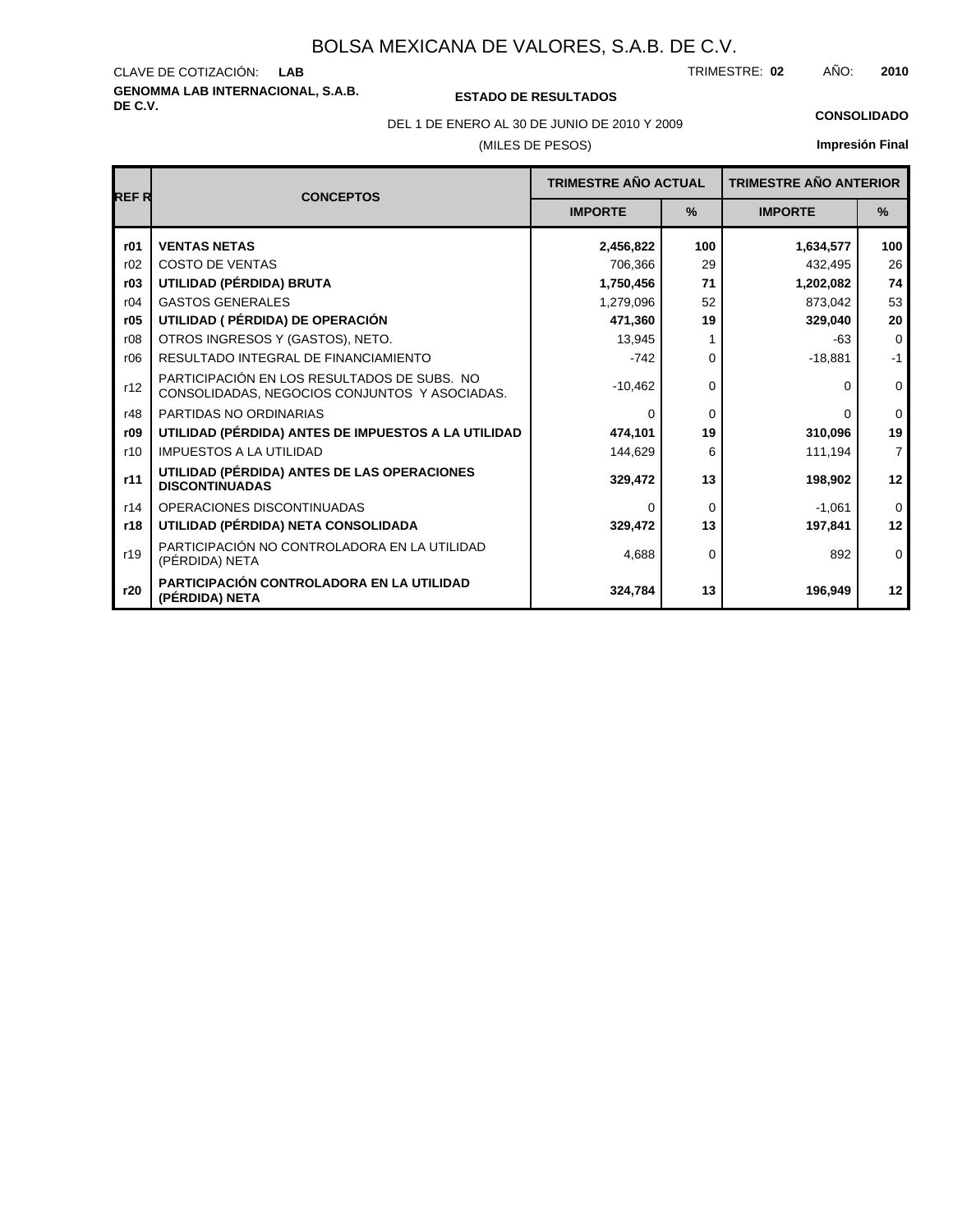### **GENOMMA LAB INTERNACIONAL, S.A.B. DE C.V. ESTADO DE RESULTADOS** CLAVE DE COTIZACIÓN: TRIMESTRE: AÑO: **LAB 02 2010**

DESGLOSE DE PRINCIPALES CONCEPTOS

## (MILES DE PESOS)

#### **CONSOLIDADO**

**Impresión Final**

| <b>REFR</b>     | <b>CONCEPTOS</b>                            | <b>TRIMESTRE AÑO ACTUAL</b> |          | <b>TRIMESTRE AÑO ANTERIOR</b> |              |
|-----------------|---------------------------------------------|-----------------------------|----------|-------------------------------|--------------|
|                 |                                             | <b>IMPORTE</b>              | $\%$     | <b>IMPORTE</b>                | $\%$         |
| r01             | <b>VENTAS NETAS</b>                         | 2,456,822                   | 100      | 1,634,577                     | 100          |
| r21             | <b>NACIONALES</b>                           | 1,843,673                   | 75       | 1,391,186                     | 85           |
| r22             | <b>EXTRANJERAS</b>                          | 613,149                     | 25       | 243,391                       | 15           |
| r23             | CONVERSIÓN EN DÓLARES (***)                 | 47,755                      | 2        | 18.465                        | $\mathbf{1}$ |
| r08             | OTROS INGRESOS Y (GASTOS), NETO.            | 13,945                      | 100      | $-63$                         | 100          |
| r49             | OTROS INGRESOS Y (GASTOS), NETO.            | 16,605                      | 119      | 3,259                         | $-5173$      |
| r34             | P.T.U. CAUSADA                              | 2,660                       | 19       | 3,322                         | $-5273$      |
| r35             | P.T.U. DIFERIDA                             | <sup>0</sup>                | $\Omega$ | $\Omega$                      | $\Omega$     |
| r06             | <b>RESULTADO INTEGRAL DE FINANCIAMIENTO</b> | $-742$                      | 100      | $-18,881$                     | 100          |
| r24             | <b>INTERESES PAGADOS</b>                    | 3,426                       | $-462$   | 4,226                         | $-22$        |
| r42             | UTILIDAD (PÉRDIDA) EN ACTUALIZACIÓN DE UDIS | 0                           | $\Omega$ | 0                             | $\Omega$     |
| r45             | <b>OTROS GASTOS FINANCIEROS</b>             | 2,279                       | $-307$   | 790                           | $-4$         |
| r <sub>26</sub> | <b>INTERESES GANADOS</b>                    | 16,512                      | $-2225$  | 27,379                        | $-145$       |
| r46             | OTROS PRODUCTOS FINANCIEROS                 | 7,313                       | $-986$   | 0                             | $\Omega$     |
| r25             | UTILIDAD (PÉRDIDA) EN CAMBIOS NETO          | $-13,176$                   | 1776     | $-38,605$                     | 204          |
| r28             | RESULTADO POR POSICIÓN MONETARIA            | $-5,686$                    | 766      | $-2,639$                      | 14           |
| r10             | <b>IMPUESTOS A LA UTILIDAD</b>              | 144,629                     | 100      | 111,194                       | 100          |
| r32             | <b>IMPUESTO CAUSADO</b>                     | 172,736                     | 119      | 144,096                       | 130          |
| r33             | <b>IMPUESTO DIFERIDO</b>                    | $-28,107$                   | $-19$    | $-32,902$                     | $-30$        |

(\*\*\*) DATOS EN MILES DE DOLARES AL TIPO DE CAMBIO DE CIERRE DEL TRIMESTRE QUE SE REPORTA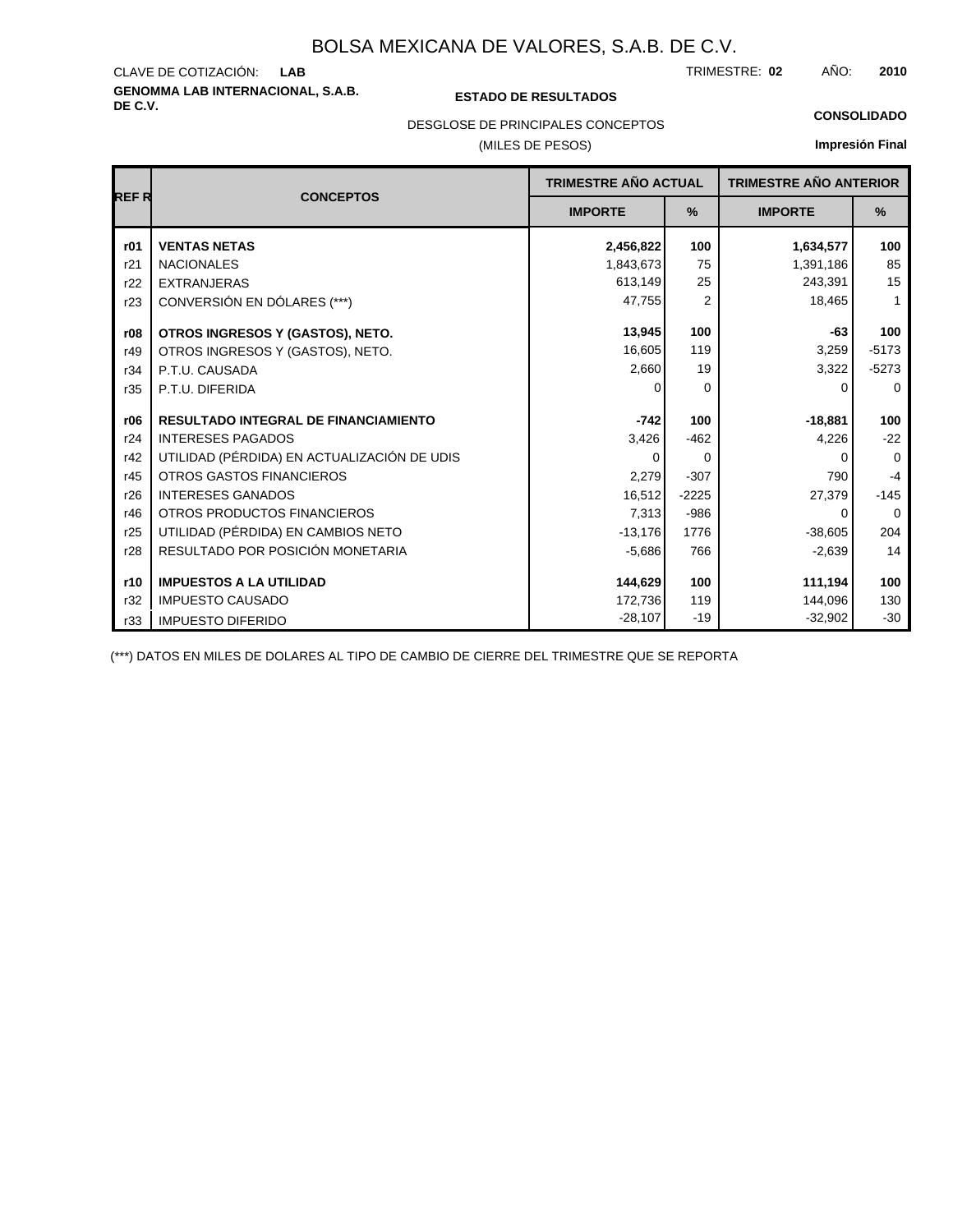**GENOMMA LAB INTERNACIONAL, S.A.B.** CLAVE DE COTIZACIÓN:

## **DE C.V. ESTADO DE RESULTADOS**

TRIMESTRE: AÑO: **LAB 02 2010**

#### **CONSOLIDADO**

OTROS CONCEPTOS DE RESULTADOS

## (MILES DE PESOS)

## **Impresión Final**

| REF R | <b>CONCEPTOS</b>                                                | <b>TRIMESTRE AÑO ACTUAL</b> | <b>TRIMESTRE AÑO ANTERIOR</b> |  |
|-------|-----------------------------------------------------------------|-----------------------------|-------------------------------|--|
|       |                                                                 | <b>IMPORTE</b>              | <b>IMPORTE</b>                |  |
| r36   | <b>VENTAS TOTALES</b>                                           | 2,846,991                   | 1,933,506                     |  |
| r37   | RESULTADO FISCAL DEL EJERCICIO                                  | 382,505                     | 458.142                       |  |
| r38   | VENTAS NETAS (**)                                               | 5,246,900                   | 3,095,549                     |  |
| r39   | RESULTADO DE OPERACIÓN (**)                                     | 1,233,019                   | 736.847                       |  |
| r40   | PARTICIPACIÓN CONTROLADORA EN LA UTILIDAD<br>(PERDIDA) NETA(**) | 886,574                     | 542,532                       |  |
| r41   | UTILIDAD (PÉRDIDA) NETA CONSOLIDADA (**)                        | 891,667                     | 541,299                       |  |
| r47   | DEPRECIACIÓN Y AMORTIZACIÓN OPERATIVA                           | 36,159                      | 15.027                        |  |

(\*\*) INFORMACIÓN ÚLTIMOS DOCE MESES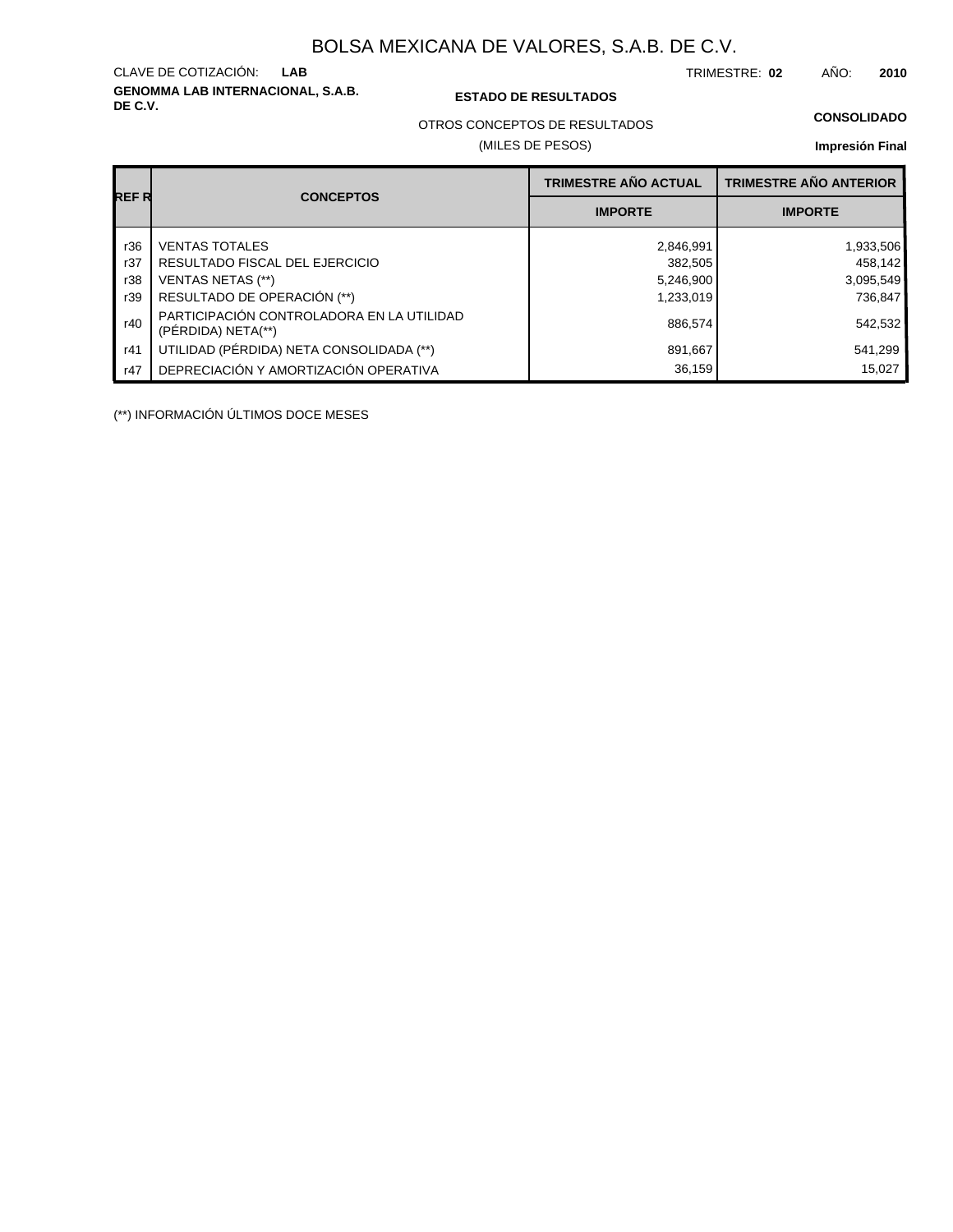**GENOMMA LAB INTERNACIONAL, S.A.B.** CLAVE DE COTIZACIÓN: TRIMESTRE: AÑO: **LAB 02 2010**

## **ESTADO DE RESULTADOS TRIMESTRAL**

DEL 1 DE ABRIL AL 30 DE JUNIO DE 2010 **CONSOLIDADO**

(MILES DE PESOS)

| <b>REF</b>       | <b>CONCEPTOS</b>                                                                             | <b>TRIMESTRE AÑO ACTUAL</b> |          | <b>TRIMESTRE AÑO ANTERIOR</b> |               |
|------------------|----------------------------------------------------------------------------------------------|-----------------------------|----------|-------------------------------|---------------|
| <b>RT</b>        |                                                                                              | <b>IMPORTE</b>              | %        | <b>IMPORTE</b>                | $\frac{9}{6}$ |
| rt <sub>01</sub> | <b>IVENTAS NETAS</b>                                                                         | 1,344,395                   | 100      | 985,485                       | 100           |
| rt02             | <b>ICOSTO DE VENTAS</b>                                                                      | 361,457                     | 27       | 260,670                       | 26            |
| rt <sub>03</sub> | UTILIDAD (PÉRDIDA) BRUTA                                                                     | 982,938                     | 73       | 724,815                       | 74            |
| rt04             | <b>GASTOS GENERALES</b>                                                                      | 657,861                     | 49       | 480,254                       | 49            |
| rt05             | UTILIDAD ( PÉRDIDA) DE OPERACIÓN                                                             | 325,077                     | 24       | 244.561                       | 25            |
| rt <sub>08</sub> | OTROS INGRESOS Y (GASTOS), NETO.                                                             | 1,826                       | $\Omega$ | 899                           | $\mathbf 0$   |
| rt06             | <b>IRESULTADO INTEGRAL DE FINANCIAMIENTO</b>                                                 | 7,443                       | 1        | $-30,266$                     | $-3$          |
| rt12             | PARTICIPACIÓN EN LOS RESULTADOS DE SUBS. NO<br>CONSOLIDADAS, NEGOCIOS CONJUNTOS Y ASOCIADAS. | $-6,670$                    | 0        | <sup>0</sup>                  | $\mathbf 0$   |
| rt48             | <b>PARTIDAS NO ORDINARIAS</b>                                                                | $\Omega$                    | $\Omega$ | <sup>0</sup>                  | $\Omega$      |
| rt <sub>09</sub> | UTILIDAD (PÉRDIDA) ANTES DE IMPUESTOS A LA UTILIDAD                                          | 327,676                     | 24       | 215,194                       | 22            |
| rt10             | <b>IIMPUESTOS A LA UTILIDAD</b>                                                              | 98,872                      | 7        | 124,157                       | 13            |
| rt11             | UTILIDAD (PÉRDIDA) ANTES DE LAS OPERACIONES<br><b>DISCONTINUADAS</b>                         | 228,804                     | 17       | 91,037                        | 9             |
| rt14             | <b>IOPERACIONES DISCONTINUADAS</b>                                                           | $\Omega$                    | $\Omega$ | $-638$                        | $\mathbf 0$   |
| rt18             | UTILIDAD (PÉRDIDA) NETA CONSOLIDADA                                                          | 228,804                     | 17       | 90,399                        | 9             |
| rt19             | PARTICIPACIÓN NO CONTROLADORA EN LA UTILIDAD<br>(PÉRDIDA) NETA                               | 1,520                       | $\Omega$ | 223                           | $\mathbf 0$   |
| rt20             | IPARTICIPACIÓN CONTROLADORA EN LA UTILIDAD<br>(PÉRDIDA) NETA                                 | 227,284                     | 17       | 90,176                        | 9             |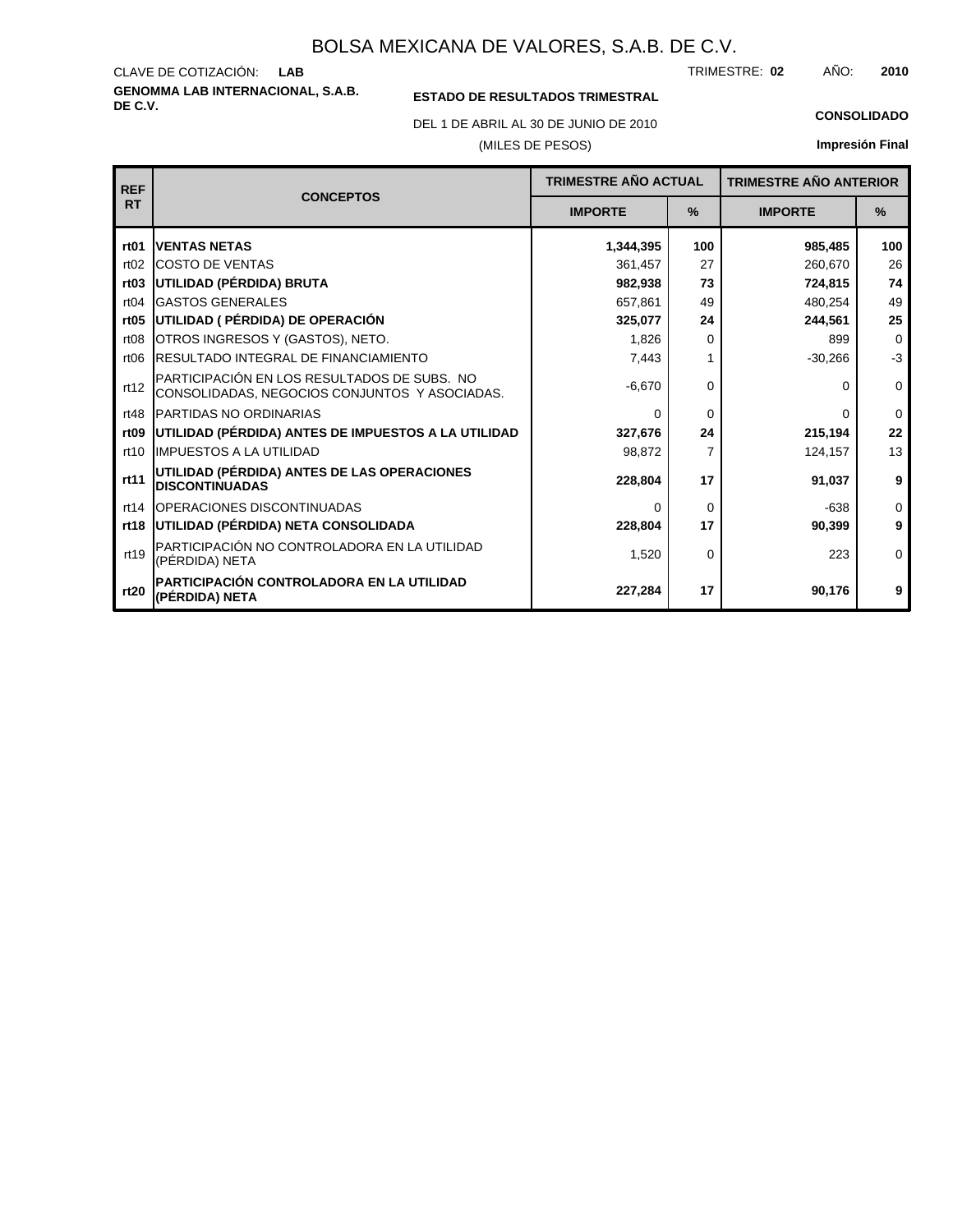**GENOMMA LAB INTERNACIONAL, S.A.B.** CLAVE DE COTIZACIÓN: TRIMESTRE: AÑO: **LAB 02 2010**

## **ESTADO DE RESULTADOS TRIMESTRAL**

DESGLOSE DE PRINCIPALES CONCEPTOS

(MILES DE PESOS)

#### **CONSOLIDADO**

**Impresión Final**

| <b>REF</b>       |                                             | <b>TRIMESTRE AÑO ACTUAL</b> |       | <b>TRIMESTRE AÑO ANTERIOR</b> |              |
|------------------|---------------------------------------------|-----------------------------|-------|-------------------------------|--------------|
| <b>RT</b>        | <b>CONCEPTOS</b>                            | <b>IMPORTE</b>              | %     | <b>IMPORTE</b>                | $\%$         |
| rt <sub>0</sub>  | <b>VENTAS NETAS</b>                         | 1,344,395                   | 100   | 985,485                       | 100          |
| rt21             | <b>NACIONALES</b>                           | 1,056,340                   | 79    | 852.897                       | 87           |
| rt22             | <b>EXTRANJERAS</b>                          | 288,055                     | 21    | 132,588                       | 13           |
| rt23             | CONVERSIÓN EN DÓLARES (***)                 | 22,435                      | 2     | 9,350                         | 1            |
| rt <sub>08</sub> | OTROS INGRESOS Y (GASTOS), NETO.            | 1,826                       | 100   | 899                           | 100          |
| rt49             | OTROS INGRESOS Y (GASTOS), NETO.            | 2,853                       | 156   | $-883$                        | $-98$        |
| rt34             | P.T.U. CAUSADA                              | 1,027                       | 56    | $-1,782$                      | $-198$       |
| rt35             | P.T.U. DIFERIDA                             | 0                           | 0     | 0                             | $\Omega$     |
|                  | <b>RESULTADO INTEGRAL DE FINANCIAMIENTO</b> |                             |       |                               |              |
| rt <sub>06</sub> |                                             | 7,443                       | 100   | $-30,266$                     | 100          |
| rt24             | <b>INTERESES PAGADOS</b>                    | $-26$                       | 0     | 3,124                         | $-10$        |
| rt42             | UTILIDAD (PÉRDIDA) EN ACTUALIZACIÓN DE UDIS | $\Omega$                    | 0     | ŋ                             | $\Omega$     |
| rt45             | <b>OTROS GASTOS FINANCIEROS</b>             | 1,225                       | 16    | $-513$                        | 2            |
| rt26             | <b>INTERESES GANADOS</b>                    | 6,612                       | 89    | 7,499                         | $-25$        |
| rt46             | OTROS PRODUCTOS FINANCIEROS                 | 1,183                       | 16    | 0                             | $\Omega$     |
| rt25             | UTILIDAD (PÉRDIDA) EN CAMBIOS NETO          | 2,735                       | 37    | $-34,980$                     | 116          |
| rt28             | RESULTADO POR POSICIÓN MONETARIA            | $-1,888$                    | $-25$ | $-174$                        | $\mathbf{1}$ |
| rt10             | <b>IMPUESTOS A LA UTILIDAD</b>              | 98,872                      | 100   | 124,157                       | 100          |
|                  |                                             |                             |       |                               |              |
| rt32             | <b>IMPUESTO CAUSADO</b>                     | 124,031                     | 125   | 106,129                       | 85           |
| rt33             | <b>IMPUESTO DIFERIDO</b>                    | $-25,159$                   | $-25$ | 18,028                        | 15           |

(\*\*\*) DATOS EN MILES DE DOLARES AL TIPO DE CAMBIO DE CIERRE DEL TRIMESTRE QUE SE REPORTA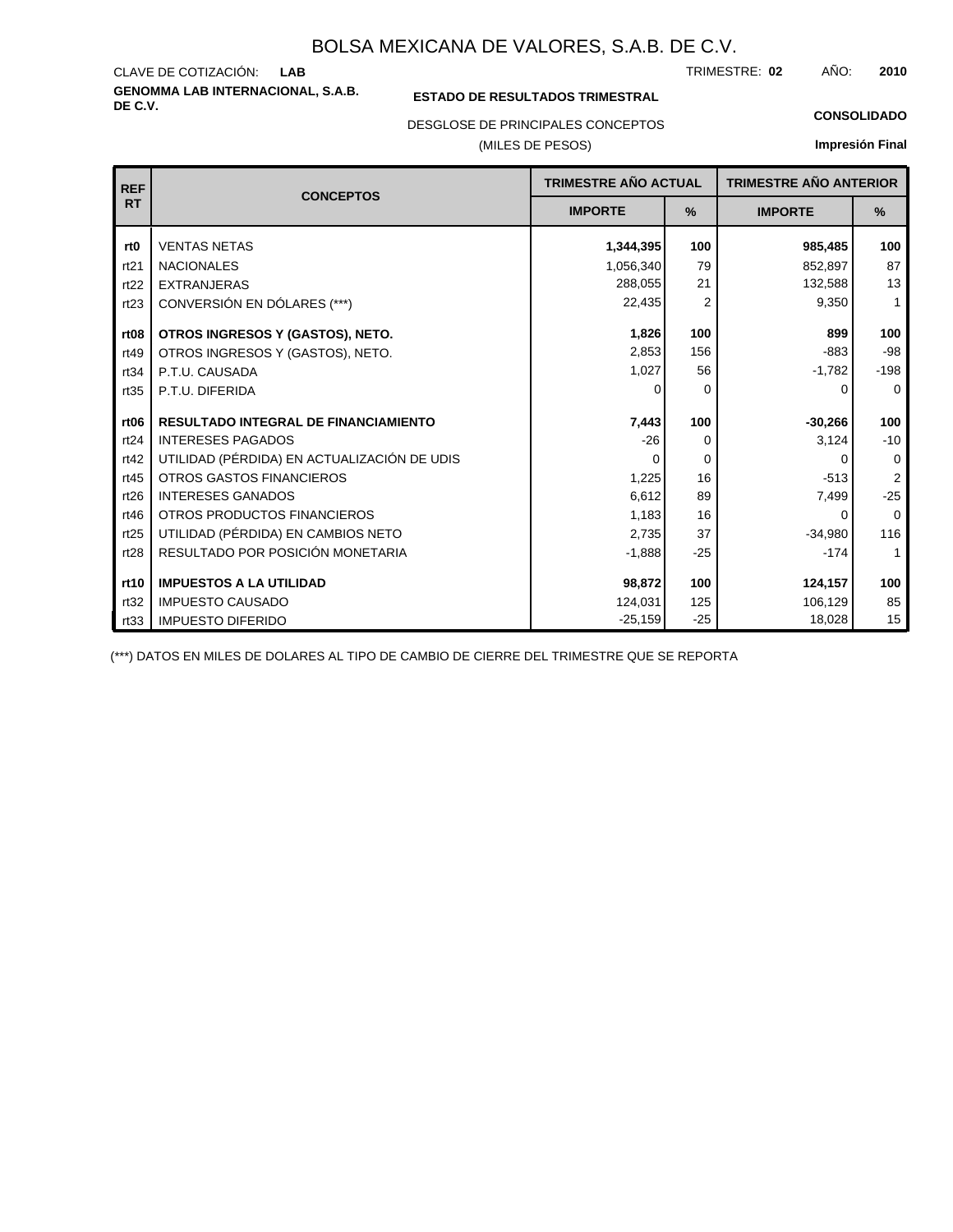TRIMESTRE: **02** AÑO: **2010**

**GENOMMA LAB INTERNACIONAL, S.A.B.** CLAVE DE COTIZACIÓN: **LAB**

**ESTADO DE RESULTADOS TRIMESTRAL** 

## OTROS CONCEPTOS DE RESULTADOS

(MILES DE PESOS)

## **CONSOLIDADO**

| <b>REF</b> | <b>CONCEPTOS</b>                      | <b>TRIMESTRE AÑO ACTUAL</b> | <b>TRIMESTRE AÑO ANTERIOR</b> |  |
|------------|---------------------------------------|-----------------------------|-------------------------------|--|
| <b>RT</b>  |                                       | <b>IMPORTE</b>              | <b>IMPORTE</b>                |  |
| rt47       | DEPRECIACIÓN Y AMORTIZACIÓN OPERATIVA | 21,384                      | 6.825                         |  |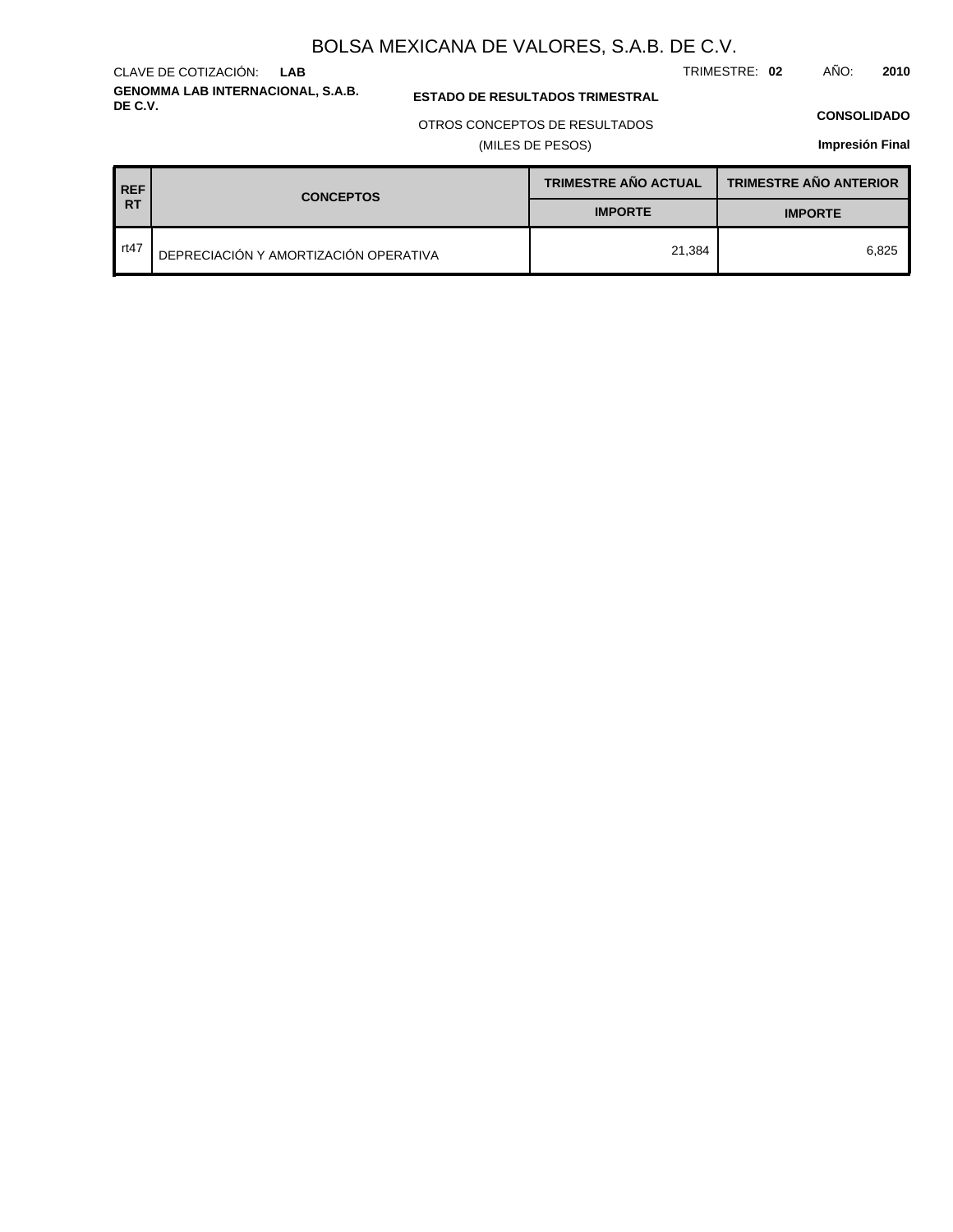CLAVE DE COTIZACIÓN: **LAB**

> **ESTADO DE FLUJO DE EFECTIVO (MÉTODO INDIRECTO)**

TRIMESTRE: **02** AÑO: **2010**

**GENOMMA LAB INTERNACIONAL, S.A.B. DE C.V.**

### PRINCIPALES CONCEPTOS

**Impresión Final**

## (MILES DE PESOS)

**CONSOLIDADO**

| REF EI          | <b>CONCEPTOS</b>                                                                       | <b>TRIMESTRE AÑO</b><br><b>ACTUAL</b> | <b>TRIMESTRE AÑO</b><br><b>ANTERIOR</b> |
|-----------------|----------------------------------------------------------------------------------------|---------------------------------------|-----------------------------------------|
|                 |                                                                                        | <b>IMPORTE</b>                        | <b>IMPORTE</b>                          |
|                 | <b>ACTIVIDADES DE OPERACIÓN</b>                                                        |                                       |                                         |
| e01             | UTILIDAD (PÉRDIDA) ANTES DE IMPUESTOS A LA UTILIDAD                                    | 329,472                               | 310,096                                 |
| e02             | +(-) PARTIDAS SIN IMPACTO EN EL EFECTIVO                                               |                                       | 0                                       |
| e03             | +(-) PARTIDAS RELACIONADAS CON ACTIVIDADES DE INVERSIÓN                                | 191,143                               | 65,160                                  |
| e04             | +(-) PARTIDAS RELACIONADAS CON ACTIVIDADES DE FINANCIAMIENTO                           |                                       | 4,226                                   |
| e05             | FLUJO DERIVADO DEL RESULTADO ANTES DE IMPUESTOS A LA UTILIDAD                          | 520,615                               | 379,482                                 |
| e06             | FLUJOS GENERADOS O UTILIZADOS EN LA OPERACIÓN                                          | $-563,541$                            | $-136,602$                              |
| e07             | <b>FLUJOS NETOS DE EFECTIVO DE ACTIVIDADES DE OPERACIÓN</b>                            | $-42.926$                             | 242.880                                 |
|                 | <b>ACTIVIDADES DE INVERSIÓN</b>                                                        |                                       |                                         |
| e08             | FLUJOS NETOS DE EFECTIVO DE ACTIVIDADES DE INVERSIÓN                                   | $-280,413$                            | $-253,036$                              |
| e09             | EFECTIVO EXCEDENTE (REQUERIDO) PARA APLICAR EN ACTIVIDADES DE<br><b>FINANCIAMIENTO</b> | $-323,339$                            | $-10,156$                               |
|                 | <b>ACTIVIDADES DE FINANCIAMIENTO</b>                                                   |                                       |                                         |
| e10             | FLUJOS NETOS DE EFECTIVO DE ACTIVIDADES DE FINANCIAMIENTO                              | $-13,176$                             | -55,961                                 |
| e11             | INCREMENTO (DISMINUCIÓN) NETO DE EFECTIVO Y DEMÁS EQUIVALENTES DE<br><b>EFECTIVO</b>   | $-336,515$                            | $-66,117$                               |
| e <sub>12</sub> | DIFERENCIA EN CAMBIOS EN EL EFECTIVO Y EQUIVALENTES DE EFECTIVO                        | 2,769                                 | $-1,609$                                |
| e13             | EFECTIVO Y EQUIVALENTES DE EFECTIVO AL PRINCIPIO DEL PERIODO                           | 1,078,416                             | 1,315,132                               |
| e14             | EFECTIVO Y EQUIVALENTES DE EFECTIVO AL FINAL DEL PERIODO                               | 744,670                               | 1,247,406                               |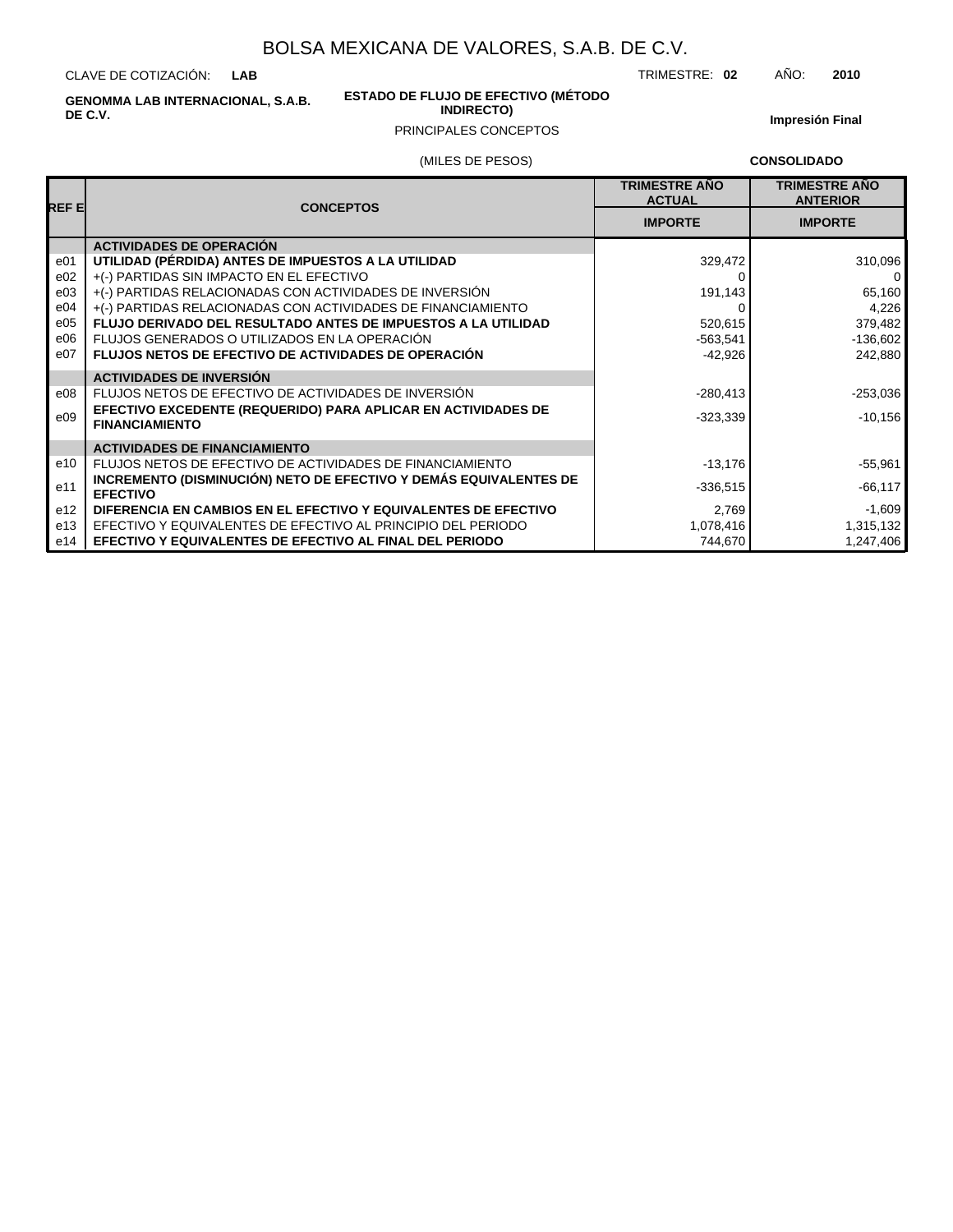CLAVE DE COTIZACIÓN: **LAB**

**DE C.V.**

**GENOMMA LAB INTERNACIONAL, S.A.B.**

**ESTADO DE FLUJO DE EFECTIVO (MÉTODO**

**INDIRECTO)**

TRIMESTRE: **02** AÑO: **2010**

**Impresión Final**

# (MILES DE PESOS) DESGLOSE DE PRINCIPALES CONCEPTOS

**CONSOLIDADO**

| REF E      |                                                                                                          | <b>TRIMESTRE AÑO</b><br><b>ACTUAL</b> | <b>TRIMESTRE AÑO</b><br><b>ANTERIOR</b> |
|------------|----------------------------------------------------------------------------------------------------------|---------------------------------------|-----------------------------------------|
|            | <b>CONCEPTOS</b>                                                                                         | <b>IMPORTE</b>                        | <b>IMPORTE</b>                          |
| e02        | +(-) PARTIDAS SIN IMPACTO EN EL EFECTIVO                                                                 | 0                                     | $\mathbf 0$                             |
| e15<br>e16 | +ESTIMACIÓN DEL EJERCICIO<br>+PROVISIÓN DEL EJERCICIO                                                    | 0<br>0                                | $\mathbf 0$<br>$\mathbf 0$              |
| e17        | + (-) OTRAS PARTIDAS NO REALIZADAS                                                                       | 0                                     | 0                                       |
|            |                                                                                                          |                                       |                                         |
| e03<br>e18 | +(-) PARTIDAS RELACIONADAS CON ACTIVIDADES DE INVERSIÓN<br>+ DEPRECIACIÓN Y AMORTIZACIÓN DEL EJERCICIO * | 191,143<br>36,159                     | 65,160<br>15,027                        |
| e19        | (-) + UTILIDAD O PÉRDIDA EN VENTA DE INMUEBLES, MAQUINARIA Y EQUIPO                                      | 0                                     | -19                                     |
| e20        | + PÉRDIDA POR DETERIORO                                                                                  | 0                                     | $\mathbf 0$                             |
| e21        | (-)+PARTICIPACIÓN EN ASOCIADAS Y NEGOCIOS CONJUNTOS                                                      | 10,462                                | 0                                       |
| e22        | (-)DIVIDENDOS COBRADOS                                                                                   | 0                                     | $\mathbf 0$                             |
| e23        | (-)INTERESES A FAVOR                                                                                     | 0                                     | $\mathbf 0$                             |
| e24        | (-) +OTRAS PARTIDAS                                                                                      | 144,522                               | 50,152                                  |
| e04        | +(-) PARTIDAS RELACIONADAS CON ACTIVIDADES DE FINANCIAMIENTO                                             | 0                                     | 4,226                                   |
| e25        | +INTERESES DEVENGADOS                                                                                    | 0                                     | 4,226                                   |
| e26        | + (-) OTRAS PARTIDAS                                                                                     | 0                                     | 0                                       |
| e06        | FLUJOS GENERADOS O UTILIZADOS EN LA OPERACIÓN                                                            | $-563,541$                            | $-136,602$                              |
| e27        | + (-) DECREMENTO (INCREMENTO) EN CUENTAS POR COBRAR                                                      | $-512,135$                            | $-72.124$                               |
| e28        | + (-) DECREMENTO (INCREMENTO) EN INVENTARIOS                                                             | $-113,356$                            | $-108,724$                              |
| e29        | + (-) DECREMENTO (INCREMENTO) EN OTRAS CUENTAS POR COBRAR Y OTROS<br><b>ACTIVOS</b>                      | 49,371                                | 34,488                                  |
| e30        | + (-) INCREMENTO (DECREMENTO) EN PROVEEDORES                                                             | 11,724                                | 34.195                                  |
| e31        | + (-) INCREMENTO (DECREMENTO) EN OTROS PASIVOS                                                           | 43,155                                | 19,716                                  |
| e32        | + (-)IMPUESTOS A LA UTILIDAD PAGADOS O DEVUELTOS                                                         | $-42,300$                             | $-44,153$                               |
| e08        | <b>FLUJOS NETOS DE EFECTIVO DE ACTIVIDADES DE INVERSIÓN</b>                                              | $-280,413$                            | $-253,036$                              |
| e33        | - INVERSIÓN DE ACCS. CON CARÁCTER PERMANENTE                                                             | 0                                     | -2,450                                  |
| e34<br>e35 | +DISPOSICIÓN DE ACCIONES CON CARÁCTER PERMANENTE                                                         | 0                                     | 0                                       |
| e36        | -INVERSIÓN EN INMUEBLES, PLANTA Y EQUIPO<br>+VENTA DE INMUEBLES, PLANTA Y EQUIPO                         | 0<br>$-155,623$                       | $-40,569$<br>0                          |
| e37        | -INVERSIÓN EN ACTIVOS INTANGIBLES                                                                        |                                       | $-184,299$                              |
| e38        | +DISPOSICIÓN DE ACTIVOS INTANGIBLES                                                                      | $-124,828$                            | 0                                       |
| e39        | -OTRAS INVERSIONES CON CARÁCTER PERMANENTE                                                               | 0                                     | 0                                       |
| e40        | +DISPOSICIÓN DE OTRAS INVERSIONES CON CARÁCTER PERMANENTE                                                | 0                                     | 0                                       |
| e41<br>e42 | +DIVIDENDOS COBRADOS<br>+INTERESES COBRADOS                                                              | 0                                     | $\mathbf 0$                             |
| e43        | +(-) DECREMENTO (INCREMENTO) ANTICIPOS Y PRESTAMOS A TERCEROS                                            | 0<br>0                                | 0<br>0                                  |
| e44        | + (-) OTRAS PARTIDAS                                                                                     | 38                                    | $-25,718$                               |
| e10        | FLUJOS NETOS DE EFECTIVO DE ACTIVIDADES DE FINANCIAMIENTO                                                | $-13,176$                             | $-55,961$                               |
| e45        | + FINANCIAMIENTOS BANCARIOS                                                                              | 0                                     | 0                                       |
| e46        | + FINANCIAMIENTOS BURSÁTILES                                                                             |                                       | $\mathbf 0$                             |
| e47        | + OTROS FINANCIAMIENTOS                                                                                  | 0                                     | 0                                       |
| e48<br>e49 | (-) AMORTIZACIÓN DE FINANCIAMIENTOS BANCARIOS<br>(-) AMORTIZACIÓN DE FINANCIAMIENTOS BURSÁTILES          | 0<br>0                                | 0<br>$\mathbf 0$                        |
| e50        | (-) AMORTIZACIÓN DE OTROS FINANCIAMIENTOS                                                                | 0                                     | 0                                       |
| e51        | + (-) INCREMENTO (DECREMENTO) EN EL CAPITAL SOCIAL                                                       | 0                                     | 0                                       |
| e52        | (-) DIVIDENDOS PAGADOS                                                                                   | 0                                     | 0                                       |
| e53        | + PRIMA EN VENTA DE ACCIONES                                                                             | 0                                     | 0                                       |
| e54        | + APORTACIONES PARA FUTUROS AUMENTOS DE CAPITAL                                                          | 0                                     | 0                                       |
| e55        | -INTERESES PAGADOS                                                                                       | $\Omega$                              | $-4,226$                                |
| e56<br>e57 | -RECOMPRA DE ACCIONES<br>+ (-) OTRAS PARTIDAS                                                            | $-11,102$<br>$-2,074$                 | $-51,763$<br>28                         |
|            |                                                                                                          |                                       |                                         |

\* EN CASO DE QUE DICHO IMPORTE SEA DIFERENTE A LA CUENTA R47 DEBERÁ EXPLICAR EN NOTAS.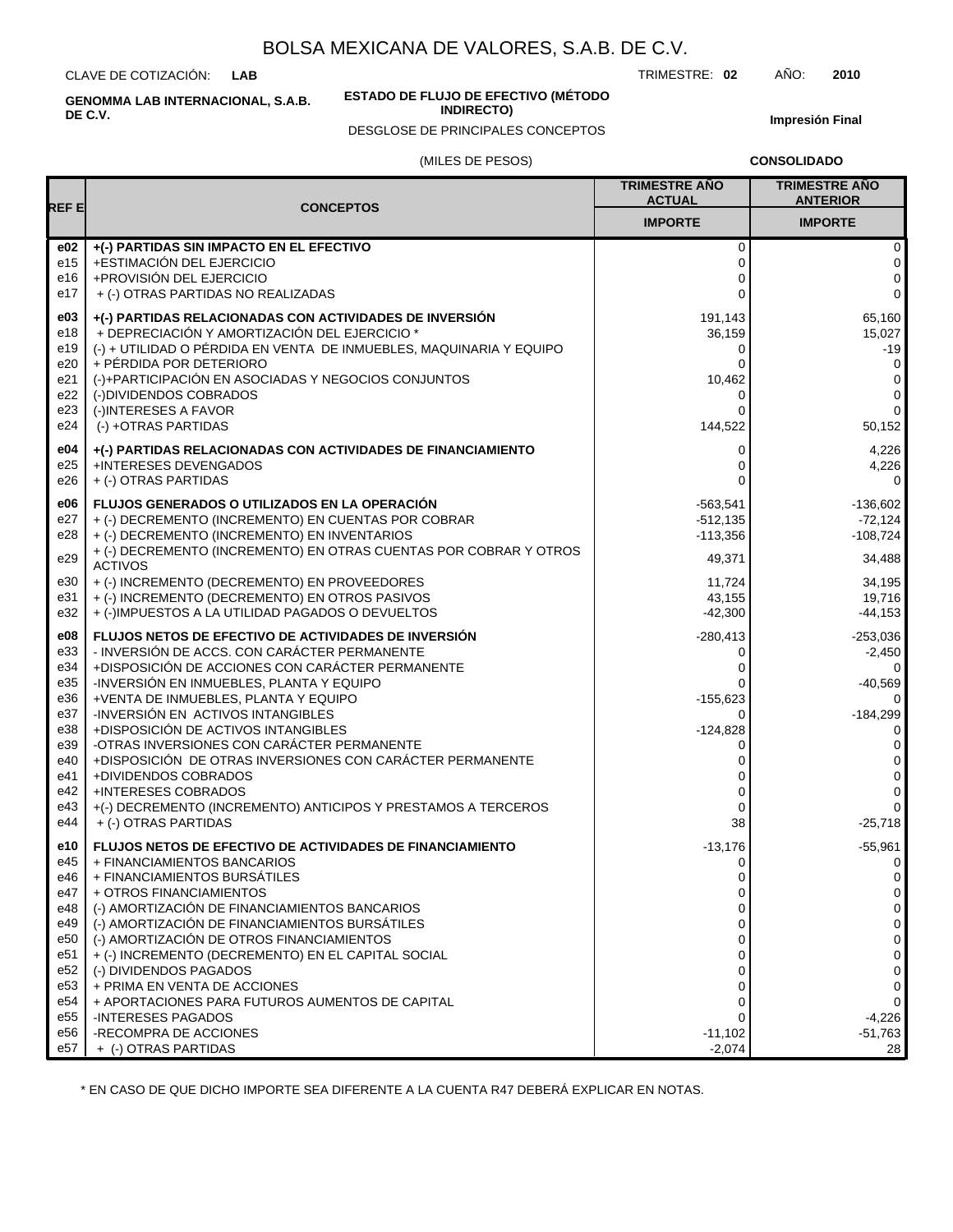**GENOMMA LAB INTERNACIONAL, S.A.B.** CLAVE DE COTIZACIÓN: TRIMESTRE: **02** AÑO: **2010 LAB**

### **DE C.V. DATOS POR ACCIÓN**

### **CONSOLIDADO**

**Impresión Final**

|                 |                                                                                     |    |                             |               |                | וואווו ו ווטופס ועוווו        |                 |
|-----------------|-------------------------------------------------------------------------------------|----|-----------------------------|---------------|----------------|-------------------------------|-----------------|
|                 |                                                                                     |    | <b>TRIMESTRE AÑO ACTUAL</b> |               |                | <b>TRIMESTRE AÑO ANTERIOR</b> |                 |
| REF D           | <b>CONCEPTOS</b>                                                                    |    | <b>IMPORTE</b>              |               | <b>IMPORTE</b> |                               |                 |
| d <sub>01</sub> | UTILIDAD BÁSICA POR ACCIÓN ORDINARIA (**)                                           | \$ | 1.68                        |               | \$             | 1.03                          |                 |
| d02             | UTILIDAD BÁSICA POR ACCIÓN PREFERENTE (**)                                          | \$ | 0.00                        |               | \$             | 0.00                          |                 |
| d03             | UTILIDAD DILUIDA POR ACCIÓN (**)                                                    | \$ | 0.00                        |               | \$             | 0.00                          |                 |
| d04             | UTILIDAD (PÉRDIDA) ANTES DE OPERACIONES<br>DISCONTINUADAS POR ACCIÓN ORDINARIA (**) | \$ | 1.71                        |               | \$             | 1.06                          |                 |
| d05             | EFECTO DE OPERACIONES DISCONTINUADAS SOBRE LA<br>UTILIDAD (PÉRDIDA) POR ACCIÓN (**) | \$ | $-0.03$                     |               | \$             | $-0.03$                       |                 |
| d08             | VALOR EN LIBROS POR ACCIÓN                                                          | \$ | 6.42                        |               | \$             | 4.70                          |                 |
| d09             | DIVIDENDO EN EFECTIVO ACUMULADO POR ACCIÓN                                          | \$ | 0.00                        |               | \$             | 0.00                          |                 |
| d10             | DIVIDENDO EN ACCIONES POR ACCIÓN                                                    |    |                             | 0.00 acciones |                |                               | $0.00$ acciones |
| d11             | PRECIO DE MERCADO (ULTIMO HECHO) A VALOR EN<br>LIBROS.                              |    | 6.69                        | veces         |                | 2.51                          | veces           |
| d12             | PRECIO DE MERCADO (ULTIMO HECHO) A UTILIDAD<br>BÁSICA POR ACCIÓN ORDINARIA (**)     |    | 25.51                       | veces         |                | 11.49                         | veces           |
| d13             | PRECIO DE MERCADO (ULTIMO HECHO) A UTILIDAD<br>BÁSICA POR ACCIÓN PREFERENTE (**)    |    | 0.00                        | veces         |                | 0.00                          | veces           |

(\*\*) INFORMACIÓN ULTIMOS DOCE MESES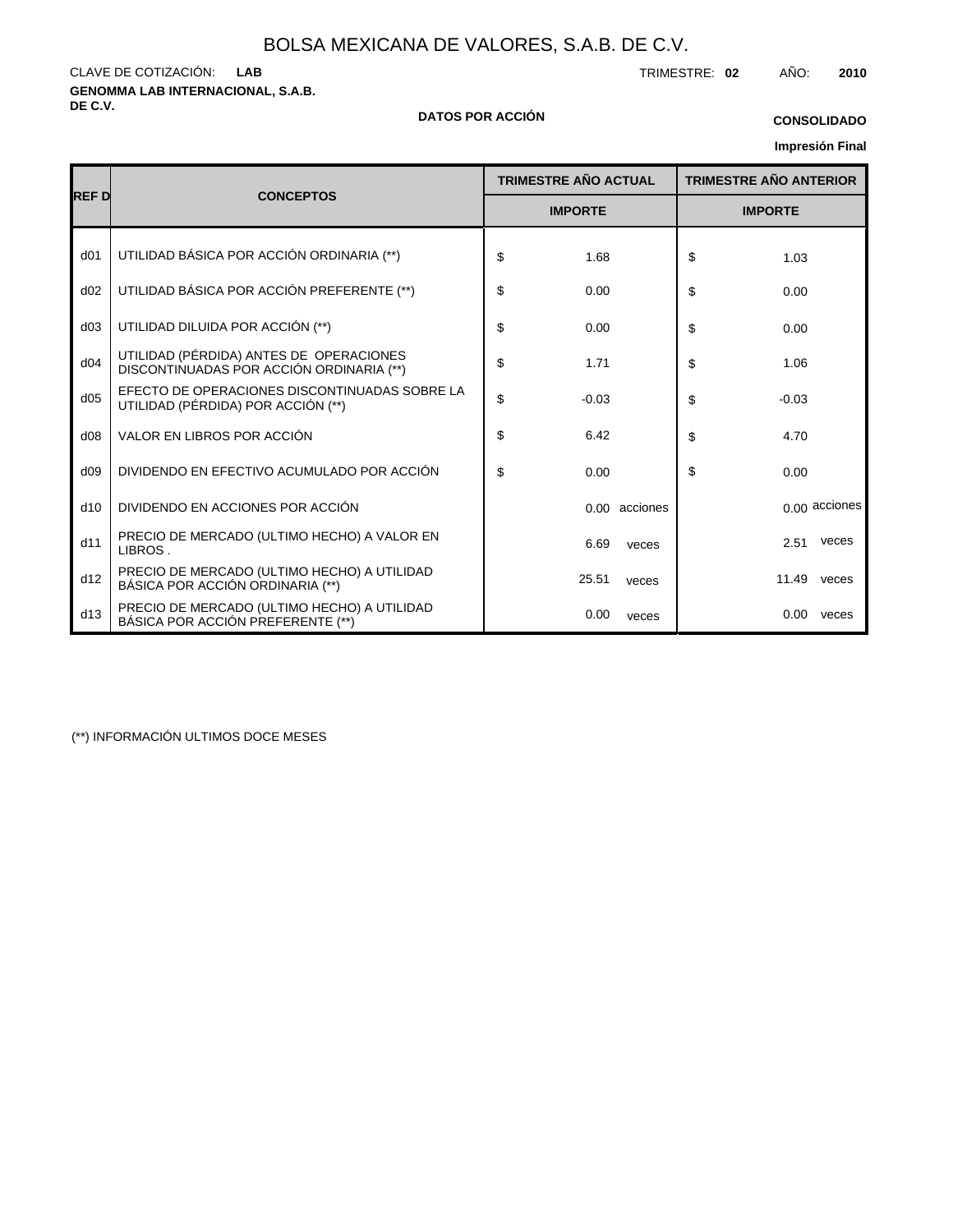**GENOMMA LAB INTERNACIONAL, S.A.B. DE C.V.** CLAVE DE COTIZACIÓN: TRIMESTRE: **02** AÑO: **2010 LAB**

## **RAZONES Y PROPORCIONES**

## **CONSOLIDADO**

**Impresión Final**

| REF P | <b>TRIMESTRE AÑO ACTUAL</b><br><b>CONCEPTOS</b>                           |             | <b>TRIMESTRE AÑO ANTERIOR</b> |         |               |
|-------|---------------------------------------------------------------------------|-------------|-------------------------------|---------|---------------|
| p01   | <b>RENDIMIENTO</b><br>UTILIDAD (PÉRDIDA) NETA CONSOLIDADA A VENTAS NETAS  | 13.41       | $\%$                          | 12.10   | %             |
| p02   | UTILIDAD (PÉRDIDA) NETA CONSOLIDADA A CAPITAL<br>CONTABLE (**)            | 26.32       | ℅                             | 21.87   | %             |
| p03   | UTILIDAD (PÉRDIDA) NETA CONSOLIDADA A ACTIVO TOTAL (**)                   | 19.41       | %                             | 16.43   | %             |
| p04   | DIVIDENDOS EN EFECTIVO A RESULTADO NETO DEL<br><b>EJERCICIO ANTERIOR</b>  | $\mathbf 0$ | %                             | 0.00    | %             |
| p05   | RESULTADO POR POSICIÓN MONETARIA A UTILIDAD<br>(PÉRDIDA) NETA CONSOLIDADA | $-1.73$     | %                             | $-1.33$ | %             |
|       | <b>ACTIVIDAD</b>                                                          |             |                               |         |               |
| p06   | VENTAS NETAS A ACTIVO TOTAL (**)                                          | 1.14        | veces                         | 0.94    | veces         |
| p07   | VENTAS NETAS A INMUEBLES, PLANTA Y EQUIPO (NETO) (**)                     | 13.62       | veces                         | 22.33   | veces         |
| p08   | ROTACIÓN DE INVENTARIOS(**)                                               | 2.03        | veces                         | 1.57    | veces         |
| p09   | DÍAS DE VENTAS POR COBRAR                                                 | 114         | dias                          | 48      | dias          |
| p10   | INTERESES PAGADOS A PASIVO TOTAL CON COSTO (**)                           | 0.00        | $\%$                          | 0.00    | $\%$          |
|       | <b>APALACAMIENTO</b>                                                      |             |                               |         |               |
| p11   | PASIVO TOTAL A ACTIVO TOTAL                                               | 26.26       | $\%$                          | 24.86   | %             |
| p12   | PASIVO TOTAL A CAPITAL CONTABLE                                           | 0.36        | veces                         | 0.33    | veces         |
| p13   | PASIVO EN MONEDA EXTRANJERA A PASIVO TOTAL                                | 22.58       | $\%$                          | 11.94   | $\frac{0}{0}$ |
| p14   | PASIVO A LARGO PLAZO A INMUEBLES, PLANTA Y EQUIPO<br>(NETO)               | 0.00        | $\%$                          | 0.00    | %             |
| p15   | UTILIDAD (PÉRDIDA) DESPUÉS DE GTOS. GRALES. A<br><b>INTERESES PAGADOS</b> | 137.58      | veces                         | 77.86   | veces         |
| p16   | VENTAS NETAS A PASIVO TOTAL (**)                                          | 4.35        | veces                         | 3.78    | veces         |
|       | <b>LIQUIDEZ</b>                                                           |             |                               |         |               |
| p17   | ACTIVO CIRCULANTE A PASIVO CIRCULANTE                                     | 3.29        | veces                         | 4.03    | veces         |
| p18   | ACTIVO CIRCULANTE MENOS INVENTARIOS A PASIVO<br><b>CIRCULANTE</b>         | 2.59        | veces                         | 3.24    | veces         |
| p19   | ACTIVO CIRCULANTE A PASIVO TOTAL                                          | 2.92        | veces                         | 3.22    | veces         |
| p20   | EFECTIVO E INVERSIONES TEMPORALES A PASIVO<br><b>CIRCULANTE</b>           | 69.37       | $\%$                          | 190.64  | $\frac{9}{6}$ |

(\*\*) INFORMACIÓN ULTIMOS DOCE MESES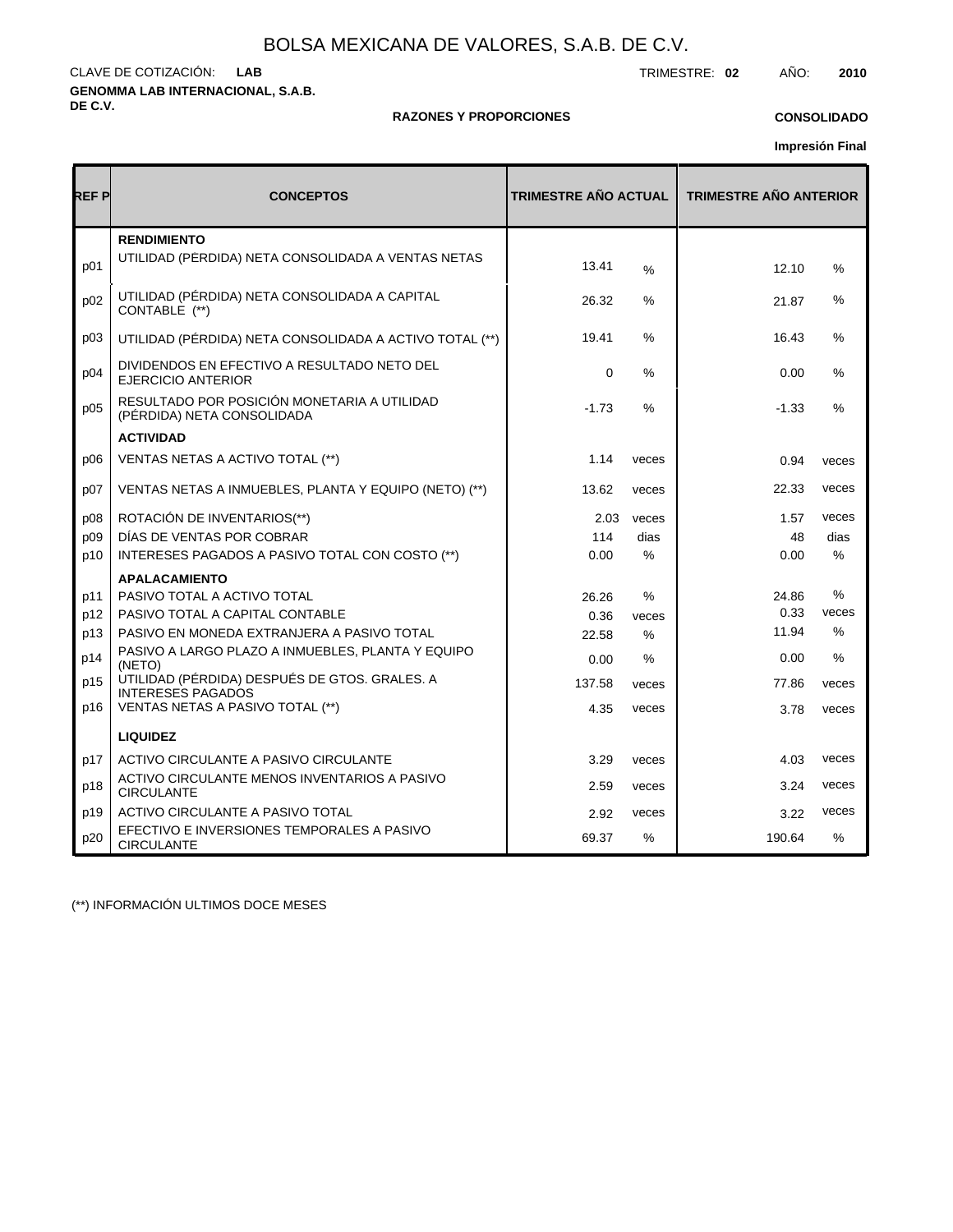CLAVE DE COTIZACIÓN: **LAB**

**GENOMMA LAB INTERNACIONAL,**

#### **COMENTARIOS Y ANALISIS DE LA ADMINISTRACIÓN SOBRE LOS RESULTADOS DE PAGINA 1/7 OPERACIÓN Y SITUACIÓN FINANCIERA DE LA COMPAÑÍA**

TRIMESTRE: **02** AÑO: **2010**

 $1/7$ **CONSOLIDADO Impresión Final**

GENOMMA LAB INTERNACIONAL REPORTA RESULTADOS DEL SEGUNDO TRIMESTRE 2010 MEXICO D.F. A 27 DE JULIO 2010

EL DÍA DE HOY GENOMMA LAB INTERNACIONAL, S.A.B. DE C.V. (BMV: LAB) ("GENOMMA LAB" O "LA COMPAÑÍA"), DIO A CONOCER LOS RESULTADOS CORRESPONDIENTES AL SEGUNDO TRIMESTRE TERMINADO AL 30 DE JUNIO DE 2010. TODAS LAS CIFRAS INCLUIDAS EN ESTE REPORTE SE ENCUENTRAN PRESENTADAS DE ACUERDO A LAS NORMAS DE INFORMACIÓN FINANCIERA (NIF) Y SE ENCUENTRAN EN PESOS NOMINALES MEXICANOS.

RESULTADOS Y HECHOS RELEVANTES DEL 2T 2010 (VS. 2T 2009)

 LAS VENTAS NETAS ALCANZARON PS. 1,344.4 MILLONES, UN INCREMENTO DE 36.4%. EL EBITDA ALCANZÓ PS. 346.5 MILLONES, UN INCREMENTO DE 37.8%. ESTO REPRESENTA UN MARGEN DE 25.8% DURANTE EL PERIODO.

 LA UTILIDAD NETA CONSOLIDADA ALCANZÓ PS. 228.8 MILLONES, UN INCREMENTO DE 86.2%. ESTO REPRESENTA UN MARGEN DE 17.0% DURANTE EL PERIODO.

 LA UTILIDAD POR ACCIÓN FUE DE PS. 1.68, UN INCREMENTO DE 63.7%.

 LAS VENTAS NETAS INTERNACIONALES ALCANZARON PS. 283.0 MILLONES, UN INCREMENTO DE 117.4%.

 DURANTE EL SEGUNDO TRIMESTRE GENOMMA LAB LANZÓ EXITOSAMENTE, COMO PARTE DE SU ESTRATEGIA DE EXTENSIONES DE LÍNEA, 27 PRODUCTOS BAJO 11 MARCAS EXISTENTES (LÍNEA BASE O LANZAMIENTOS DEL AÑO ANTERIOR ), 12 DE ESTOS PRODUCTOS SE LANZARON BAJO LAS MARCAS TEATRICAL Y JOCKEY CLUB QUE FUERON COMPRADAS EL AÑO PASADO.

 ASIMISMO, DURANTE EL SEGUNDO TRIMESTRE, LA COMPAÑÍA LANZÓ 6 PRODUCTOS BAJO 3 MARCAS NUEVAS , COMO PARTE DEL PLAN DE LANZAMIENTO DE NUEVOS PRODUCTOS.

 DURANTE EL SEGUNDO TRIMESTRE DE 2010 LA COMPAÑÍA COMPLETÓ 4 ADQUISICIONES DE MARCA Y UNA LICENCIA DE USO DE MARCA POR UNA DURACIÓN DE 50 AÑOS.

COMENTARIOS DEL PRESIDENTE Y DIRECTOR GENERAL

EL SR. RODRIGO HERRERA, PRESIDENTE DEL CONSEJO DE ADMINISTRACIÓN Y DIRECTOR GENERAL DE LA COMPAÑÍA MENCIONÓ: "NOS ES GRATO REPORTAR LOS RESULTADOS DE NUESTRO SEGUNDO TRIMESTRE DE 2010, LOS CUALES MUESTRAN UN SÓLIDO CRECIMIENTO Y RENTABILIDAD. ESTAMOS CONTENTOS AL VER QUE LA DEMANDA DEL CONSUMIDOR POR NUESTROS PRODUCTOS SE HA MANTENIDO FUERTE EN MÉXICO, Y HA MOSTRANDO CRECIMIENTO EN EL EXTRANJERO. CONTINUAMOS GANANDO PARTICIPACIÓN DE MERCADO EN LAS CATEGORÍAS EN LAS QUE ESTAMOS PRESENTES, ASÍ COMO DESARROLLANDO PRODUCTOS PARA CATEGORÍAS EN LAS QUE NO PARTICIPAMOS. EL SÓLIDO DESEMPEÑO DE NUESTRO NEGOCIO NOS REAFIRMA COMO LA COMPAÑÍA CON MAYOR CRECIMIENTO DE PRODUCTOS OTC EN LA INDUSTRIA FARMACÉUTICA EN MÉXICO. CONTINUAREMOS LANZANDO PRODUCTOS INNOVADORES BAJO MARCAS PREMIUM, SOSTENIDOS POR UNA ESTRATEGIA DE PUBLICIDAD AGRESIVA PARA INCREMENTAR NUESTRAS VENTAS Y RENTABILIDAD Y, COMO RESULTADO, EL VALOR DE NUESTROS ACCIONISTAS.

NUESTRAS RECIENTES EXPANSIONES A BRASIL Y A ESTADOS UNIDOS SE ESTÁN DESARROLLANDO EXITOSAMENTE YA QUE LAS VENTAS EN DICHOS PAÍSES ESTÁN EN LÍNEA CON NUESTRAS EXPECTATIVAS. ESTAMOS SEGUROS DE QUE ESTAS OPERACIONES CONTINUARÁN CRECIENDO Y SE CONVERTIRÁN EN UNA VÍA SIGNIFICATIVA DE CRECIMIENTO PARA LA COMPAÑÍA, AL IGUAL QUE NUESTRAS OPERACIONES EN LATINOAMÉRICA.

DE IGUAL MANERA, QUISIÉRAMOS ENFATIZAR LAS RECIENTES ADQUISICIONES QUE SE LLEVARON A CABO DURANTE EL TRIMESTRE. HEMOS ADQUIRIDO 4 MARCAS Y UNA LICENCIA DE USO MARCA. ESTAS NUEVAS MARCAS FORTALECERÁN NUESTRO PORTAFOLIO EN EL MERCADO DE CUIDADO PERSONAL Y NOS PERMITIRÁN LA ENTRADA A NUEVAS CATEGORÍAS OTC. CONTINUAREMOS ANALIZANDO POSIBLES ADQUISICIONES DE MARCAS QUE ESTÉN BIEN POSICIONADAS EN LA MENTE DEL CONSUMIDOR, QUE TENGAN UNA VALUACIÓN DE PRECIO ATRACTIVA Y QUE SE PUEDAN ADAPTAR FÁCILMENTE A NUESTRO MODELO DE NEGOCIO."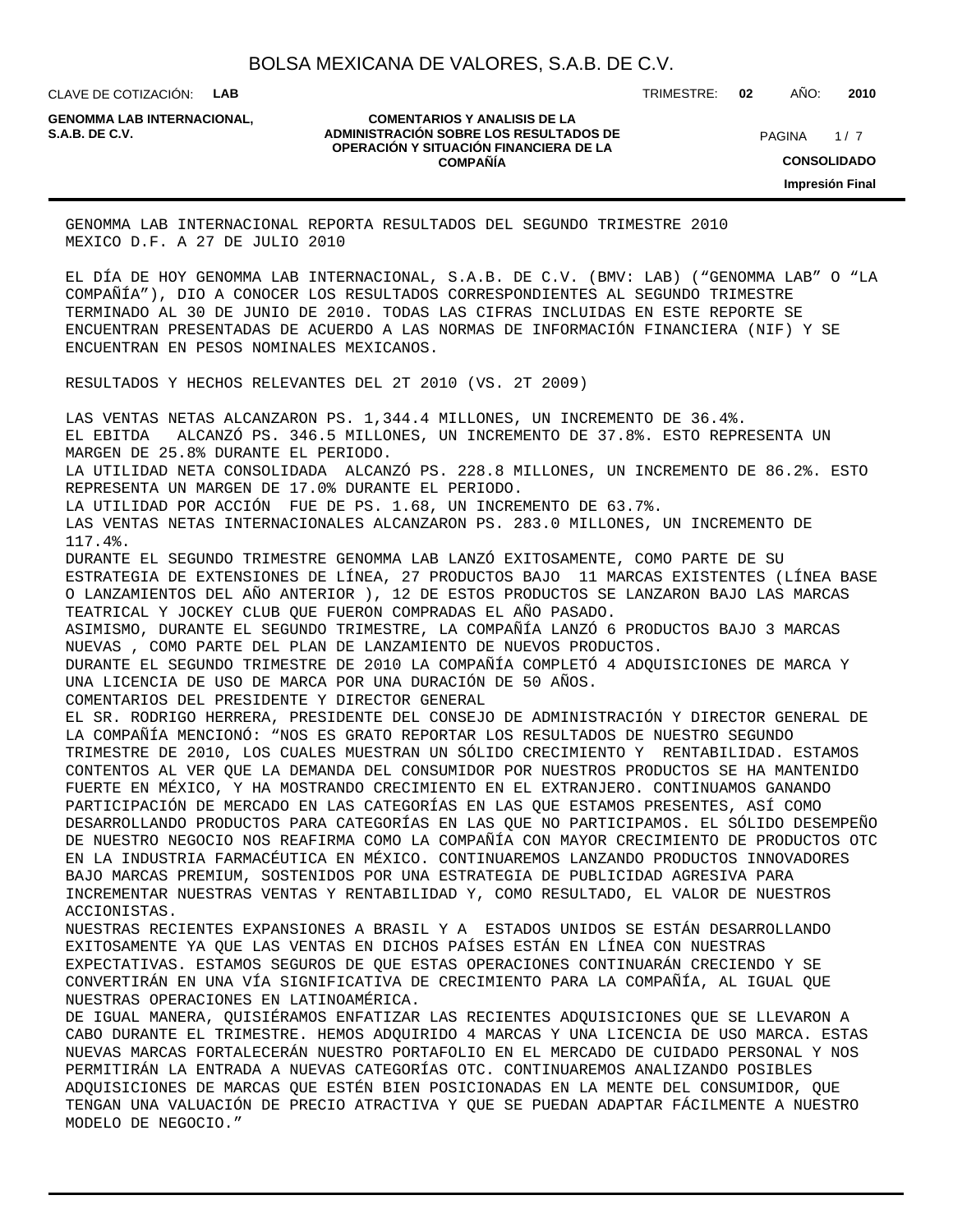CLAVE DE COTIZACIÓN: **LAB**

**GENOMMA LAB INTERNACIONAL,**

**COMENTARIOS Y ANALISIS DE LA ADMINISTRACIÓN SOBRE LOS RESULTADOS DE PAGINA 2/7 PAGINA 2/7 OPERACIÓN Y SITUACIÓN FINANCIERA DE LA COMPAÑÍA**

TRIMESTRE: **02** AÑO: **2010**

 $2/7$ 

**CONSOLIDADO**

**Impresión Final**

RESULTADOS CONSOLIDADOS DEL SEGUNDO TRIMESTRE 2010 LA SIGUIENTE TABLA PRESENTA EL ESTADO DE RESULTADOS CONDENSADOS Y CONSOLIDADOS, EN MILLONES DE PESOS (EXCEPTO LAS ACCIONES Y LAS UTILIDADES POR ACCIÓN), MOSTRANDO EL MARGEN DE CADA CONCEPTO, COMO PORCENTAJE DE VENTAS NETAS, ASÍ COMO LA VARIACIÓN PORCENTUAL DEL PERIODO DE TRES MESES Y SEIS MESES TERMINADO EL 30 DE JUNIO DE 2010, EN COMPARACIÓN CON EL MISMO PERIODO DE 2009: PARA EL PERIODO DE TRES MESES Y SEIS MESES TERMINADO EL 30 DE JUNIO 2010 Y 2009 (EN MILLONES DE PESOS NOMINALES)

1 EL EBITDA SE CALCULA AGREGANDO AMORTIZACIÓN Y DEPRECIACIÓN A LA UTILIDAD OPERATIVA. 2 LA UTILIDAD POR ACCIÓN SE CALCULÓ DIVIDIENDO LA UTILIDAD NETA CONSOLIDADA DE LOS ÚLTIMOS 12 MESES ENTRE EL PROMEDIO PONDERADO DEL NÚMERO DE ACCIONES QUE HABÍA EN LA SOCIEDAD DURANTE EL PERIODO. EL NÚMERO TOTAL DE ACCIONES EN CIRCULACIÓN AL 30 DE JUNIO DE 2010 ERA DE 526,294,713.

LAS VENTAS NETAS AUMENTARON 36.4% ALCANZANDO PS. 1,344.4 MILLONES EN EL SEGUNDO TRIMESTRE DEL 2010, EN COMPARACIÓN CON PS. 985.5 MILLONES EN EL MISMO TRIMESTRE DEL 2009. ESTE INCREMENTO ES EL RESULTADO DE: I) UN DECREMENTO DE 5.2% (PS. 40.7 MILLONES) DE LA LÍNEA BASE EN MÉXICO, INCLUYENDO LAS EXTENSIONES DE LÍNEA DE ESTAS MARCAS, ALCANZANDO PS. 736.4 MILLONES; II) UN INCREMENTO DE 296.4% (PS. 232.0 MILLONES) DEBIDO AL EFECTO DE LOS LANZAMIENTOS DEL AÑO ANTERIOR EN MÉXICO, INCLUYENDO LAS RECIENTES EXTENSIONES DE LÍNEA EN DICHAS MARCAS LANZADAS DURANTE EL 2010, ALCANZANDO PS. 310.3 MILLONES; III) PS. 14.8 MILLONES DURANTE EL SEGUNDO TRIMESTRE DE 2010 DE MARCAS NUEVAS EN MÉXICO, DEBIDO AL LANZAMIENTO DE 10 NUEVOS PRODUCTOS BAJO 5 MARCAS NUEVAS DURANTE EL AÑO; Y IV) UN CRECIMIENTO DE 117.4% (PS. 152.8 MILLONES) DE LAS OPERACIONES INTERNACIONALES PARA ALCANZAR PS. 283.0 MILLONES.

LA COMPAÑÍA CLASIFICA LAS VENTAS NETAS DE LAS MARCAS DE LA SIGUIENTE MANERA: 1) LÍNEA BASE SON MARCAS LANZADAS AL MENOS 2 AÑOS ANTES DEL AÑO FISCAL (2008, 2007, 2006, Y ANTERIORES),

2) LANZAMIENTO DEL AÑO ANTERIOR SON MARCAS LANZADAS DURANTE EL AÑO FISCAL ANTERIOR (2009),

3) MARCAS NUEVAS SON MARCAS LANZADAS DURANTE EL AÑO FISCAL EN CURSO (2010), E

4) INTERNACIONALES SON LAS VENTAS NETAS DE LAS OPERACIONES INTERNACIONALES.

LA SIGUIENTE TABLA MUESTRA EL DESGLOSE DE LAS VENTAS NETAS DEL PRIMER SEMESTRE DEL 2010 Y 2009 POR MARCA: (EN MILLONES DE PESOS NOMINALES)

A PESAR DE LAS FUERTES VARIACIONES EN LAS VENTAS DE DIFERENTES MARCAS, EL DESPLAZAMIENTO EN MÉXICO AUMENTÓ (EXCLUYENDO NUESTRA MARCA GENÉRICA PRIMER NIVEL POR TU SALUD) 30.6% DURANTE EL PRIMER SEMESTRE DEL 2010, COMPARADO CON EL MISMO PERIODO DE 2009.

UTILIDAD BRUTA AUMENTÓ 35.6% PARA LLEGAR A PS. 982.9 MILLONES EN EL SEGUNDO TRIMESTRE DE 2010, EN COMPARACIÓN CON PS. 724.8 MILLONES EN EL SEGUNDO TRIMESTRE DE 2009. EL MARGEN BRUTO DISMINUYÓ 0.4 PUNTOS PORCENTUALES, COMO PORCENTAJE DE VENTAS NETAS, AL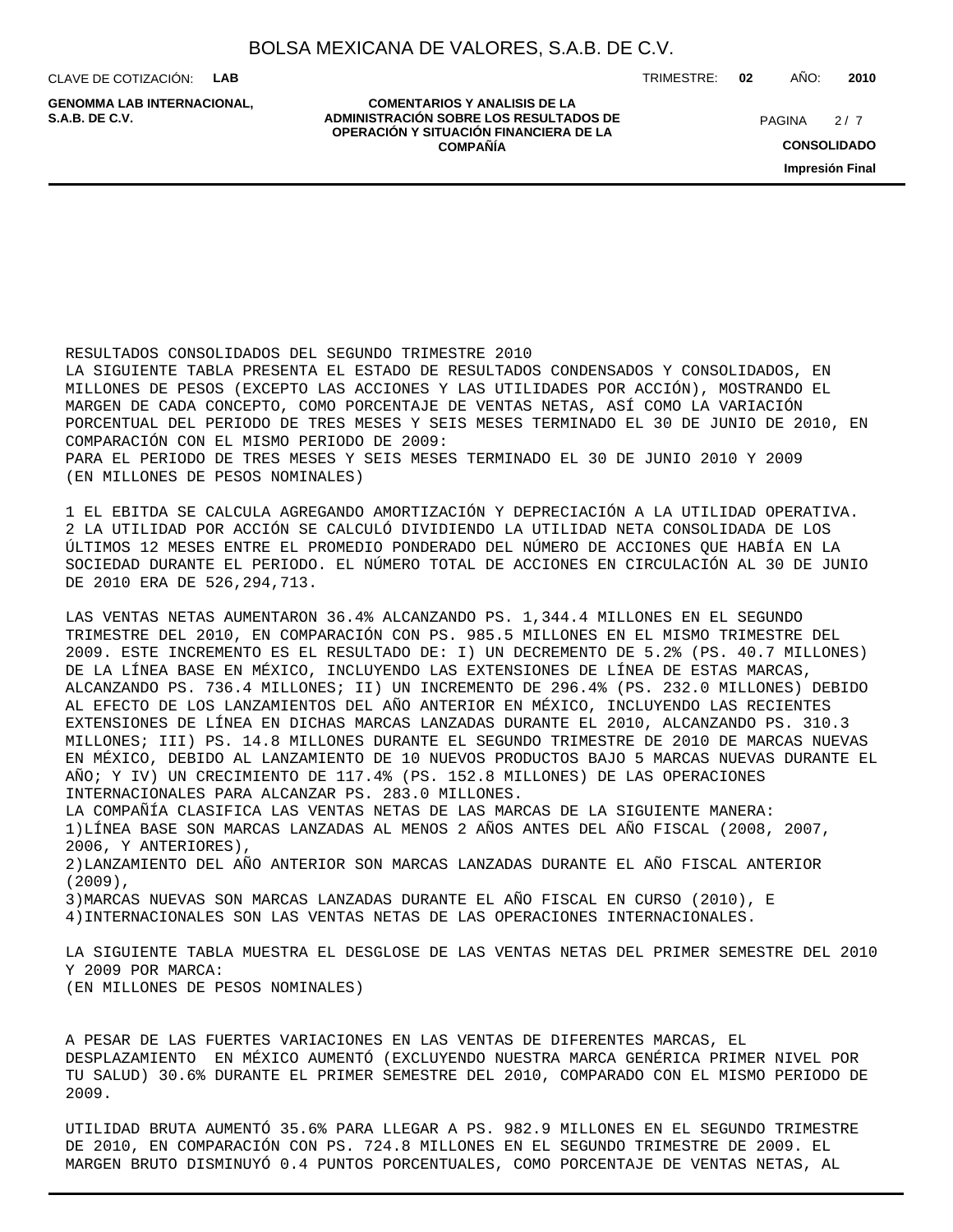CLAVE DE COTIZACIÓN: **LAB**

**GENOMMA LAB INTERNACIONAL,**

#### **COMENTARIOS Y ANALISIS DE LA ADMINISTRACIÓN SOBRE LOS RESULTADOS DE S.A.B. DE C.V.** PAGINA / 7 **OPERACIÓN Y SITUACIÓN FINANCIERA DE LA COMPAÑÍA**

 $3/7$ 

TRIMESTRE: **02** AÑO: **2010**

**CONSOLIDADO**

**Impresión Final**

ALCANZAR 73.1% EN EL SEGUNDO TRIMESTRE DE 2010 COMPARADO CON 73.5% DURANTE EL MISMO PERIODO DE 2009. ESTA DISMINUCIÓN DE MARGEN SE ATRIBUYE PRINCIPALMENTE A UN MAYOR COSTO, COMO PORCENTAJE DE VENTAS NETAS, DE NUESTRO PORTAFOLIO DE PRODUCTOS PRIMER NIVEL POR TU SALUD, Y FUE PARCIALMENTE CONTRARRESTADO POR UN MAYOR PESO DE NUESTRAS OPERACIONES INTERNACIONALES EN LAS VENTAS NETAS TOTALES, OPERACIONES QUE TIENEN UN MENOR COSTO COMO PORCENTAJE DE VENTAS NETAS.

LOS GASTOS GENERALES, DE VENTA Y ADMINISTRACIÓN, COMO PORCENTAJE DE VENTAS NETAS, AUMENTARON 0.2 PUNTOS PORCENTUALES PARA ALCANZAR 48.9% EN EL SEGUNDO TRIMESTRE DE 2010, COMPARADO CON 48.7% EN EL SEGUNDO TRIMESTRE DE 2009. ESTE AUMENTO SE DEBIÓ PRINCIPALMENTE A LOS GASTOS POR EL AUMENTO EN LA AMORTIZACIÓN DERIVADA DE LA COMPRA DE LAS NUEVAS OFICINAS ADMINISTRATIVAS Y LA NECESIDAD DE AMORTIZAR LOS GASTOS EN LAS MEJORAS DE LAS ACTUALES OFICINAS RENTADAS ANTES DEL FINAL DEL AÑO. ADICIONALMENTE, ESTE INCREMENTO FUE COMPENSADO POR EL APALANCAMIENTO CORPORATIVO EN OTROS GASTOS GENERALES, DE VENTA Y ADMINISTRACIÓN, QUE SE OBTUVO POR EL INCREMENTO EN VENTAS NETAS DURANTE EL SEGUNDO TRIMESTRE DE 2010 COMPARADO CON EL MISMO PERIODO DE 2009.

EBITDA AUMENTÓ 37.8%, ALCANZANDO PS. 346.5 MILLONES DURANTE EL SEGUNDO TRIMESTRE DE 2010, COMPARADO CON PS. 251.4 MILLONES EN EL MISMO PERIODO DE 2009. EL MARGEN DE EBITDA INCREMENTÓ 0.3 PUNTOS PORCENTUALES, COMO PORCENTAJE DE VENTAS NETAS, PARA ALCANZAR 25.8% EN EL SEGUNDO TRIMESTRE DE 2010, COMPARADO CON 25.5% EN EL SEGUNDO TRIMESTRE DE 2009. EL INCREMENTO EN EL MARGEN DE EBITDA SE DEBE PRINCIPALMENTE AL DECREMENTO DE 0.7 PUNTOS PORCENTUALES EN LOS GASTOS GENERALES DE VENTA Y ADMINISTRACIÓN (EXCLUYENDO DEPRECIACIÓN Y AMORTIZACIÓN), COMO PORCENTAJE DE VENTAS NETAS, Y FUE PARCIALMENTE COMPENSADO POR UN COSTO DE VENTAS 0.4 PUNTOS PORCENTUALES MAYOR, COMO PORCENTAJE DE VENTAS NETAS.

RECONCILIACIÓN DEL EBITDA PARA EL SEGUNDO TRIMESTRE TERMINADO AL 30 DE JUNIO DE 2010 Y 2009 (EN MILES DE PESOS NOMINALES)

LA UTILIDAD OPERATIVA AUMENTÓ 32.9% ALCANZANDO PS. 325.1 MILLONES EN EL SEGUNDO TRIMESTRE DE 2010 COMPARADO CON PS. 244.6 MILLONES EN EL SEGUNDO TRIMESTRE DE 2009. EL MARGEN OPERATIVO DISMINUYÓ 0.6 PUNTOS PORCENTUALES, COMO PORCENTAJE DE VENTAS NETAS, ALCANZANDO 24.2% DURANTE EL SEGUNDO TRIMESTRE DE 2010, COMPARADO CON 24.8% DURANTE EL MISMO PERIODO DE 2009. ESTE DECREMENTO ES EL RESULTADO DE UNA MAYOR DEPRECIACIÓN Y AMORTIZACIÓN, LA CUAL FUE PARCIALMENTE COMPENSADA POR UN DECREMENTO EN OTROS GASTOS GENERALES, DE VENTA Y ADMINISTRACIÓN, COMO PORCENTAJE DE VENTAS NETAS.

EL RESULTADO INTEGRAL DE FINANCIAMIENTO REPRESENTÓ UNA GANANCIA DE PS. 7.4 MILLONES EN EL SEGUNDO TRIMESTRE DE 2010, LO CUAL REPRESENTA UN INCREMENTO DE PS. 37.7 MILLONES COMPARADO CON UNA PÉRDIDA DE PS. 30.3 MILLONES EN EL SEGUNDO TRIMESTRE DE 2009. EL INCREMENTO SE DEBE PRINCIPALMENTE A: I) UN MENOR INGRESO FINANCIERO DE PS. 7.3 MILLONES DURANTE EL SEGUNDO TRIMESTRE DE 2010, COMPARADO CON PS. 7.5 MILLONES EN EL SEGUNDO TRIMESTRE DE 2009; II) UNA GANANCIA CAMBIARIA DE PS. 3.1 MILLONES EN EL SEGUNDO TRIMESTRE DEL 2010, COMPARADO CON UNA PÉRDIDA DE PS. 35.0 MILLONES EN EL SEGUNDO TRIMESTRE DE 2009, DEBIDO PRINCIPALMENTE A UNA APRECIACIÓN DEL DÓLAR AMERICANO FRENTE AL PESO MEXICANO DURANTE EL SEGUNDO TRIMESTRE DE 2010 Y A UNA DEPRECIACIÓN DEL DÓLAR AMERICANO FRENTE AL PESO MEXICANO DURANTE EL MISMO PERIODO DE 2009; III) UN INCREMENTO EN LA PÉRDIDA POR POSICIÓN MONETARIA, ALCANZANDO PS. 1.9 MILLONES EN EL SEGUNDO TRIMESTRE DEL 2010, COMPARADO CON PS. 0.2 MILLONES EN EL SEGUNDO TRIMESTRE DE 2009; IV) UN DECREMENTO EN LOS GASTOS FINANCIEROS DE PS. 1.4 MILLONES DURANTE EL SEGUNDO TRIMESTRE DE 2010, ALCANZANDO PS. 2.2 MILLONES, COMPARADO CON PS. 3.6 MILLONES EN EL SEGUNDO TRIMESTRE DE 2009; Y V) UN INCREMENTO DE PS. 0.1 MILLONES EN EL EFECTO DEL TIPO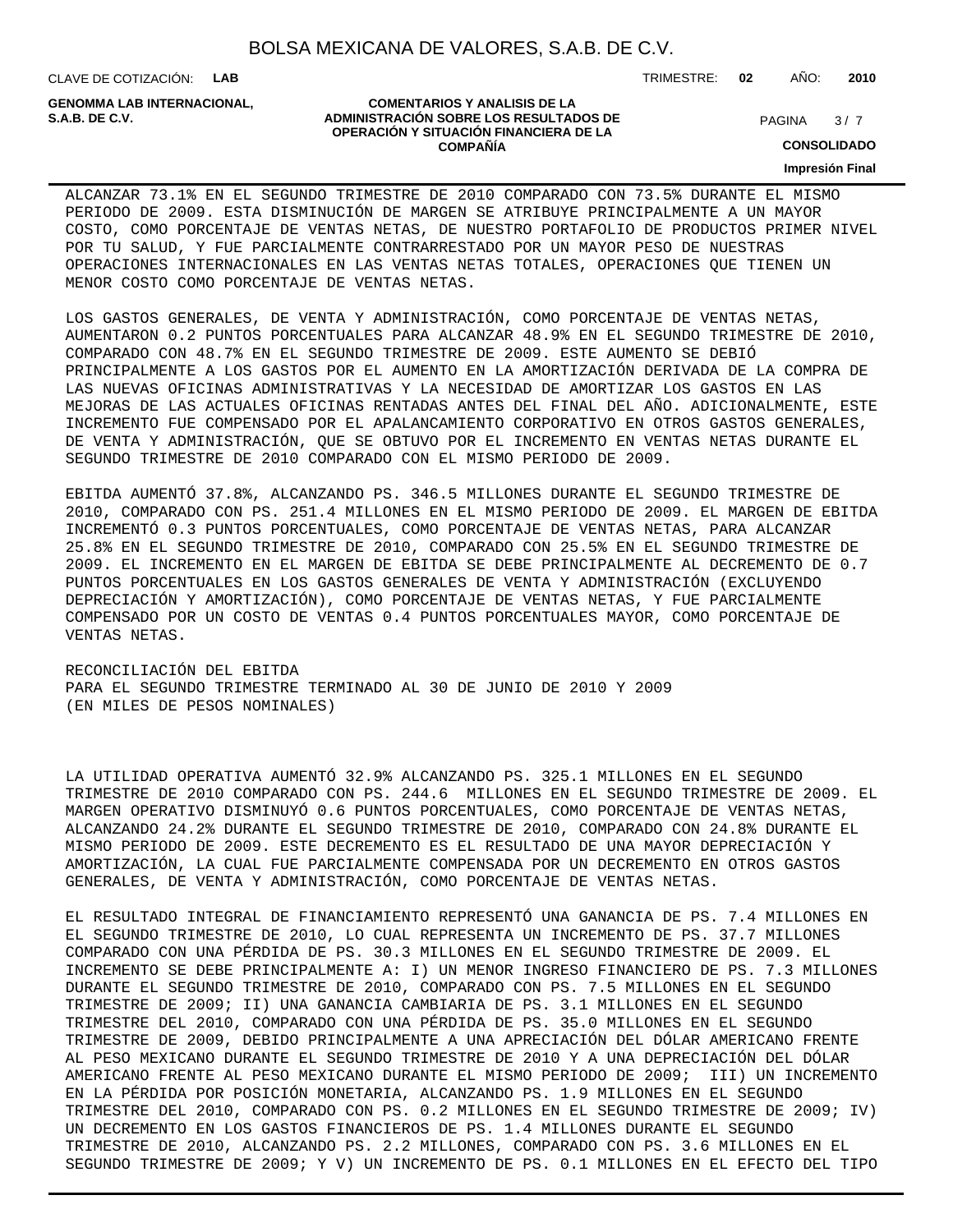CLAVE DE COTIZACIÓN: **LAB**

**GENOMMA LAB INTERNACIONAL,**

#### **COMENTARIOS Y ANALISIS DE LA ADMINISTRACIÓN SOBRE LOS RESULTADOS DE PAGINA 1997 E PAGINA 2018 OPERACIÓN Y SITUACIÓN FINANCIERA DE LA COMPAÑÍA**

 $4/7$ 

TRIMESTRE: **02** AÑO: **2010**

**CONSOLIDADO**

**Impresión Final**

DE CAMBIO EN OPERACIONES INTERNACIONALES, RESULTANDO EN UNA GANANCIA DE PS. 1.2 MILLONES EN EL SEGUNDO TRIMESTRE DE 2010, COMPARADO CON UNA GANANCIA DE PS. 1.1 MILLONES EN EL SEGUNDO TRIMESTRE DE 2009, DEBIDO A LA APRECIACIÓN CAMBIARIA EN NUESTRAS OPERACIONES CORRESPONDIENTES A CADA PERIODO. AL 30 DE JUNIO DE 2010, LA COMPAÑÍA MANTENÍA EN TESORERÍA UNA POSICIÓN EN DÓLARES DE US\$ 19.0 MILLONES.

AL 30 DE JUNIO DE 2010, GENOMMA LAB REGISTRÓ UNA POSICIÓN TOTAL EN EFECTIVO DE PS. 736.6 MILLONES.

LA UTILIDAD NETA CONSOLIDADA AUMENTÓ 86.2%, ALCANZANDO PS. 228.8 MILLONES DURANTE EL SEGUNDO TRIMESTRE DE 2010 COMPARADO CON PS. 122.9 MILLONES DURANTE EL SEGUNDO TRIMESTRE DE 2009.

BALANCE GENERAL

(EN MILLONES DE PESOS NOMINALES)

EFECTIVO Y EQUIVALENTES DISMINUYÓ 39.3% (PS. 477.8 MILLONES) ALCANZANDO PS. 736.6 MILLONES AL 30 DE JUNIO DE 2010, COMPARADO CON PS. 1,214.4 MILLONES AL 30 DE JUNIO DE 2009. ESTA DISMINUCIÓN SE DEBIÓ PRINCIPALMENTE AL USO DE EFECTIVO RELACIONADO CON LA ADQUISICIÓN DE NUESTRAS OFICINAS CORPORATIVAS POR UN MONTO DE PS. 143.7 MILLONES Y A LAS ADQUISICIONES DE MARCAS PAGADAS DURANTE LOS ÚLTIMOS DOCE MESES POR UN TOTAL DE PS. 158.0 MILLONES. ESTE USO DE CAJA FUE PARCIALMENTE CONTRARRESTADO POR LA GENERACIÓN DE EFECTIVO DE LA COMPAÑÍA DURANTE LOS ÚLTIMOS DOCE MESES.

LA CARTERA DE CLIENTES INCREMENTÓ 217.0% (PS. 1,219.8 MILLONES) A PS. 1,781.9 MILLONES AL 30 DE JUNIO DE 2010, COMPARADO CON PS. 562.1 MILLONES AL 30 DE JUNIO DE 2009. LOS DÍAS DE CLIENTES INCREMENTARON EN 57 DÍAS, AL PASAR DE 65 DÍAS AL 30 DE JUNIO DE 2009 A 122 DÍAS AL 30 DE JUNIO DE 2010. ESTE INCREMENTO SE DEBE PRINCIPALMENTE AL PLAN COMERCIAL DEL AÑO PASADO QUE NO SE IMPLEMENTÓ ESTE AÑO, EL CUAL CONSISTÍA PRINCIPALMENTE EN DESCUENTOS COMERCIALES PARA NUESTROS PRINCIPALES CLIENTES COMO INCENTIVO PARA ALCANZAR SUS VENTAS OBJETIVO Y PARA HACER SUS PAGOS EN PERIODOS DE TIEMPO MÁS CORTOS, POR LO TANTO REDUCIENDO NUESTROS DÍAS DE CLIENTES.

INVENTARIOS AUMENTARON 44.0% (PS. 227.3 MILLONES) ALCANZANDO PS. 743.5 MILLONES AL 30 DE JUNIO DE 2010, COMPARADO CON PS. 516.1 MILLONES AL 30 DE JUNIO DE 2009. LOS DÍAS DE INVENTARIO DISMINUYERON EN 52 DÍAS, AL PASAR DE 229 DÍAS EL 30 DE JUNIO DE 2009 A 177 DÍAS AL 30 DE JUNIO DE 2010. ESTA DISMINUCIÓN SE DEBIÓ PRINCIPALMENTE A UN MANEJO DE INVENTARIO MÁS EFICIENTE EN NUESTRO CENTRO DE DISTRIBUCIÓN.

PROVEEDORES AUMENTARON 47.5% (PS. 195.1 MILLONES) ALCANZANDO PS. 606.3 MILLONES AL 30 DE JUNIO DE 2010, COMPARADO CON PS. 411.2 MILLONES AL 30 DE JUNIO DE 2009. LOS DÍAS DE PROVEEDORES DISMINUYERON EN 39 DÍAS, AL PASAR DE 183 DÍAS AL 30 DE JUNIO DE 2009 A 144 DÍAS AL 30 DE JUNIO DE 2010. ESTA DISMINUCIÓN FUE PRINCIPALMENTE EL RESULTADO DE NIVELES DE INVENTARIO MENORES DURANTE EL SEGUNDO TRIMESTRE DE 2010 COMPARADO CON EL MISMO PERIODO DE 2009, LO CUAL SE TRADUCE EN MENORES CUENTAS POR PAGAR A PROVEEDORES COMO PORCENTAJE DE VENTAS NETAS.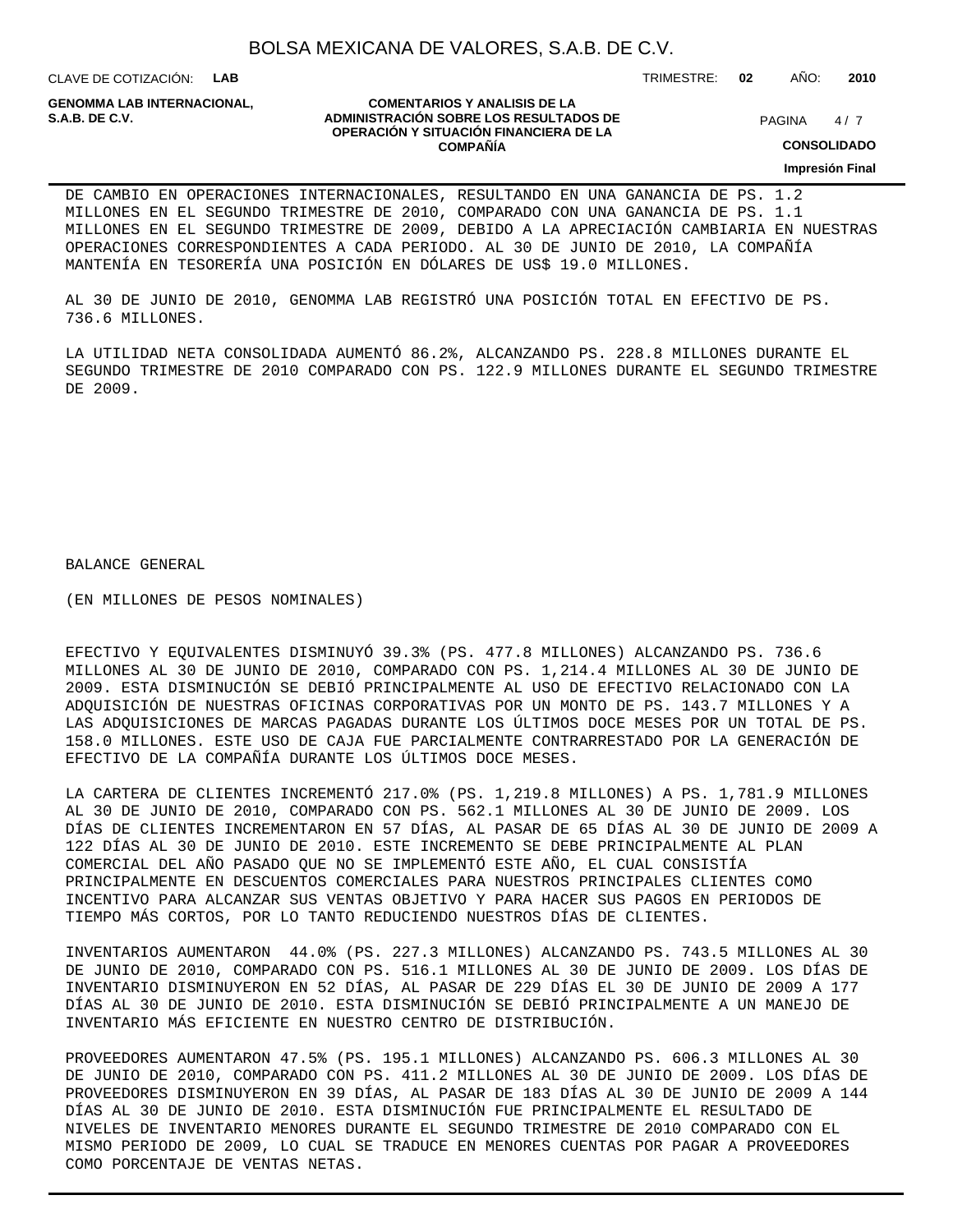CLAVE DE COTIZACIÓN: **LAB**

**GENOMMA LAB INTERNACIONAL,**

#### **COMENTARIOS Y ANALISIS DE LA ADMINISTRACIÓN SOBRE LOS RESULTADOS DE S.A.B. DE C.V.** PAGINA / 7 **OPERACIÓN Y SITUACIÓN FINANCIERA DE LA COMPAÑÍA**

 $5/7$ 

TRIMESTRE: **02** AÑO: **2010**

**CONSOLIDADO**

**Impresión Final**

OTROS ACTIVOS CIRCULANTES DISMINUYERON 18.4% (PS. 59.0 MILLONES) ALCANZANDO PS. 262.0 MILLONES AL 30 DE JUNIO DE 2010, COMPARADO CON PS. 321.0 MILLONES AL 30 DE JUNIO DE 2009. ESTE DECREMENTO SE DEBE EN SU MAYORÍA A UN MAYOR USO DEL FONDO DE RECOMPRA DE ACCIONES COMBINADO CON UN DECREMENTO EN PAGOS ANTICIPADOS.

OTROS PASIVOS CIRCULANTES INCREMENTARON 98.2% (PS. 228.2 MILLONES) ALCANZANDO PS. 460.6 MILLONES AL 30 DE JUNIO DE 2010, COMPARADO CON PS. 232.3 MILLONES AL 30 DE JUNIO DE 2009. ESTE CAMBIO SE ATRIBUYE PRINCIPALMENTE A UN AUMENTO EN LA PUBLICIDAD POR PAGAR COMO PARTE DE LOS TÉRMINOS NORMALES ACORDADOS CON LAS TELEVISORAS, ADEMÁS DE A UN INCREMENTO EN LOS IMPUESTOS POR PAGAR.

DURANTE EL SEGUNDO TRIMESTRE DE 2010, EL FLUJO DE OPERACIÓN Y EL SALDO EN CAJA FUERON SUFICIENTES PARA FINANCIAR LOS REQUERIMIENTOS DE LIQUIDEZ DE LA COMPAÑÍA. RESUMEN OPERATIVO

#### VENTAS DEL SEGUNDO TRIMESTRE

EN EL SEGUNDO TRIMESTRE DEL 2010, LAS VENTAS NETAS DE MEDICAMENTOS DE LIBRE VENTA ("OTC") EN MÉXICO INCREMENTARON 19.0% COMPARADAS CON EL MISMO PERIODO DE 2009. DURANTE EL SEGUNDO TRIMESTRE DE 2010 LA COMPAÑÍA LANZÓ 4 NUEVOS PRODUCTOS OTC.

LAS VENTAS NETAS DE PRODUCTOS DE CUIDADO PERSONAL EN MÉXICO SE INCREMENTARON 14.0% DURANTE EL SEGUNDO TRIMESTRE DE 2010 COMPARADO CON EL MISMO TRIMESTRE DE 2009. DURANTE EL SEGUNDO TRIMESTRE DE 2010, LA COMPAÑÍA LANZÓ 29 NUEVOS PRODUCTOS DE CUIDADO PERSONAL.

LAS VENTAS NETAS DE NUESTRAS OPERACIONES INTERNACIONALES AUMENTARON 117.4%, ALCANZANDO PS. 283.0 MILLONES EN EL SEGUNDO TRIMESTRE DE 2010, COMPARADO CON PS. 130.1 MILLONES EN EL MISMO TRIMESTRE DE 2009. ESTE CRECIMIENTO ES DERIVADO PRINCIPALMENTE DE LAS VENTAS EN LOS MERCADOS DE BRASIL Y ESTADOS UNIDOS, ASÍ COMO DE UN IMPORTANTE CRECIMIENTO EN EL RESTO DE NUESTRAS OPERACIONES EN LATINOAMÉRICA, LIDERADO POR COLOMBIA, PERÚ Y ARGENTINA.

LANZAMIENTO DE NUEVOS PRODUCTOS Y EXTENSIONES DE LÍNEA DURANTE LA PRIMERA MITAD DE 2010, GENOMMA LAB LANZÓ 43 PRODUCTOS COMO EXTENSIONES DE LA LÍNEA BASE Y LANZAMIENTOS DEL AÑO ANTERIOR; Y 10 NUEVOS PRODUCTOS BAJO 5 NUEVAS MARCAS; ENTRE LOS QUE DESTACAN:

OPTICAL 20/20 POR DEVLYNMR, LICENCIA DE MARCA RECIÉN ADQUIRIDA, ES UNA NUEVA LÍNEA DE PRODUCTOS PARA LOS OJOS QUE INCLUYE: GOTAS OFTÁLMICAS PARA EL ALIVIO DE LA RESEQUEDAD OCULAR, GOTAS OFTÁLMICAS PARA EL ALIVIO DE LA IRRITACIÓN OCULAR Y UN SUPLEMENTO ALIMENTICIO QUE CONSTA DE CÁPSULAS DE VITAMINAS Y ANTIOXIDANTES CON LUTEÍNA Y ZINC, LOS CUALES AYUDAN A MEJORAR LA VISIÓN.

JOCKEY CLUB ES UNA MARCA QUE SE COMPRÓ EN JUNIO DE 2009 POR SU ALTO RECONOCIMIENTO EN LAS CATEGORÍAS DE CUIDADO DEL CABELLO, CREMAS Y TALCOS. JOCKEY CLUB ES UNA MARCA DE FUERTE ARRAIGO Y TRADICIÓN POPULAR EN MÉXICO, REGISTRADA PARA SU VENTA DESDE 1949, QUE HA PERMANECIDO EN LA MENTE DE VARIAS GENERACIONES DE CONSUMIDORES POR MÁS DE 60 AÑOS. SE HIZO UN IMPORTANTE CAMBIO DE IMAGEN POR UNA MÁS INNOVADORA Y LLAMATIVA, Y SE ESTÁ RELANZANDO PRIMERO A TRAVÉS DE SUS PRODUCTOS MÁS POPULARES Y ADEMÁS SE HAN AGREGADO NUEVAS CATEGORÍAS COMO DESODORANTES.

ANS TK ES UNA NUEVA MARCA QUE CONSISTE EN UNA CREMA ANESTÉSICA Y ANTI-INFLAMATORIA QUE AYUDA AL ALIVIO DE FISURAS ANALES, PRURITO Y HEMORROIDES. OTROS EVENTOS CORPORATIVOS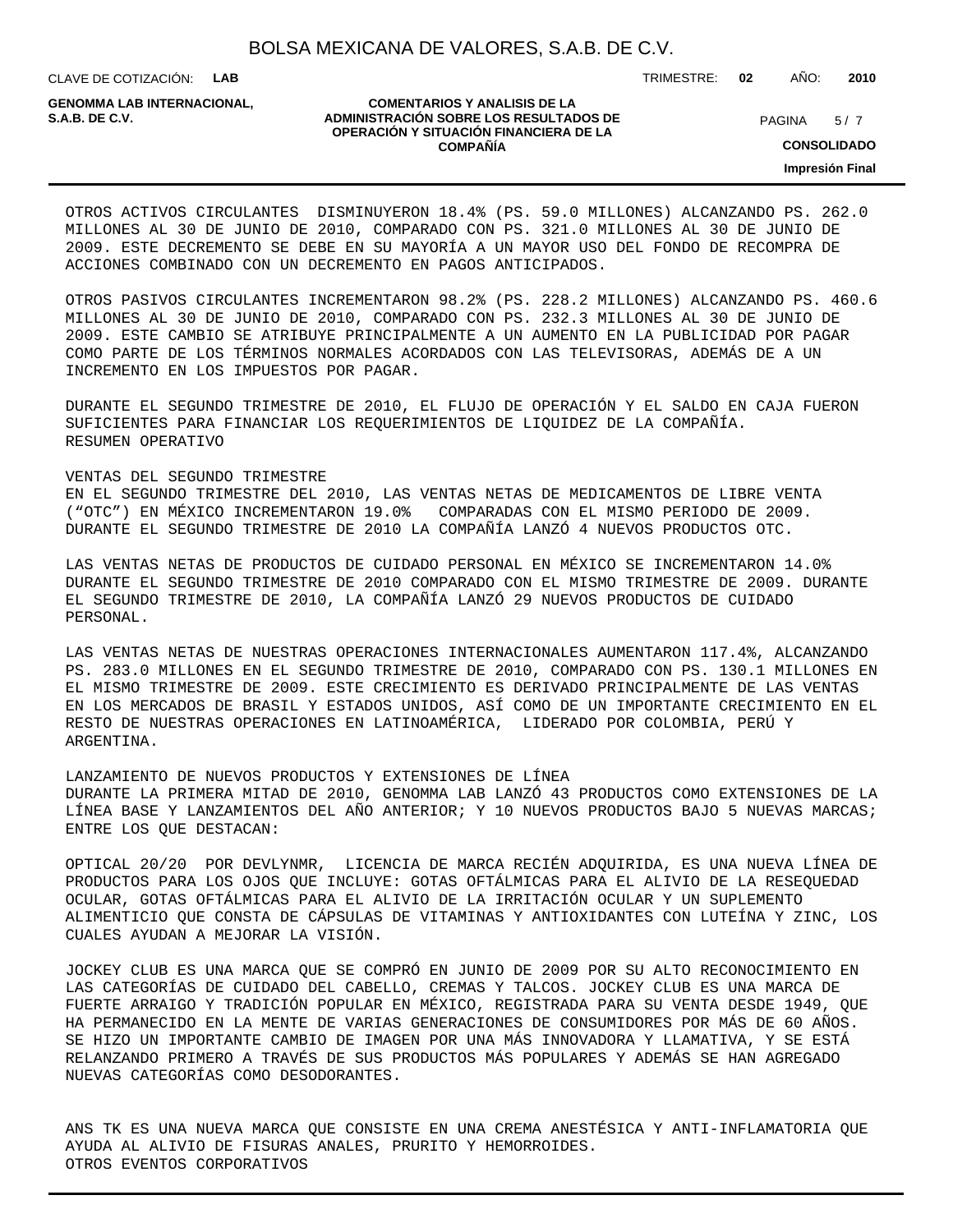CLAVE DE COTIZACIÓN: **LAB**

**GENOMMA LAB INTERNACIONAL,**

**COMENTARIOS Y ANALISIS DE LA ADMINISTRACIÓN SOBRE LOS RESULTADOS DE S.A.B. DE C.V.** PAGINA / 7 **OPERACIÓN Y SITUACIÓN FINANCIERA DE LA COMPAÑÍA**

TRIMESTRE: **02** AÑO: **2010**

 $6/7$ 

**CONSOLIDADO**

**Impresión Final**

 EN EL SEGUNDO TRIMESTRE DE 2010, GENOMMA LAB CERRÓ VARIAS ADQUISICIONES PARA FORTALECER SU PORTAFOLIO DE MARCAS. ÉSTAS INCUYEN ENGLISH LEATHER, MICOTEX, NASALUB, Y OSSART. CON DICHAS ADQUISICIONES, GENOMMA LAB FORTALECE SU PRESENCIA EN LAS CATEGORÍAS DE CONGESTIÓN NASAL, ANTI-MICÓTICOS, CUIDADO PERSONAL PARA HOMBRES, CREMAS CORPORALES, GELES PARA EL CABELLO Y DESODORANTES. LAS VENTAS NETAS DE LOS PRODUCTOS ADQUIRIDOS FUERON DE PS. 91.5 MILLONES DURANTE LOS ÚLTIMOS DOCE MESES HASTA ABRIL DE 2010. O MICOTEX ES UNA MARCA QUE ESTÁ BIEN POSICIONADA EN EL SEGMENTO DE TALCOS Y CREMAS ANTI-MICÓTICOS DESDE 1951. ESTA MARCA SE ADQUIRIÓ CON SUS RESPECTIVAS FÓRMULAS Y REGISTROS SANITARIOS EN MÉXICO, ECUADOR, EL SALVADOR, NICARAGUA Y URUGUAY. DE IGUAL MANERA, SE ADQUIRIÓ LA MARCA NASALUB CON SUS REGISTROS SANITARIOS EN MÉXICO. ESTA MARCA PARTICIPA EN EL SEGMENTO DE SOLUCIONES HUMECTANTES PARA RESEQUEDAD EN LA NARIZ Y CONGESTIONES NASALES. LA MARCA TIENE UNA ANTIGÜEDAD DE 17 AÑOS Y ES UNA DE LAS LÍDERES DEL SEGMENTO. POR OTRA PARTE, ENGLISH LEATHER FUE ADQUIRIDA DEBIDO A SU ALTO NIVEL DE RECORDACIÓN YA QUE ES UNA MARCA QUE TIENE MÁS DE 46 AÑOS PARTICIPANDO EN LAS CATEGORÍAS DE FRAGANCIAS, LOCIONES, CREMAS DE AFEITAR Y DESODORANTES. CON ESTA ADQUISICIÓN, GENOMMA LAB REFUERZA SU PRESENCIA EN LA CATEGORÍA DE CUIDADO PERSONAL EN MÉXICO. FINALMENTE, SE ADQUIRIÓ LA MARCA OSSART, UNA MARCA DE FUERTE ARRAIGO Y TRADICIÓN POPULAR EN MÉXICO, REGISTRADA DESDE 1943 Y CON UNA PRESENCIA RELEVANTE EN LAS CATEGORÍAS DE TALCOS, LOCIONES, DESODORANTES Y GELES, QUE HA PERMANECIDO EN LA MENTE DE VARIAS GENERACIONES DE CONSUMIDORES DESDE HACE 67 AÑOS.

 ADICIONALMENTE, GENOMMA LAB ADQUIRIÓ LA LICENCIA DE USO POR 50 AÑOS DE LA MARCA DEVLYNMR EN MÉXICO, ESTADOS UNIDOS Y LATINOAMÉRICA. ESTA MARCA CUENTA CON MÁS DE 70 AÑOS DE SÓLIDO POSICIONAMIENTO Y CRECIMIENTO EN EL MERCADO EN MÉXICO. LA LICENCIA DE LA MARCA DEVLYNMR ENCABEZA LA ENTRADA DE GENOMMA LAB AL MERCADO OFTÁLMICO EN LAS CATEGORÍAS DE: MEDICAMENTOS, MATERIAL DE CURACIÓN Y SUPLEMENTOS CON USO OFTÁLMICO O DE FORTALECIMIENTO VISUAL.

 DURANTE EL SEGUNDO TRIMESTRE DE 2010 GENOMMA LAB CELEBRÓ EL SEGUNDO ANIVERSARIO DE SU OFERTA PÚBLICA INICIAL EN LA BOLSA MEXICANA DE VALORES. PARA CONMEMORAR ESTE EVENTO LA COMPAÑÍA LLEVÓ A CABO SU SEGUNDO "GENOMMA DAY" EL PASADO 18 DE JUNIO EN EL MUSEUM OF MODERN ART EN LA CIUDAD DE NUEVA YORK. EL EVENTO TUVO MÁS DE 50 PARTICIPANTES ENTRE LOS QUE SE ENCONTRABAN INVERSIONISTAS DESDE EL IPO ASÍ COMO INVERSIONISTAS NUEVOS Y POTENCIALES.

DESCRIPCIÓN DE LA COMPAÑÍA

GENOMMA LAB ES UNA DE LAS EMPRESAS DE MAYOR CRECIMIENTO EN LA INDUSTRIA DE PRODUCTOS FARMACÉUTICOS Y PARA EL CUIDADO PERSONAL EN MÉXICO CON UNA CRECIENTE PRESENCIA INTERNACIONAL. GENOMMA LAB SE DEDICA AL DESARROLLO, VENTA Y PROMOCIÓN DE UNA GRAN VARIEDAD DE PRODUCTOS DE MARCA PREMIUM, MUCHOS DE LOS CUALES SON LÍDERES DE LA CATEGORÍA EN LA CUAL COMPITEN EN TÉRMINOS DE VENTAS Y PARTICIPACIÓN DE MERCADO. GENOMMA LAB TIENE UNA COMBINACIÓN DE DESARROLLO DE NUEVOS Y EXITOSOS PRODUCTOS, UNA MERCADOTECNIA DIRIGIDA AL CLIENTE, UNA AMPLIA RED DE DISTRIBUCIÓN DE PRODUCTOS Y UN MODELO DE OPERACIÓN ALTAMENTE FLEXIBLE Y DE BAJO COSTO. LAS ACCIONES DE GENOMMA LAB COTIZAN EN LA BOLSA MEXICANA DE VALORES BAJO EL SÍMBOLO DE COTIZACIÓN "LAB.B" (BLOOMBERG: LABB.MX).

INFORMACIÓN SOBRE ESTIMACIONES Y RIESGOS ASOCIADOS.

LA INFORMACIÓN QUE SE PRESENTA EN ESTE COMUNICADO CONTIENE CIERTAS DECLARACIONES ACERCA DEL FUTURO E INFORMACIÓN RELATIVA A GENOMMA LAB INTERNACIONAL, S.A.B. DE C.V. Y SUS SUBSIDIARIAS (EN CONJUNTO "GENOMMA LAB" O LA "COMPAÑÍA") LAS CUALES ESTÁN BASADAS EN EL ENTENDIMIENTO DE SUS ADMINISTRADORES, ASÍ COMO EN SUPUESTOS E INFORMACIÓN ACTUALMENTE DISPONIBLE PARA LA COMPAÑÍA. TALES DECLARACIONES REFLEJAN LA VISIÓN ACTUAL DE GENOMMA LAB SOBRE EVENTOS FUTUROS Y ESTÁN SUJETAS A CIERTOS RIESGOS, FACTORES INCIERTOS Y PRESUNCIONES. MUCHOS FACTORES PODRÍAN CAUSAR QUE LOS RESULTADOS, DESEMPEÑO, O LOGROS ACTUALES DE LA COMPAÑÍA SEAN MATERIALMENTE DIFERENTES CON RESPECTO A CUALQUIER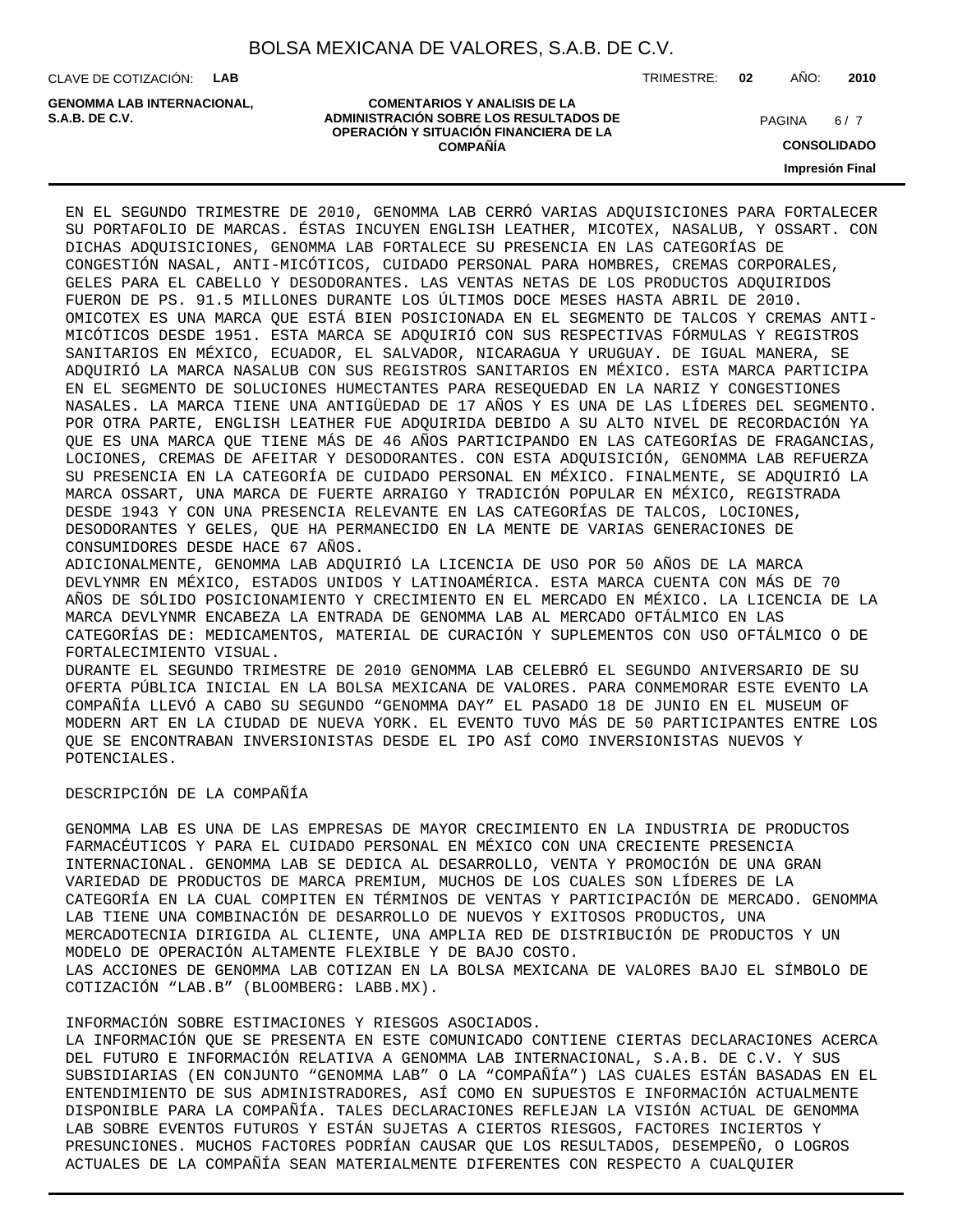CLAVE DE COTIZACIÓN:

**GENOMMA LAB INTERNACIONAL,**

#### **COMENTARIOS Y ANALISIS DE LA ADMINISTRACIÓN SOBRE LOS RESULTADOS DE PAGINA 1997 E PAGINA 2007. OPERACIÓN Y SITUACIÓN FINANCIERA DE LA COMPAÑÍA**

**CONSOLIDADO**

**Impresión Final**

RESULTADO FUTURO, DESEMPEÑO O LOGRO DE GENOMMA LAB QUE PUDIERA SER INCLUIDA, EN FORMA EXPRESA O IMPLÍCITA DENTRO DE DICHAS DECLARACIONES ACERCA DEL FUTURO, INCLUYENDO, ENTRE OTROS: CAMBIOS EN LAS CONDICIONES GENERALES ECONÓMICAS Y/O POLÍTICAS, CAMBIOS GUBERNAMENTALES Y COMERCIALES A NIVEL GLOBAL Y EN LOS PAÍSES EN LOS QUE LA COMPAÑÍA HACE NEGOCIOS, CAMBIOS EN LAS TASAS DE INTERÉS Y DE INFLACIÓN, VOLATILIDAD CAMBIARIA, CAMBIOS EN LA DEMANDA Y REGULACIÓN DE LOS PRODUCTOS COMERCIALIZADOS POR LA COMPAÑÍA, CAMBIOS EN EL PRECIO DE MATERIAS PRIMAS Y OTROS INSUMOS, CAMBIOS EN LA ESTRATEGIA DE NEGOCIOS Y VARIOS OTROS FACTORES. SI UNO O MÁS DE ESTOS RIESGOS O FACTORES INCIERTOS SE MATERIALIZAN, O SI LOS SUPUESTOS UTILIZADOS RESULTAN SER INCORRECTOS, LOS RESULTADOS REALES PODRÍAN VARIAR MATERIALMENTE DE AQUELLOS DESCRITOS EN EL PRESENTE COMO ANTICIPADOS , CREÍDOS, ESTIMADOS O ESPERADOS. GENOMMA LAB NO PRETENDE Y NO ASUME NINGUNA OBLIGACIÓN DE ACTUALIZAR ESTAS DECLARACIONES ACERCA DEL FUTURO.

# **LAB**

 $7/7$ 

TRIMESTRE: **02** AÑO: **2010**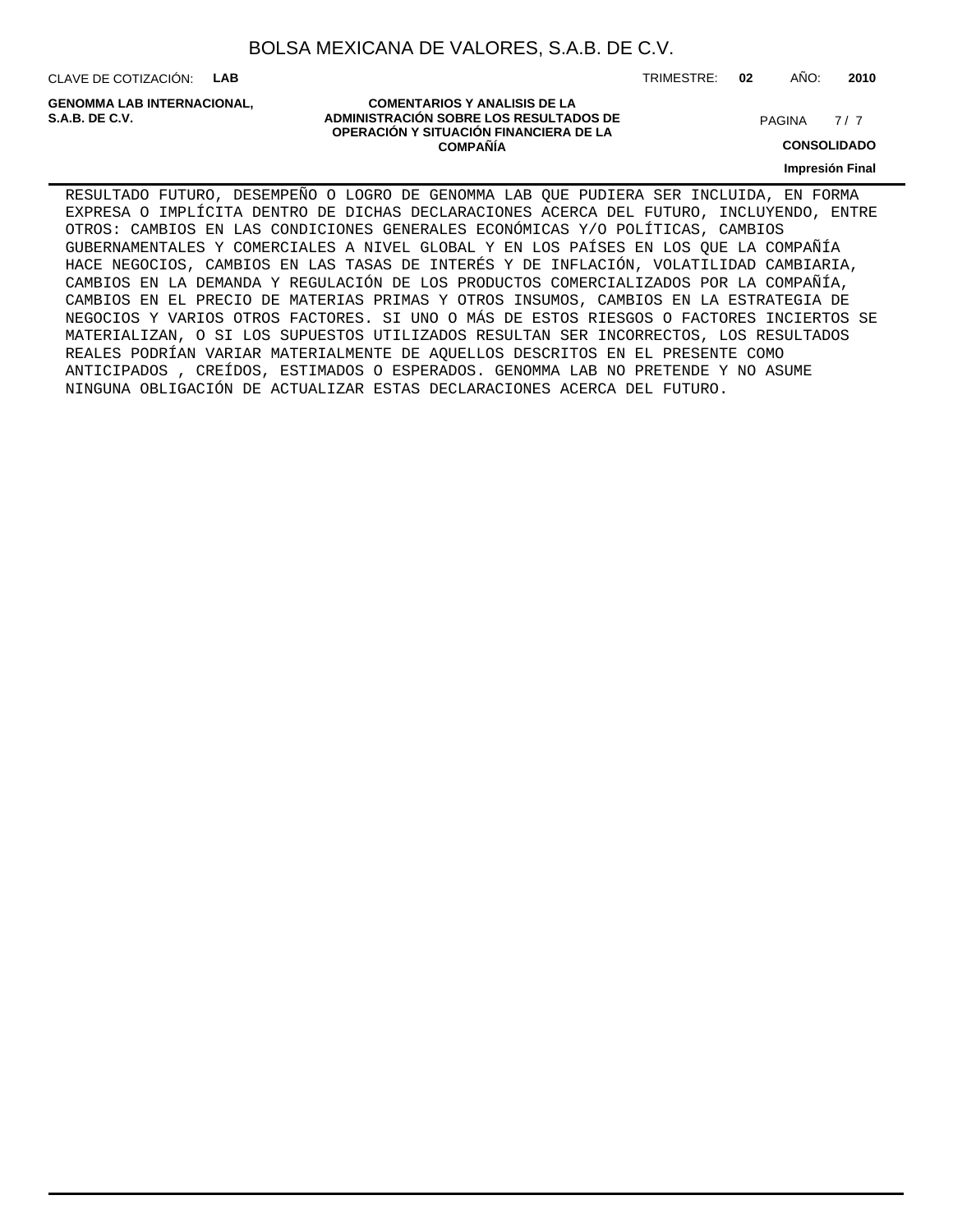CLAVE DE COTIZACIÓN: TRIMESTRE: **02** AÑO: **2010**

**GENOMMA LAB INTERNACIONAL,**

**NOTAS COMPLEMENTARIAS A LA INFORMACIÓN FINANCIERA S.A.B. DE C.V.** PAGINA 1/13

**CONSOLIDADO**

**Impresión Final**

GENOMMA LAB INTERNACIONAL, S. A. B. DE C. V. Y SUBSIDIARIAS

NOTAS A LOS ESTADOS FINANCIEROS CONSOLIDADOS POR LOS PERIODOS DE SEIS MESES QUE TERMINARON EL 30 DE JUNIO DE 2010 Y 2009 (EN MILES DE PESOS)

#### 1. ACTIVIDADES Y EVENTOS IMPORTANTES

GENOMMA LAB INTERNACIONAL, S. A. B. DE C. V. Y SUBSIDIARIAS (LA "COMPAÑÍA") SE DEDICA A LA VENTA DE PRODUCTOS FARMACÉUTICOS QUE NO REQUIEREN PRESCRIPCIÓN MÉDICA (EN ADELANTE PRODUCTOS OTC FARMACÉUTICOS), DE PRODUCTOS FARMACÉUTICOS GENÉRICOS INTERCAMBIABLES QUE REQUIEREN PRESCRIPCIÓN MÉDICA (EN ADELANTE PRODUCTOS GI RX) Y PRODUCTOS DE CUIDADO PERSONAL EN MÉXICO CON UNA CRECIENTE PRESENCIA EN MERCADOS INTERNACIONALES.

LA COMPAÑÍA DESARROLLA, VENDE Y COMERCIALIZA UNA AMPLIA GAMA DE PRODUCTOS DE PRIMERA CLASE CON 87 MARCAS PROPIAS, OFRECIENDO MÁS DE 120 PRODUCTOS EN VARIAS CATEGORÍAS, ENTRE LOS QUE SE ENCUENTRAN ANTIACNÉ, PROTECCIÓN Y MEJORA SEXUAL, ANTIARRUGAS, CREMAS PARA MEJORAR LA TEXTURA DE LA PIEL CON CICATRICES, TRATAMIENTO DE HEMORROIDES, ANTIÁCIDOS, TRATAMIENTO CONTRA VARICES, OSTEOARTRITIS Y TRATAMIENTOS REMOVEDORES DE VERRUGAS. LA COMPAÑÍA ESTÁ ENFOCADA EN INCREMENTAR EL VALOR DE LAS MARCAS DE SUS PRODUCTOS POR MEDIO DE CAMPAÑAS PUBLICITARIAS, PRINCIPALMENTE A TRAVÉS DE CAMPAÑAS TELEVISIVAS. LAS VENTAS DE LAS COMPAÑÍAS EN EL EXTRANJERO REPRESENTAN APROXIMADAMENTE EL 24% Y 15% DE LAS VENTAS NETAS CONSOLIDADAS EN 2010 Y 2009, RESPECTIVAMENTE.

INVERSIÓN EN COMPAÑÍAS SUBSIDIARIAS – DURANTE 2009, LA COMPAÑÍA ADQUIRIÓ LAS ACCIONES DE MEDICINAS Y MEDICAMENTOS NACIONALES, S. A. DE C. V. ("MMN") (ANTES MEDICINAS Y MEDICAMENTOS NACIONALES, SAPI) Y CONSTITUYÓ LAS SIGUIENTES SOCIEDADES MEXICANAS: INICIATIVAS DE ÉXITO, S. A. DE C. V., Y AERO LAB, S. A. DE C. V. ASIMISMO, CONSTITUYÓ LAS SIGUIENTES SOCIEDADES EN EL EXTRANJERO: GENOMMA LABORATORIES DO BRASIL, LTDA, GENOMMA LAB USA, INC., Y LAB BRANDS INTERNATIONAL, LLC.

INVERSIÓN EN COMPAÑÍA ASOCIADA – DURANTE 2009, LA COMPAÑÍA APORTÓ 49% DEL CAPITAL SOCIAL DE TELEVISA CONSUMER PRODUCTS USA, LLC, SOCIEDAD CONSTITUIDA EN LOS ESTADOS UNIDOS DE AMÉRICA.

OPERACIÓN DISCONTINUADA – DURANTE 2008, LA COMPAÑÍA DECIDIÓ INICIAR EL PROCESO DE CIERRE DE SU SUBSIDIARIA EN ESPAÑA COMO PARTE DE UNA ESTRATEGIA PARA ENFOCAR SU FUERZA DE VENTAS EN CENTROAMÉRICA Y SUDAMÉRICA. LA TRANSACCIÓN SE RECONOCIÓ COMO UNA OPERACIÓN DISCONTINUADA, DANDO EFECTO RETROACTIVO A LOS ESTADOS FINANCIEROS CONSOLIDADOS PARA FINES DE COMPARABILIDAD. DURANTE 2009, LA COMPAÑÍA ADQUIRIÓ EL 15% DE LAS ACCIONES QUE ESTABAN EN PODER DEL ACCIONISTA MINORITARIO.

COMPRA DE MARCAS – DURANTE 2010 LA COMPAÑÍA ADQUIRIÓ LAS MARCAS ENGLISH LEATHER, OSSART, NASALUB Y MICOTEX. DURANTE 2009, LA COMPAÑÍA ADQUIRIÓ LAS MARCAS TEATRICAL, HENNA EGIPCIA, FLOR DE NARANJA, JOCKEY CLUB Y ATRAVÉS DE LA COMPRA DE MMN LA MARCA POR TU SALUD.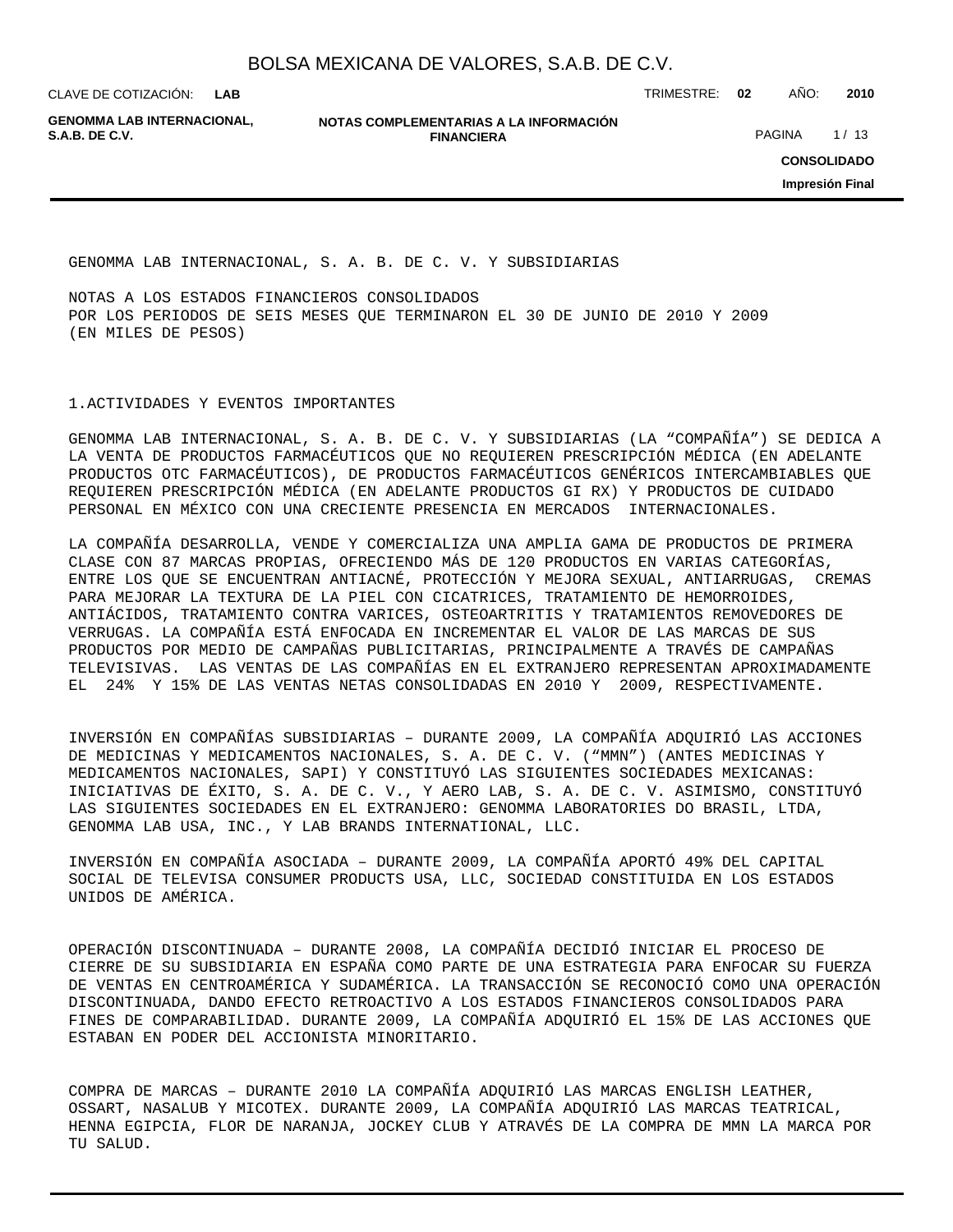| BOLSA MEXICANA DE VALORES, S.A.B. DE C.V. |  |  |
|-------------------------------------------|--|--|
|-------------------------------------------|--|--|

**FINANCIERA**

CLAVE DE COTIZACIÓN: TRIMESTRE: **02** AÑO: **2010 LAB**

**GENOMMA LAB INTERNACIONAL,**

**NOTAS COMPLEMENTARIAS A LA INFORMACIÓN**

**S.A.B. DE C.V.** PAGINA 2 / 13

**CONSOLIDADO**

**Impresión Final**

2. BASES DE PRESENTACIÓN

A. CONSOLIDACIÓN DE ESTADOS FINANCIEROS - LOS ESTADOS FINANCIEROS CONSOLIDADOS INCLUYEN LOS DE GENOMMA LAB INTERNACIONAL, S. A. B. DE C. V. Y LOS DE SUS SUBSIDIARIAS, CUYA PARTICIPACIÓN ACCIONARIA EN SU CAPITAL SOCIAL SE MUESTRA A CONTINUACIÓN:

COMPAÑÍA PARTICIPACIÓN ACTIVIDAD GENOMMA LABORATORIES MÉXICO, S. A. DE C. V. (COMPAÑÍA CONSTITUIDA EN MÉXICO) 100% INVESTIGACIÓN Y DESARROLLO DE PRODUCTOS OTC FARMACÉUTICOS Y DE CUIDADO PERSONAL.

TELEVISION PRODUCTS RETAIL, S. A. DE C. V. (COMPAÑÍA CONSTITUIDA EN MÉXICO) 100% PRESTACIÓN DE SERVICIOS PROFESIONALES.

MEDICINAS Y MEDICAMENTOS NACIONALES, S. A. DE C. V. (COMPAÑÍA CONSTITUIDA EN MÉXICO) VENTA DE PRODUCTOS FARMACÉUTICOS (GI RX Y OTC FARMACÉUTICOS)

INICIATIVAS DE ÉXITO, S. A. DE C. V. (COMPAÑÍA CONSTITUIDA EN MÉXICO) 100% VENTA DE PRODUCTOS OTC FARMACÉUTICOS.

AERO LAB, S. A. DE C. V. 100% SERVICIOS DE TRANSPORTACIÓN AÉREA.

GENOMMA LABORATORIOS MÉDICOS, S. L. (COMPAÑÍA CONSTITUIDA EN ESPAÑA) 100% VENTA DE PRODUCTOS OTC FARMACÉUTICOS Y DE CUIDADO PERSONAL.

GENOMMA LAB PERÚ, S. A. (COMPAÑÍA CONSTITUIDA EN PERÚ)) 100% VENTA DE PRODUCTOS OTC FARMACÉUTICOS Y DE CUIDADO PERSONAL.

GENOMMA LAB CENTROAMÉRICA, S. A. (ANTES PRODUCCIONES TELEVISIVAS INFOVISIÓN DE COSTA RICA, S. A.) (COMPAÑÍA CONSTITUIDA EN COSTA RICA) 100% VENTA DE PRODUCTOS OTC FARMACÉUTICOS Y DE CUIDADO PERSONAL.

INFOVISIÓN CHILE, S. A. (COMPAÑÍA CONSTITUIDA EN CHILE) 100% VENTA DE PRODUCTOS OTC FARMACÉUTICOS Y DE CUIDADO PERSONAL.

GENOMMA LAB ECUADOR, S. A. (COMPAÑÍA CONSTITUIDA EN ECUADOR) 100% VENTA DE PRODUCTOS OTC FARMACÉUTICOS Y DE CUIDADO PERSONAL.

GENOMMA LAB COLOMBIA, LTDA (COMPAÑÍA CONSTITUIDA EN COLOMBIA) 100% VENTA DE PRODUCTOS OTC FARMACÉUTICOS Y DE CUIDADO PERSONAL.

GENOMMA LABORATORIES ARGENTINA, S. A. (COMPAÑÍA CONSTITUIDA EN ARGENTINA) 85% VENTA DE PRODUCTOS OTC FARMACÉUTICOS Y DE CUIDADO PERSONAL.

GENOMMA LABORATORIES DO BRASIL, LTDA (COMPAÑÍA CONSTITUIDA EN BRASIL) 85% VENTA DE PRODUCTOS OTC FARMACÉUTICOS Y DE CUIDADO PERSONAL.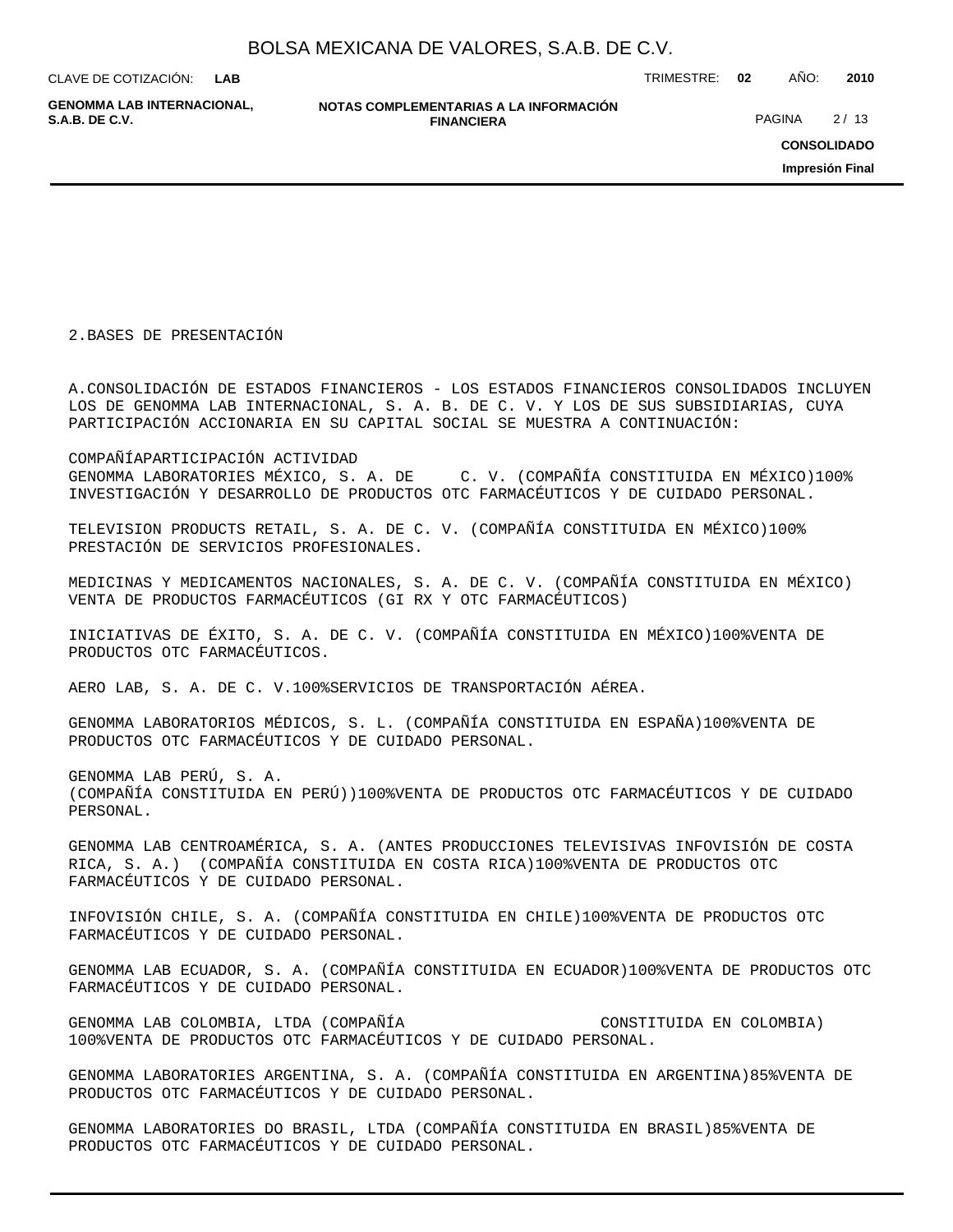**LAB**

CLAVE DE COTIZACIÓN: TRIMESTRE: **02** AÑO: **2010**

**GENOMMA LAB INTERNACIONAL,**

**NOTAS COMPLEMENTARIAS A LA INFORMACIÓN FINANCIERA S.A.B. DE C.V.** PAGINA 2 / 13

**CONSOLIDADO**

**Impresión Final**

GENOMMA LAB USA, INC. (COMPAÑÍA CONSTITUIDA EN ESTADOS UNIDOS DE AMÉRICA) 99% VENTA DE PRODUCTOS OTC FARMACÉUTICOS Y DE CUIDADO PERSONAL.

LAB BRANDS INTERNATIONAL, LLC (COMPAÑÍA CONSTITUIDA EN ESTADOS UNIDOS DE AMÉRICA) 70% INVESTIGACIÓN Y DESARROLLO DE PRODUCTOS OTC FARMACÉUTICOS Y DE CUIDADO PERSONAL

LOS SALDOS Y OPERACIONES INTERCOMPAÑÍAS IMPORTANTES, HAN SIDO ELIMINADOS EN ESTOS ESTADOS FINANCIEROS CONSOLIDADOS.

B. CONVERSIÓN DE ESTADOS FINANCIEROS DE SUBSIDIARIAS EN MONEDA EXTRANJERA – PARA CONSOLIDAR LOS ESTADOS FINANCIEROS DE SUBSIDIARIAS EXTRANJERAS, ÉSTOS SE MODIFICAN EN LA MONEDA DE REGISTRO PARA PRESENTARSE BAJO NIF MEXICANAS, EXCEPTO POR LA APLICACIÓN DE LA NIF B-10 EFECTOS DE LA INFLACIÓN CUANDO LA ENTIDAD EXTRANJERA OPERA EN UN ENTORNO INFLACIONARIO, YA QUE LAS NORMAS DE ESTA NIF SE APLICAN A LOS ESTADOS FINANCIEROS CONVERTIDOS A MONEDA FUNCIONAL. LOS ESTADOS FINANCIEROS SE CONVIERTEN A PESOS MEXICANOS, CONSIDERANDO LAS SIGUIENTES METODOLOGÍAS:

- A PARTIR DE 2008, LAS OPERACIONES EXTRANJERAS CUYA MONEDA DE REGISTRO Y FUNCIONAL ES LA MISMA, CONVIERTEN SUS ESTADOS FINANCIEROS UTILIZANDO LOS SIGUIENTES TIPOS DE CAMBIO:1) DE CIERRE PARA LOS ACTIVOS Y PASIVOS Y 2) HISTÓRICO PARA EL CAPITAL CONTABLE, INGRESOS, COSTOS Y GASTOS. LOS EFECTOS DE CONVERSIÓN SE REGISTRAN EN EL CAPITAL CONTABLE.

- A PARTIR DE 2008, LAS OPERACIONES EXTRANJERAS CUYA MONEDA DE REGISTRO Y FUNCIONAL ES DIFERENTE, CONVIERTEN SUS ESTADOS FINANCIEROS DE LA MONEDA DE REGISTRO A LA MONEDA FUNCIONAL, UTILIZANDO LOS SIGUIENTES TIPOS DE CAMBIO: 1) DE CIERRE PARA LOS ACTIVOS Y PASIVOS MONETARIOS Y 2) HISTÓRICO PARA ACTIVOS NO MONETARIOS, PASIVOS NO MONETARIOS, CAPITAL CONTABLE, Y 3) EL DE LA FECHA DE DEVENGAMIENTO PARA LOS INGRESOS, COSTOS Y GASTOS, EXCEPTO LOS QUE PROVIENEN DE PARTIDAS NO MONETARIAS QUE SE CONVIERTEN AL TIPO DE CAMBIO HISTÓRICO DE LA PARTIDA NO MONETARIA; LOS EFECTOS DE CONVERSIÓN, SE REGISTRAN EN EL RESULTADO INTEGRAL DE FINANCIAMIENTO. POSTERIORMENTE, PARA CONVERTIR LOS ESTADOS FINANCIEROS DE LA MONEDA FUNCIONAL AL PESO MEXICANO, SE UTILIZAN LOS SIGUIENTES TIPOS DE CAMBIO:1) DE CIERRE PARA LOS ACTIVOS Y PASIVOS Y 2) HISTÓRICO PARA EL CAPITAL CONTABLE, INGRESOS, COSTOS Y GASTOS. LOS EFECTOS DE CONVERSIÓN SE REGISTRAN EN EL CAPITAL CONTABLE. EN EL CASO DE OPERACIONES EXTRANJERAS QUE OPERAN EN UN ENTORNO ECONÓMICO INFLACIONARIO, PRIMERO REEXPRESAN SUS ESTADOS FINANCIEROS EN MONEDA DE PODER ADQUISITIVO AL CIERRE DEL EJERCICIO, UTILIZANDO EL ÍNDICE DE PRECIOS DEL PAÍS DE ORIGEN, Y POSTERIORMENTE LOS CONVIERTEN UTILIZANDO EL TIPO DE CAMBIO DE CIERRE PARA TODAS LAS PARTIDAS; LOS EFECTOS DE CONVERSIÓN, SE REGISTRAN EN EL CAPITAL CONTABLE.

LAS MONEDAS DE REGISTRO Y FUNCIONAL DE LAS OPERACIONES EXTRANJERAS, SON COMO SIGUE:

COMPAÑÍA MONEDA DE REGISTRO MONEDA FUNCIONAL

GENOMMA LABORATORIES MÉXICO, S. A. DE C. V. PESO MEXICANO PESO MEXICANO

TELEVISION PRODUCTS RETAIL, S. A. DE C. V. PESO MEXICANO PESO MEXICANO

MEDICINAS Y MEDICAMENTOS NACIONALES, S.A. DE C. V. PESO MEXICANO PESO MEXICANO

INICIATIVAS DE ÉXITO, S. A. DE C. V. PESO MEXICANO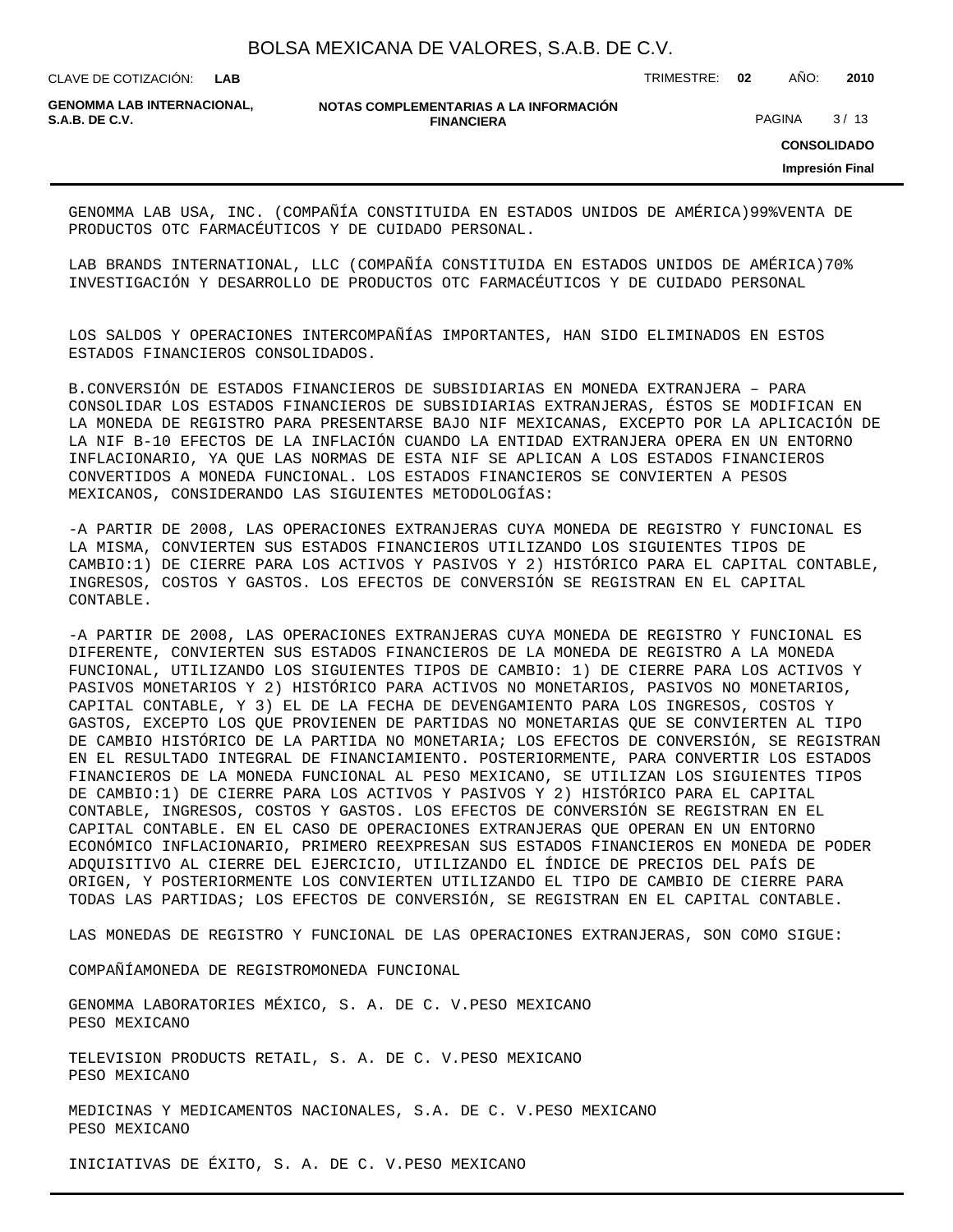CLAVE DE COTIZACIÓN: TRIMESTRE: **02** AÑO: **2010 LAB**

**GENOMMA LAB INTERNACIONAL,**

**NOTAS COMPLEMENTARIAS A LA INFORMACIÓN FINANCIERA S.A.B. DE C.V.** PAGINA 4/13

**CONSOLIDADO**

**Impresión Final**

#### PESO MEXICANO

AERO LAB, S. A. DE C. V. PESO MEXICANO PESO MEXICANO GENOMMA LABORATORIOS MÉDICOS, S. L. EURO DÓLAR ESTADOUNIDENSE

GENOMMA LAB PERÚ, S. A. SOL DÓLAR ESTADOUNIDENSE

GENOMMA LAB CENTROAMÉRICA, S. A. DÓLAR ESTADOUNIDENSE DÓLAR ESTADOUNIDENSE

GENOMMA LAB CHILE, S. A. (ANTES INFOVISIÓN CHILE, S. A.) PESO CHILENO DÓLAR ESTADOUNIDENSE GENOMMA LAB ECUADOR, S. A. DÓLAR ESTADOUNIDENSE DÓLAR ESTADOUNIDENSE GENOMMA LABORATORIES ARGENTINA, S. A. PESO ARGENTINO DÓLAR ESTADOUNIDENSE

GENOMMA LABORATORIES DO BRASIL, LTDA REAL DÓLAR ESTADOUNIDENSE

GENOMMA LAB USA, INC. DÓLAR ESTADOUNIDENSE DÓLAR ESTADOUNIDENSE

LAB BRANDS INTERNATIONAL, LLC DÓLAR ESTADOUNIDENSE DÓLAR ESTADOUNIDENSE GENOMMA LAB COLOMBIA, LTDA. PESO COLOMBIANO DÓLAR ESTADOUNIDENSE

C. UTILIDAD INTEGRAL – ES LA MODIFICACIÓN DEL CAPITAL CONTABLE DURANTE EL EJERCICIO POR CONCEPTOS QUE NO SON DISTRIBUCIONES Y MOVIMIENTOS DEL CAPITAL CONTRIBUIDO; SE INTEGRA POR LA UTILIDAD NETA DEL EJERCICIO MÁS OTRAS PARTIDAS QUE REPRESENTAN UNA GANANCIA O PÉRDIDA DEL MISMO PERIODO, LAS CUALES SE PRESENTAN DIRECTAMENTE EN EL CAPITAL CONTABLE SIN AFECTAR EL ESTADO DE RESULTADOS. AL MOMENTO DE REALIZARSE LOS ACTIVOS Y PASIVOS QUE ORIGINARON LAS OTRAS PARTIDAS DE UTILIDAD INTEGRAL, ESTAS ÚLTIMAS SE RECONOCEN EN EL ESTADO DE RESULTADOS. EN 2009 LAS OTRAS PARTIDAS DE UTILIDAD INTEGRAL ESTÁN REPRESENTADAS POR LOS EFECTOS DE CONVERSIÓN DE ENTIDADES EXTRANJERAS, POR LA VALUACIÓN DE INVERSIÓN EN ACCIONES DISPONIBLES PARA SU VENTA Y POR EL AJUSTE POR PAGOS BASADOS EN ACCIONES.

D. CLASIFICACIÓN DE COSTOS Y GASTOS – LOS COSTOS Y GASTOS PRESENTADOS EN EL ESTADO DE RESULTADOS FUERON CLASIFICADOS ATENDIENDO A SU FUNCIÓN DEBIDO A QUE PERMITE CALCULAR EL MARGEN DE UTILIDAD BRUTA, POR LO QUE SE SEPARÓ EL COSTO DE VENTAS DE LOS DEMÁS COSTOS Y GASTOS.

3. RESUMEN DE LAS PRINCIPALES POLÍTICAS CONTABLES

LOS ESTADOS FINANCIEROS CONSOLIDADOS ADJUNTOS CUMPLEN CON LAS NIF. SU PREPARACIÓN REQUIERE QUE LA ADMINISTRACIÓN DE LA COMPAÑÍA EFECTÚE CIERTAS ESTIMACIONES Y UTILICE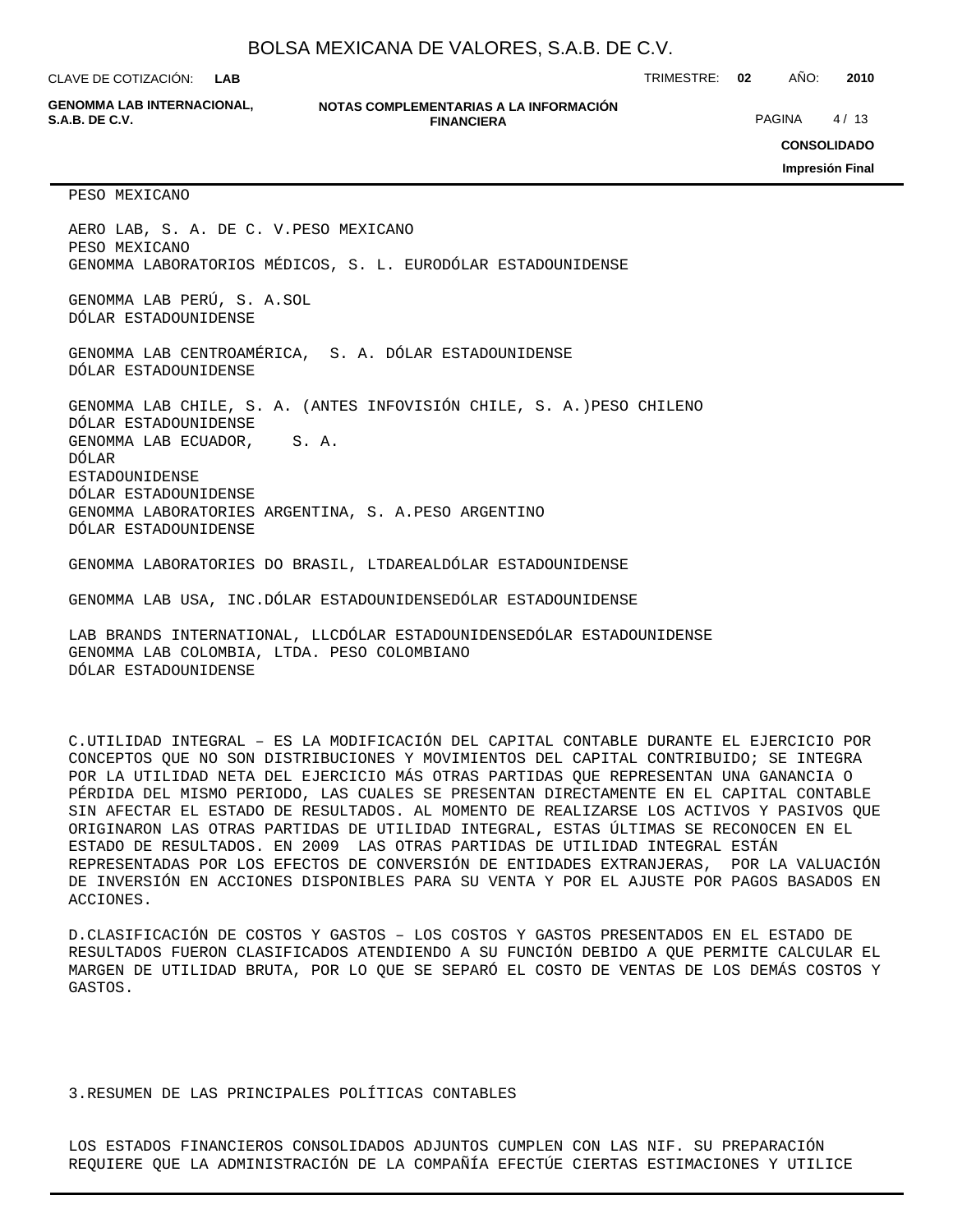| BOLSA MEXICANA DE VALORES, S.A.B. DE C.V. |  |  |  |
|-------------------------------------------|--|--|--|
|-------------------------------------------|--|--|--|

CLAVE DE COTIZACIÓN: TRIMESTRE: **02** AÑO: **2010**

**GENOMMA LAB INTERNACIONAL,**

**NOTAS COMPLEMENTARIAS A LA INFORMACIÓN FINANCIERA S.A.B. DE C.V.** PAGINA 5/13

**CONSOLIDADO**

#### **Impresión Final**

DETERMINADOS SUPUESTOS PARA VALUAR ALGUNAS DE LAS PARTIDAS DE LOS ESTADOS FINANCIEROS Y PARA EFECTUAR LAS REVELACIONES QUE SE REQUIEREN EN LOS MISMOS. SIN EMBARGO, LOS RESULTADOS REALES PUEDEN DIFERIR DE DICHAS ESTIMACIONES. LA ADMINISTRACIÓN DE LA COMPAÑÍA, APLICANDO EL JUICIO PROFESIONAL, CONSIDERA QUE LAS ESTIMACIONES Y SUPUESTOS UTILIZADOS FUERON LOS ADECUADOS EN LAS CIRCUNSTANCIAS. LAS PRINCIPALES POLÍTICAS CONTABLES SEGUIDAS POR LA COMPAÑÍA SON LAS SIGUIENTES:

A. CAMBIOS CONTABLES :

A PARTIR DEL 1 DE ENERO DE 2009, LA COMPAÑÍA ADOPTÓ LAS SIGUIENTES NUEVAS NIF:

NIF B-7, ADQUISICIONES DE NEGOCIOS, REQUIERE VALUAR LA PARTICIPACIÓN NO CONTROLADORA (ANTES INTERÉS MINORITARIO) A SU VALOR RAZONABLE A LA FECHA DE ADQUISICIÓN Y RECONOCER LA TOTALIDAD DEL CRÉDITO MERCANTIL TAMBIÉN CON BASE EN EL VALOR RAZONABLE. ESTABLECE QUE NI LOS GASTOS DE COMPRA NI LOS GASTOS DE REESTRUCTURA DEBEN FORMAR PARTE DE LA CONTRAPRESTACIÓN NI RECONOCERSE COMO UN PASIVO ASUMIDO POR LA ADQUISICIÓN, RESPECTIVAMENTE.

 NIF D-8, PAGOS BASADOS EN ACCIONES, ESTABLECE LAS REGLAS PARA EL RECONOCIMIENTO DE LAS TRANSACCIONES CON PAGOS BASADOS EN ACCIONES (AL VALOR RAZONABLE DE LOS BIENES RECIBIDOS O EN SU CASO, EL VALOR RAZONABLE DE LOS INSTRUMENTOS DE CAPITAL OTORGADOS); INCLUYENDO EL OTORGAMIENTO DE OPCIONES DE COMPRA DE ACCIONES A LOS EMPLEADOS; POR LO TANTO, SE ELIMINA LA APLICACIÓN SUPLETORIA DE LA NORMA INTERNACIONAL DE INFORMACIÓN FINANCIERA 2, PAGOS BASADOS EN ACCIONES.

A PARTIR DEL 1 DE ENERO DE 2008, LA COMPAÑÍA ADOPTÓ LAS SIGUIENTES NUEVAS NIF:

NIF B-2, ESTADO DE FLUJOS DE EFECTIVO (NIF B-2) – SUSTITUYE AL BOLETÍN B-12, ESTADO DE CAMBIOS EN LA SITUACIÓN FINANCIERA. LA NIF B-2, ESTABLECE LA POSIBILIDAD DE DETERMINAR Y PRESENTAR LOS FLUJOS DE EFECTIVO DE LAS ACTIVIDADES DE OPERACIÓN USANDO EL MÉTODO DIRECTO O EL MÉTODO INDIRECTO. LA COMPAÑÍA DECIDIÓ UTILIZAR EL MÉTODO INDIRECTO. EL ESTADO DE FLUJOS DE EFECTIVO SE PRESENTA EN PESOS NOMINALES.

NIF B-10, EFECTOS DE LA INFLACIÓN (NIF B-10) – CONSIDERA DOS ENTORNOS ECONÓMICOS: A) INFLACIONARIO, CUANDO LA INFLACIÓN ACUMULADA DE LOS TRES EJERCICIOS ANUALES ANTERIORES ES IGUAL O SUPERIOR A 26%, CASO EN EL CUAL REQUIERE EL RECONOCIMIENTO DE LOS EFECTOS DE LA INFLACIÓN, Y B) NO INFLACIONARIO, CUANDO EN EL MISMO PERÍODO LA INFLACIÓN ES MENOR A 26%; EN ESTE ÚLTIMO CASO, NO SE DEBEN RECONOCER LOS EFECTOS DE LA INFLACIÓN EN LOS ESTADOS FINANCIEROS Y REQUIERE QUE EL RESULTADO POR TENENCIA DE ACTIVOS NO MONETARIOS (RETANM) ACUMULADOS SE RECLASIFIQUEN A RESULTADOS ACUMULADOS, EXCEPTO EL RETANM QUE SE IDENTIFIQUE CON LOS INVENTARIOS O ACTIVOS FIJOS NO REALIZADOS A LA FECHA DE ENTRADA EN VIGOR DE ESTA NORMA, EL CUAL SE CONSERVA EN EL CAPITAL CONTABLE PARA APLICARLO A LOS RESULTADOS DEL PERÍODO EN EL QUE SE REALICEN DICHOS ACTIVOS

B. RECONOCIMIENTO DE LOS EFECTOS DE LA INFLACIÓN – A PARTIR DEL 1 DE ENERO DE 2008, LA COMPAÑÍA SUSPENDIÓ EL RECONOCIMIENTO DE LOS EFECTOS DE LA INFLACIÓN POR LAS ENTIDADES QUE OPERAN EN UN ENTORNO ECONÓMICO NO INFLACIONARIO; SIN EMBARGO, LOS ACTIVOS, PASIVOS Y CAPITAL CONTABLE INCLUYEN LOS EFECTOS DE REEXPRESIÓN RECONOCIDOS HASTA EL 31 DE DICIEMBRE DE 2007. EN MÉXICO, LA INFLACIÓN ACUMULADA DE LOS TRES EJERCICIOS ANUALES ANTERIORES AL 31 DE DICIEMBRE DE 2009 Y 2008, ES 15.01% Y 11.56%, RESPECTIVAMENTE; POR LO TANTO, EL ENTORNO ECONÓMICO CALIFICA COMO NO INFLACIONARIO EN AMBOS EJERCICIOS.

EL 1 DE ENERO DE 2008, LA COMPAÑÍA RECLASIFICÓ LA TOTALIDAD DEL SALDO DEL EXCESO EN LA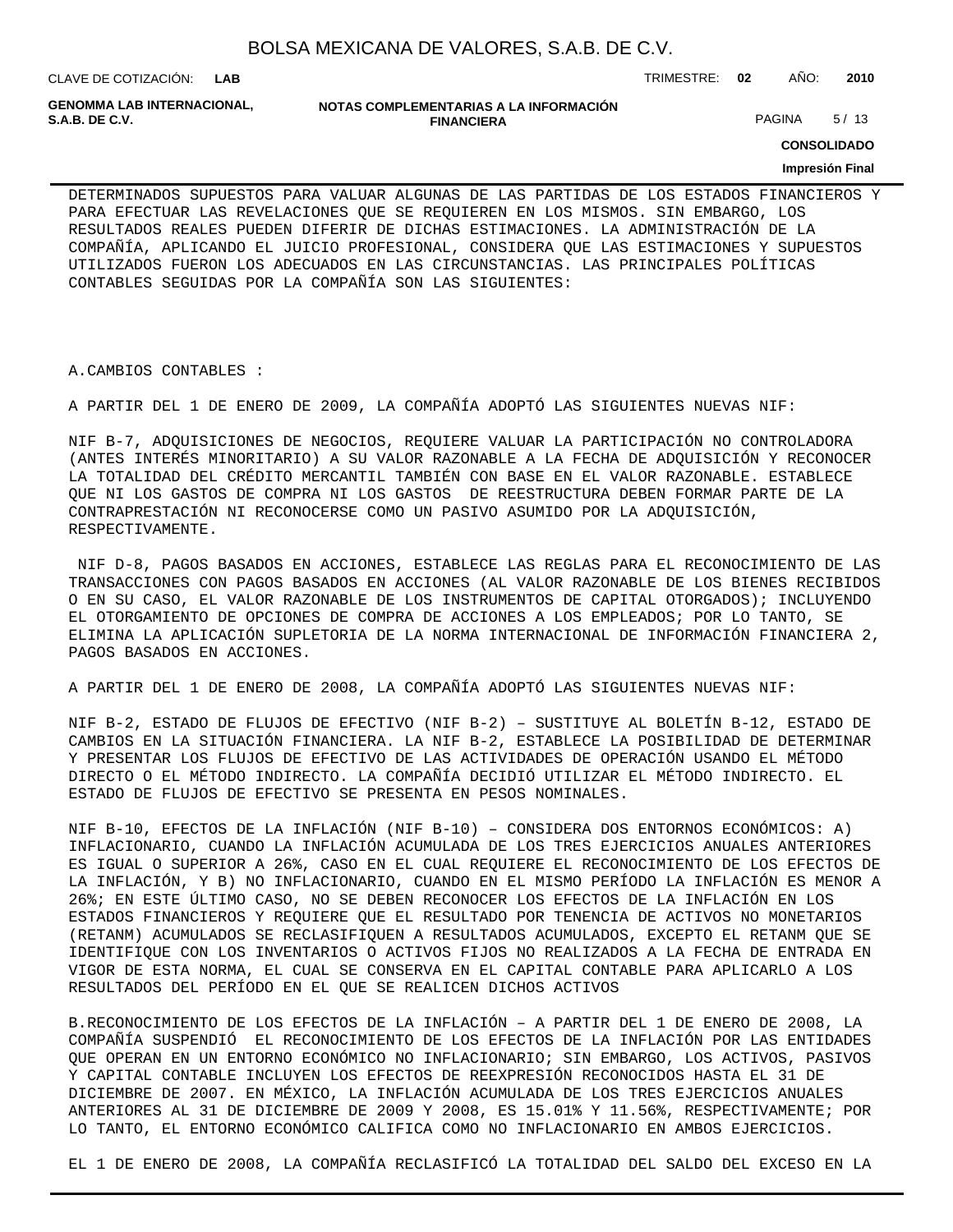**LAB**

CLAVE DE COTIZACIÓN: TRIMESTRE: **02** AÑO: **2010**

**GENOMMA LAB INTERNACIONAL,**

**NOTAS COMPLEMENTARIAS A LA INFORMACIÓN FINANCIERA S.A.B. DE C.V. EXAMPLE 2008 EXAMPLE 2008 EINANCIERA PAGINA** 6 / 13

**CONSOLIDADO**

**Impresión Final**

ACTUALIZACIÓN DEL CAPITAL CONTABLE A RESULTADOS ACUMULADOS YA QUE DETERMINÓ QUE FUE IMPRÁCTICO IDENTIFICAR EL RESULTADO POR TENENCIA DE ACTIVOS NO MONETARIOS CORRESPONDIENTE A LOS ACTIVOS NO REALIZADOS A ESA FECHA.

LA INFORMACIÓN FINANCIERA DE LAS SUBSIDIARIAS EN ARGENTINA Y COSTA RICA, AÚN RECONOCEN EFECTOS DE INFLACIÓN, YA QUE SE ENCUENTRAN EN UN ENTORNO INFLACIONARIO.

C. EFECTIVO Y EQUIVALENTES DE EFECTIVO – CONSISTEN PRINCIPALMENTE EN DEPÓSITOS BANCARIOS EN CUENTAS DE CHEQUES E INVERSIONES EN VALORES A CORTO PLAZO, DE GRAN LIQUIDEZ, FÁCILMENTE CONVERTIBLES EN EFECTIVO Y SUJETOS A RIESGOS POCO SIGNIFICATIVOS DE CAMBIOS EN VALOR. EL EFECTIVO SE PRESENTA A VALOR NOMINAL Y LOS EQUIVALENTES SE VALÚAN A SU VALOR RAZONABLE; LAS FLUCTUACIONES EN SU VALOR SE RECONOCEN EN EL RESULTADO INTEGRAL DE FINANCIAMIENTO ("RIF") DEL PERIODO. LOS EQUIVALENTES DE EFECTIVO ESTÁN REPRESENTADOS PRINCIPALMENTE POR INVERSIONES EN MESAS DE DINERO. AL 30 DE JUNIO DE 2010 Y 2009, LA COMPAÑÍA TIENE FONDOS RESTRINGIDOS DESIGNADOS PARA LA RECOMPRA DE ACCIONES PROPIAS DE LA COMPAÑÍA, LOS CUALES SE ENCUENTRAN INVERTIDOS EN MESAS DE DINERO A CORTO PLAZO EN PAPEL GUBERNAMENTAL.

D. INVERSIONES EN VALORES – DESDE SU ADQUISICIÓN LAS INVERSIONES EN VALORES, TANTO DE DEUDA COMO CAPITAL, SE CLASIFICAN DE ACUERDO A LA INTENCIÓN DE LA COMPAÑÍA EN ALGUNA DE LAS SIGUIENTES CATEGORÍAS: (1) CON FINES DE NEGOCIACIÓN, CUANDO SON INSTRUMENTOS DE DEUDA O CAPITAL, Y LA COMPAÑÍA TIENE EL PROPÓSITO DE NEGOCIARLOS A CORTO PLAZO Y ANTES DE SU VENCIMIENTO; ESTAS INVERSIONES SE VALÚAN A VALOR RAZONABLE Y SE RECONOCEN LAS FLUCTUACIONES EN VALUACIÓN EN LOS RESULTADOS DEL PERIODO; (2) CONSERVADAS A VENCIMIENTO, CUANDO LA COMPAÑÍA TIENE LA INTENCIÓN Y LA CAPACIDAD FINANCIERA DE MANTENERLAS DURANTE TODA SU VIGENCIA; SE RECONOCEN Y CONSERVAN AL COSTO AMORTIZADO; Y (3) DISPONIBLES PARA LA VENTA, LAS QUE NO SON CLASIFICADAS EN ALGUNAS DE LAS CATEGORÍAS ANTERIORES; TAMBIÉN SE VALÚAN A VALOR RAZONABLE Y LAS GANANCIAS Y PÉRDIDAS POR REALIZAR QUE SE DERIVAN DE SU VALUACIÓN, NETAS DEL IMPUESTO SOBRE LA RENTA, SE REGISTRAN EN LA UTILIDAD INTEGRAL DENTRO DEL CAPITAL CONTABLE, Y SE APLICAN A LOS RESULTADOS AL MOMENTO DE SU VENTA.

LAS INVERSIONES EN VALORES CLASIFICADAS COMO CONSERVADAS A VENCIMIENTO Y DISPONIBLES PARA LA VENTA ESTÁN SUJETAS A PRUEBAS DE DETERIORO Y ANTE LA EVIDENCIA NO TEMPORAL DE QUE NO SERÁN RECUPERADOS EN SU TOTALIDAD, EL DETERIORO ESPERADO SE RECONOCE EN RESULTADOS.

E. RESERVA DE DEVOLUCIONES Y BONIFICACIONES – LA COMPAÑÍA CALCULA UNA RESERVA DE DEVOLUCIONES Y BONIFICACIONES CON BASE EN EL HISTORIAL DE DEVOLUCIONES Y DE LAS CONDICIONES COMERCIALES ACORDADAS CON SUS CLIENTES.

F. INMUEBLES, PROPIEDADES Y EQUIPO – SE REGISTRAN AL COSTO DE ADQUISICIÓN. LOS SALDOS QUE PROVIENEN DE ADQUISICIONES REALIZADAS HASTA EL 31 DE DICIEMBRE DE 2007 SE ACTUALIZARON APLICANDO FACTORES DERIVADOS DEL INPC HASTA ESA FECHA. LA DEPRECIACIÓN SE CALCULA CONFORME AL MÉTODO DE LÍNEA RECTA CON BASE EN LAS TASAS DE DEPRECIACIÓN SIGUIENTES:

 PORCENTAJE ANUAL

EQUIPO DE LABORATORIO Y MOLDES 35% EQUIPO DE TRANSPORTE 25% EQUIPO DE CÓMPUTO 30% EQUIPO DE PRODUCCIÓN Y GRABACIÓN 30% MOBILIARIO Y EQUIPO DE OFICINA Y VENTA 10%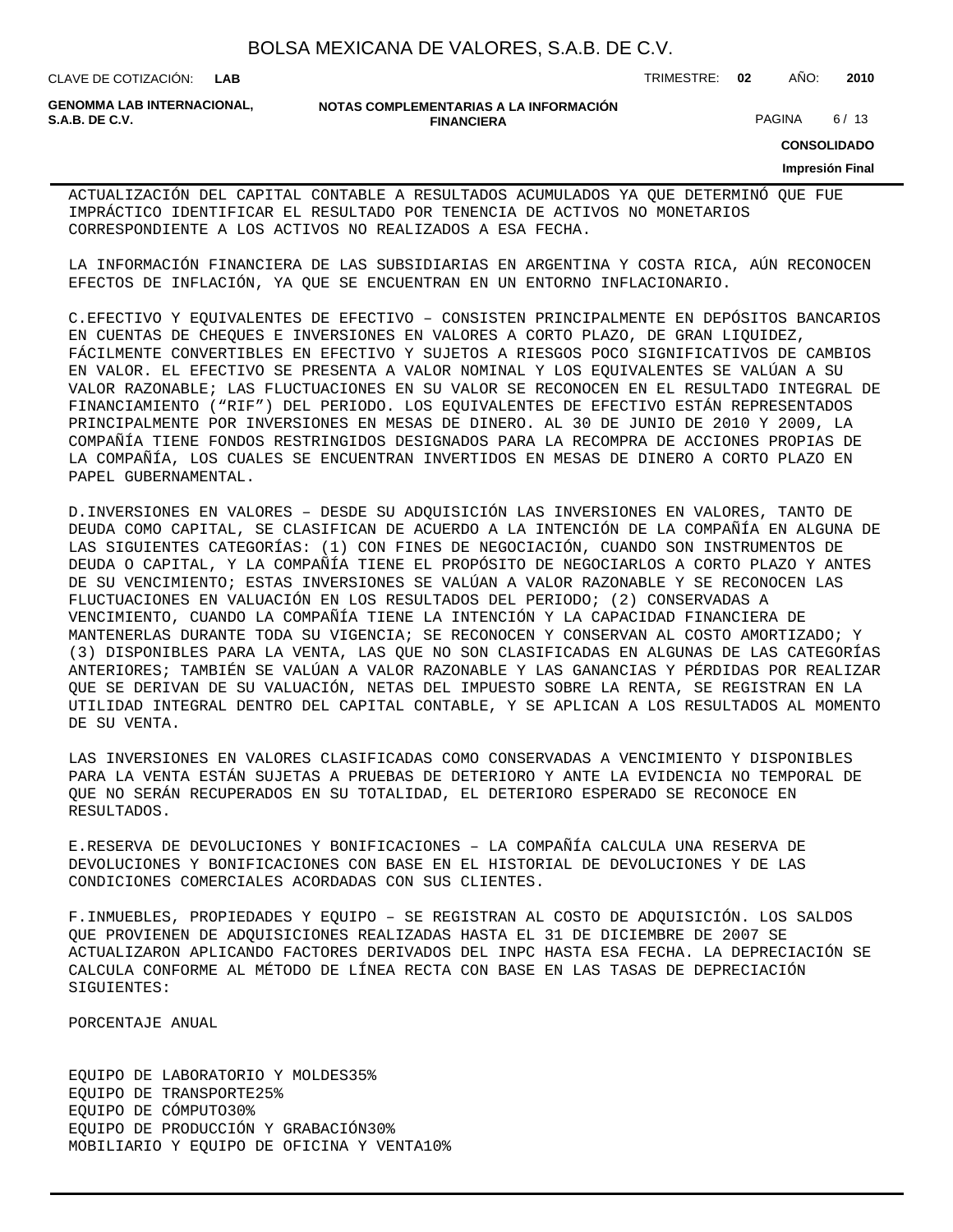| BOLSA MEXICANA DE VALORES, S.A.B. DE C.V. |  |  |  |  |  |
|-------------------------------------------|--|--|--|--|--|
|-------------------------------------------|--|--|--|--|--|

CLAVE DE COTIZACIÓN: TRIMESTRE: **02** AÑO: **2010**

**GENOMMA LAB INTERNACIONAL,**

**NOTAS COMPLEMENTARIAS A LA INFORMACIÓN FINANCIERA S.A.B. DE C.V.** PAGINA 27 / 13

**CONSOLIDADO**

#### **Impresión Final**

DURANTE 2010 SE ADQUIRIERON NUEVAS OFICINAS CORPORATIVAS POR LO QUE LA ADMINISTRACIÓN DE LA COMPAÑÍA DECIDIÓ AMORTIZAR AL CIERRE DEL AÑO EL SALDO EN LIBROS.

A. INVERSIÓN EN ACCIONES DE ASOCIADAS – LAS INVERSIONES PERMANENTES EN LAS ENTIDADES EN LAS QUE SE TIENE INFLUENCIA SIGNIFICATIVA A PARTIR DE 2009, SE RECONOCEN INICIALMENTE CON BASE EN EL VALOR RAZONABLE NETO DE LOS ACTIVOS Y PASIVOS IDENTIFICABLES DE LA ENTIDAD A LA FECHA DE LA ADQUISICIÓN. DICHO VALOR ES AJUSTADO CON POSTERIORIDAD AL RECONOCIMIENTO INICIAL POR LA PORCIÓN CORRESPONDIENTE TANTO DE LAS UTILIDADES O PÉRDIDAS INTEGRALES DE LA ASOCIADA COMO DE LA DISTRIBUCIÓN DE UTILIDADES O REEMBOLSOS DE CAPITAL DE LA MISMA. CUANDO EL VALOR RAZONABLE DE LA CONTRAPRESTACIÓN PAGADA ES MAYOR QUE EL VALOR DE LA INVERSIÓN EN LA ASOCIADA, LA DIFERENCIA CORRESPONDE AL CRÉDITO MERCANTIL EL CUAL SE PRESENTA COMO PARTE DE LA MISMA INVERSIÓN. CUANDO EL VALOR RAZONABLE DE LA CONTRAPRESTACIÓN PAGADA ES MENOR QUE EL VALOR DE LA INVERSIÓN, ESTE ÚLTIMO SE AJUSTA AL VALOR RAZONABLE DE LA CONTRAPRESTACIÓN PAGADA. HASTA EL 31 DE DICIEMBRE DE 2008, LA INVERSIÓN EN ACCIONES EN ASOCIADAS SE VALÚA CON BASE EN EL MÉTODO DE PARTICIPACIÓN. EN CASO DE PRESENTARSE INDICIOS DE DETERIORO LAS INVERSIONES EN ASOCIADAS SE SOMETEN A PRUEBAS DE DETERIORO.

G. OTROS ACTIVOS – ESTOS ACTIVOS REPRESENTAN EROGACIONES CUYOS BENEFICIOS SERÁN RECIBIDOS EN EL FUTURO. LA COMPAÑÍA CLASIFICA SUS ACTIVOS INTANGIBLES EN ACTIVOS CON VIDA ÚTIL INDEFINIDA Y ACTIVOS CON VIDA ÚTIL DEFINIDA, DE ACUERDO CON EL PERIODO EN EL CUAL LA COMPAÑÍA ESPERA RECIBIR LOS BENEFICIOS.

ACTIVOS DE VIDA ÚTIL INDEFINIDA: CORRESPONDEN A MARCAS Y OTROS DERECHOS, POR LOS QUE LA COMPAÑÍA ESPERA GENERAR INGRESOS DE MANERA INDEFINIDA, POR LO QUE NO SE AMORTIZAN, PERO SU VALOR SE SUJETA A PRUEBAS DE DETERIORO, USANDO LA METODOLOGÍA DESCRITA EN EL SUBINCISO H.

ACTIVOS DE VIDA ÚTIL DEFINIDA: CORRESPONDEN PRINCIPALMENTE A COSTOS EROGADOS EN LA FASE DE DESARROLLO DE SISTEMAS DE INFORMACIÓN INTEGRAL Y QUE DAN ORIGEN A BENEFICIOS ECONÓMICOS FUTUROS PORQUE CUMPLEN CON CIERTOS REQUISITOS PARA SU RECONOCIMIENTO COMO ACTIVOS Y SE AMORTIZARÁN, UNA VEZ QUE EMPIECE SU USO, CON BASE EN EL MÉTODO DE LÍNEA RECTA DE ACUERDO A LA VIDA ÚTIL DEL PROYECTO Y CON MÁXIMO DE 5 AÑOS. LAS EROGACIONES QUE NO CUMPLEN CON DICHOS REQUISITOS, ASÍ COMO LOS COSTOS DE INVESTIGACIÓN, SE REGISTRAN EN RESULTADOS EN EL EJERCICIO EN QUE SE INCURREN. ASIMISMO, SE INCLUYEN; DEPÓSITOS EN GARANTÍA PAGADOS POR RENTA DE INMUEBLES, QUE SE REGISTRAN AL VALOR DEL EFECTIVO DADO EN GARANTÍA Y QUE SE ESTIMA RECUPERAR AL FINAL DEL CONTRATO DE ARRENDAMIENTO Y; LICENCIAS PARA LA COMERCIALIZACIÓN DE LOS PRODUCTOS DE LA COMPAÑÍA, LOS CUALES SE AMORTIZAN CON BASE EN EL MÉTODO DE LÍNEA RECTA EN EL PERÍODO DE VIGENCIA DE DICHAS LICENCIAS.

H. DETERIORO DE ACTIVOS DE LARGA DURACIÓN EN USO – LA COMPAÑÍA REVISA EL VALOR EN LIBROS DE LOS ACTIVOS DE LARGA DURACIÓN EN USO, ANTE LA PRESENCIA DE ALGÚN INDICIO DE DETERIORO QUE PUDIERA INDICAR QUE EL VALOR EN LIBROS PUDIERA NO SER RECUPERABLE, CONSIDERANDO EL MAYOR DEL VALOR PRESENTE DE LOS FLUJOS NETOS DE EFECTIVO FUTUROS O EL PRECIO NETO DE VENTA EN EL CASO DE SU EVENTUAL DISPOSICIÓN. EL DETERIORO SE REGISTRA SI EL VALOR EN LIBROS EXCEDE AL MAYOR DE LOS VALORES ANTES MENCIONADOS. LOS INDICIOS DE DETERIORO QUE SE CONSIDERAN PARA ESTOS EFECTOS, SON ENTRE OTROS, LAS PÉRDIDAS DE OPERACIÓN O FLUJOS DE EFECTIVO NEGATIVOS EN EL PERIODO SI ES QUE ESTÁN COMBINADOS CON UN HISTORIAL O PROYECCIÓN DE PÉRDIDAS, DEPRECIACIONES Y AMORTIZACIONES CARGADAS A RESULTADOS QUE EN TÉRMINOS PORCENTUALES, EN RELACIÓN CON LOS INGRESOS, SEAN SUBSTANCIALMENTE SUPERIORES A LAS DE EJERCICIOS ANTERIORES, EFECTOS DE OBSOLESCENCIA, REDUCCIÓN EN LA DEMANDA DE LOS PRODUCTOS QUE SE COMERCIALIZAN O LOS SERVICIOS QUE SE PRESTAN, COMPETENCIA Y OTROS FACTORES ECONÓMICOS Y LEGALES.

I. BENEFICIOS DIRECTOS A LOS EMPLEADOS – SE VALÚAN EN PROPORCIÓN A LOS SERVICIOS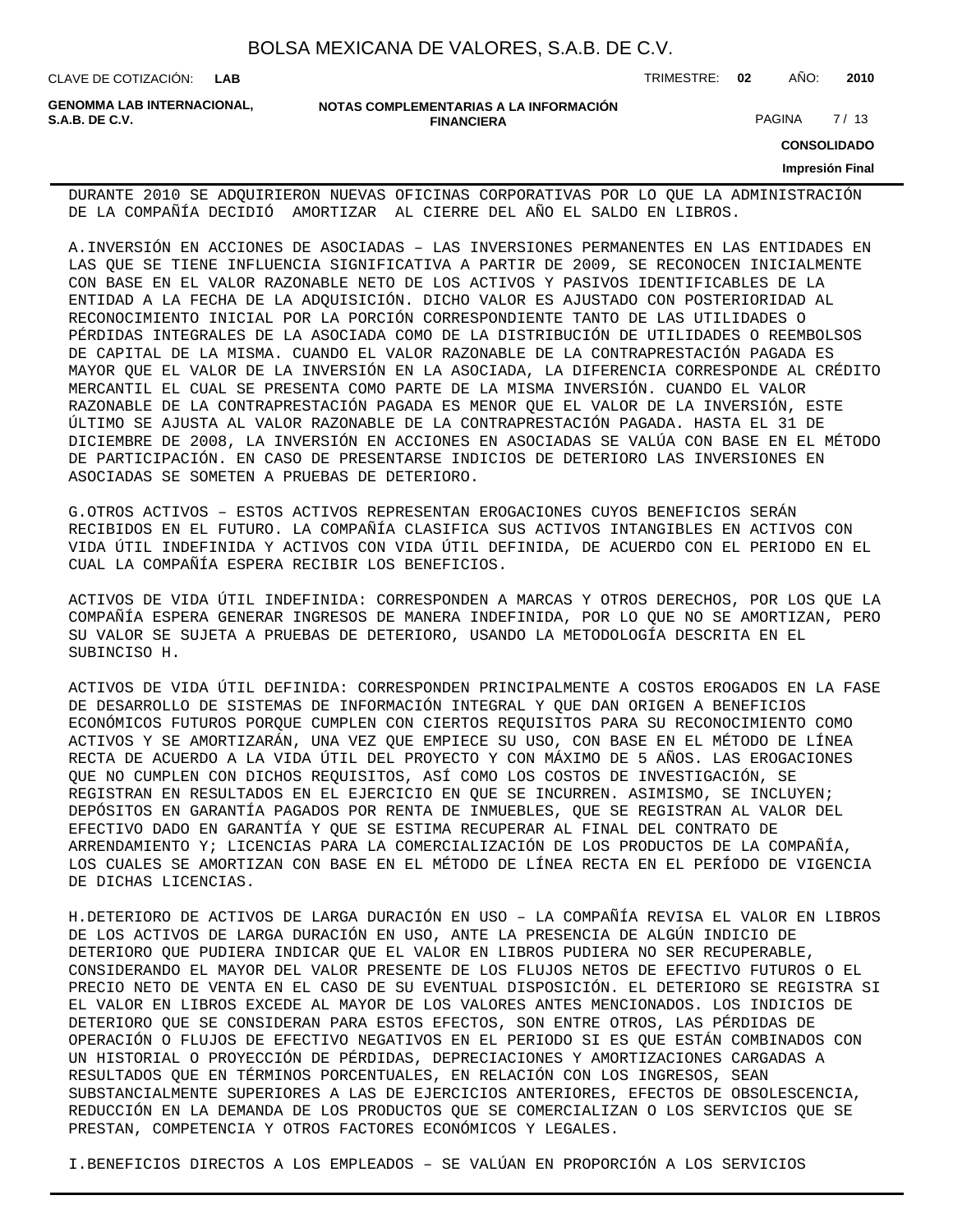| BOLSA MEXICANA DE VALORES, S.A.B. DE C.V. |  |  |  |  |  |
|-------------------------------------------|--|--|--|--|--|
|-------------------------------------------|--|--|--|--|--|

CLAVE DE COTIZACIÓN: TRIMESTRE: **02** AÑO: **2010**

**GENOMMA LAB INTERNACIONAL,**

**NOTAS COMPLEMENTARIAS A LA INFORMACIÓN FINANCIERA S.A.B. DE C.V.** PAGINA 8 / 13

**CONSOLIDADO**

#### **Impresión Final**

PRESTADOS, CONSIDERANDO LOS SUELDOS ACTUALES Y SE RECONOCE EL PASIVO CONFORME SE DEVENGAN. INCLUYE PRINCIPALMENTE PTU POR PAGAR, AUSENCIAS COMPENSADAS, COMO VACACIONES Y PRIMA VACACIONAL, E INCENTIVOS.

J. BENEFICIOS A LOS EMPLEADOS POR TERMINACIÓN, AL RETIRO Y OTRAS - EL PASIVO POR PRIMAS DE ANTIGÜEDAD, PAGOS POR RETIRO QUE SE ASEMEJAN A UNA PENSIÓN, E INDEMNIZACIONES POR TERMINACIÓN DE LA RELACIÓN LABORAL SE REGISTRA CONFORME SE DEVENGA, EL CUAL SE CALCULA POR ACTUARIOS INDEPENDIENTES CON BASE EN EL MÉTODO DE CRÉDITO UNITARIO PROYECTADO.

K. PROVISIONES - SE RECONOCEN CUANDO SE TIENE UNA OBLIGACIÓN PRESENTE COMO RESULTADO DE UN EVENTO PASADO, QUE PROBABLEMENTE RESULTE EN LA SALIDA DE RECURSOS ECONÓMICOS Y QUE PUEDA SER ESTIMADA RAZONABLEMENTE.

L. ACREEDORES DIVERSOS A LARGO PLAZO – CORRESPONDEN PRINCIPALMENTE A CUENTAS POR PAGAR QUE GENERAN INTERESES CONSIDERANDO UN PROMEDIO DE LA TASA DE INTERÉS INTERBANCARIA DE EQUILIBRIO ("TIIE") Y QUE TIENEN VENCIMIENTO CADA 15 DE JULIO DE LOS PRÓXIMOS NUEVE AÑOS.

B. PARTICIPACIÓN DE LOS TRABAJADORES EN LAS UTILIDADES – LA PTU SE REGISTRA EN LOS RESULTADOS DEL AÑO EN QUE SE CAUSA Y SE PRESENTA EN EL RUBRO DE OTROS GASTOS EN EL ESTADO DE RESULTADOS ADJUNTO. LA PTU DIFERIDA SE DETERMINA POR LAS DIFERENCIAS TEMPORALES QUE RESULTAN EN 2010 Y 2009 DE LA COMPARACIÓN DE LOS VALORES CONTABLES Y FISCALES DE LOS ACTIVOS Y PASIVOS.

C. PAGOS BASADOS EN ACCIONES - LA COMPAÑÍA ESTABLECIÓ UN PLAN DE PAGOS BASADOS EN ACCIONES A ALGUNOS DE SUS EJECUTIVOS. DICHOS PAGOS BASADOS EN ACCIONES SON LIQUIDABLES CON INSTRUMENTOS DEL CAPITAL Y EN EFECTIVO DERIVADO DE VALORES DE INSTRUMENTOS DEL CAPITAL Y SE RECONOCEN CON BASE EN EL VALOR RAZONABLE DE LOS INSTRUMENTOS DEL CAPITAL OTORGADOS DESDE LA FECHA DE OTORGAMIENTO.

M. IMPUESTOS A LA UTILIDAD – EL IMPUESTO SOBRE LA RENTA ("ISR") Y EL IMPUESTO EMPRESARIAL A TASA ÚNICA ("IETU") SE REGISTRAN EN LOS RESULTADOS DEL AÑO EN QUE SE CAUSAN. PARA RECONOCER EL IMPUESTO DIFERIDO SE DETERMINA SI, CON BASE EN PROYECCIONES FINANCIERAS, LA COMPAÑÍA CAUSARÁ ISR O IETU Y RECONOCE EL IMPUESTO DIFERIDO QUE CORRESPONDA AL IMPUESTO QUE ESENCIALMENTE PAGARÁ. EL DIFERIDO SE RECONOCE APLICANDO LA TASA CORRESPONDIENTE A LAS DIFERENCIAS TEMPORALES QUE RESULTAN DE LA COMPARACIÓN DE LOS VALORES CONTABLES Y FISCALES DE LOS ACTIVOS Y PASIVOS, Y EN SU CASO, SE INCLUYEN LOS BENEFICIOS DE LAS PÉRDIDAS FISCALES POR AMORTIZAR Y DE ALGUNOS CRÉDITOS FISCALES. EL IMPUESTO DIFERIDO ACTIVO SE REGISTRA SÓLO CUANDO EXISTE ALTA PROBABILIDAD DE QUE PUEDA RECUPERARSE. CONFORME A LA NIF D-4, IMPUESTOS A LA UTILIDAD, EL SALDO DEL RUBRO DENOMINADO EFECTO ACUMULADO INICIAL DE IMPUESTO SOBRE LA RENTA DIFERIDO, SE RECLASIFICÓ A RESULTADOS ACUMULADOS EL 1 DE ENERO DE 2008.

LAS PROVISIONES DEL ISR DE LAS SUBSIDIARIAS EN EL EXTRANJERO SE DETERMINAN CON BASE EN LA UTILIDAD GRAVABLE DE CADA COMPAÑÍA EN LO INDIVIDUAL.

N. TRANSACCIONES EN MONEDA EXTRANJERA – LAS TRANSACCIONES EN MONEDA EXTRANJERA SE REGISTRAN AL TIPO DE CAMBIO VIGENTE A LA FECHA DE SU CELEBRACIÓN. LOS ACTIVOS Y PASIVOS MONETARIOS EN MONEDA EXTRANJERA SE VALÚAN EN MONEDA NACIONAL AL TIPO DE CAMBIO VIGENTE A LA FECHA DE LOS ESTADOS FINANCIEROS. LAS FLUCTUACIONES CAMBIARIAS SE REGISTRAN EN LOS RESULTADOS.

O. RECONOCIMIENTO DE INGRESOS – LOS INGRESOS SE RECONOCEN EN EL PERÍODO EN EL QUE SE TRANSFIEREN LOS RIESGOS Y BENEFICIOS DE LOS INVENTARIOS A LOS CLIENTES, LO CUAL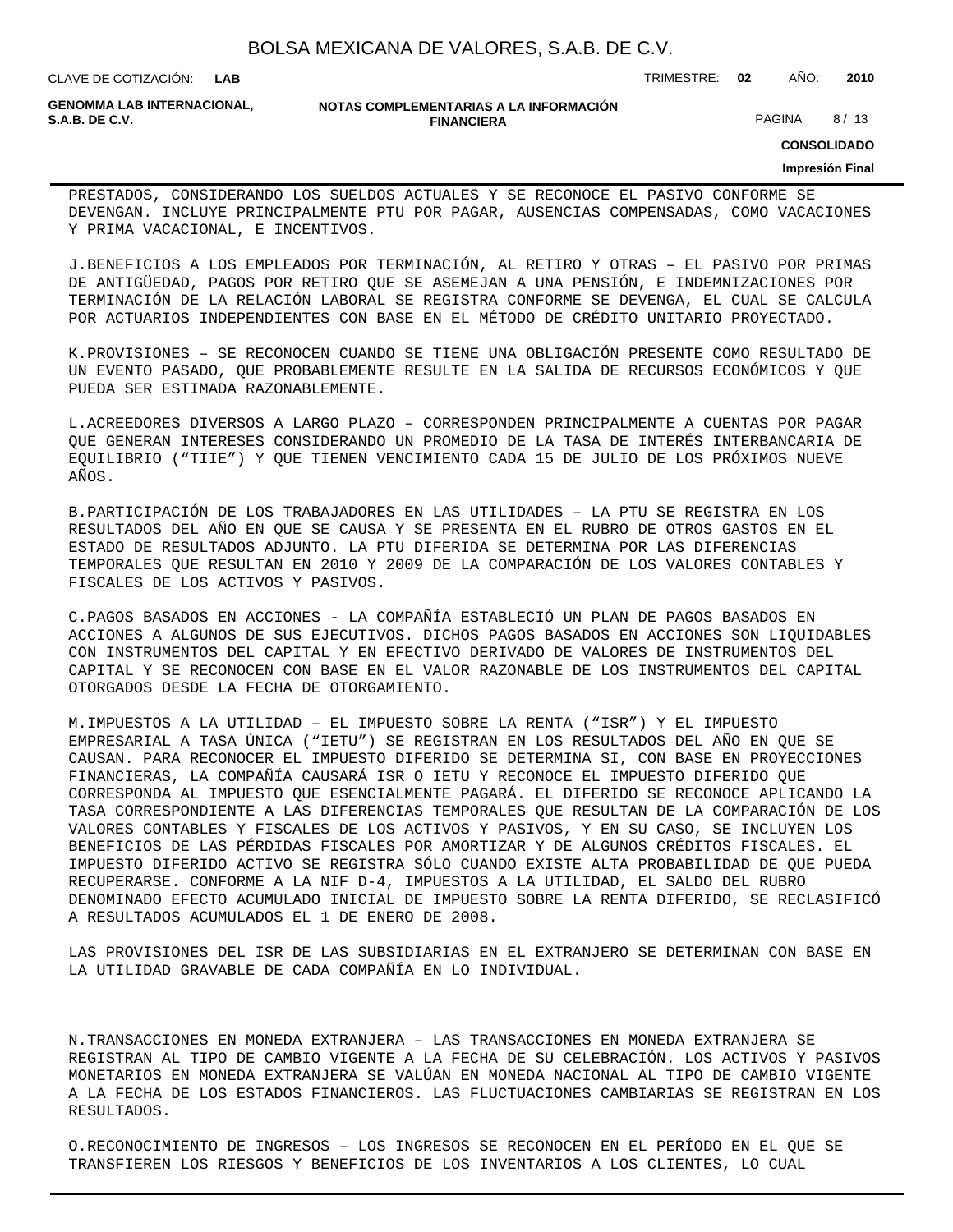| BOLSA MEXICANA DE VALORES, S.A.B. DE C.V. |  |  |
|-------------------------------------------|--|--|
|-------------------------------------------|--|--|

CLAVE DE COTIZACIÓN: TRIMESTRE: **02** AÑO: **2010**

**GENOMMA LAB INTERNACIONAL,**

**NOTAS COMPLEMENTARIAS A LA INFORMACIÓN FINANCIERA S.A.B. DE C.V.** PAGINA 9/13

**CONSOLIDADO**

**Impresión Final**

GENERALMENTE OCURRE CUANDO SE ENTREGAN DICHOS INVENTARIOS Y ÉL ASUME LA RESPONSABILIDAD SOBRE LOS MISMOS.

P. UTILIDAD POR ACCIÓN – LA UTILIDAD BÁSICA POR ACCIÓN ORDINARIA SE CALCULA DIVIDIENDO LA UTILIDAD NETA MAYORITARIA ENTRE EL PROMEDIO PONDERADO DE ACCIONES ORDINARIAS NETAS EN CIRCULACIÓN DURANTE EL EJERCICIO.

4. PAGOS BASADOS EN ACCIONES

DURANTE 2008, LA COMPAÑÍA OTORGÓ UN PLAN DE PAGOS BASADOS EN ACCIONES A ALGUNOS DE SUS EJECUTIVOS. LAS CARACTERÍSTICAS DE ESTE PLAN ESTABLECEN QUE SE OTORGARAN ACCIONES DE LA COMPAÑÍA A LOS EJECUTIVOS QUE CUMPLAN CON EL CRITERIO DE ADJUDICACIÓN DE PERMANECER EN FORMA ININTERRUMPIDA EMPLEADOS EN LA COMPAÑÍA DURANTE LAS FECHAS DE ADJUDICACIÓN DEL PLAN. LAS FECHAS DE ADJUDICACIÓN ESTABLECIDAS SON: 18 DE JUNIO DE 2009, 2010, 2011 Y 2012. DICHO PLAN SE REGISTRÓ DE ACUERDO A LA NORMA INTERNACIONAL DE INFORMACIÓN FINANCIERA 2 "PAGOS BASADOS EN ACCIONES", DE CONFORMIDAD CON LA NIF A-8 "SUPLETORIEDAD", VALUANDO LAS ACCIONES SUJETAS AL PLAN POR CADA UNO DE LOS EJECUTIVOS, AL VALOR DE MERCADO A LA FECHA DE OTORGAMIENTO, Y RECONOCIENDO EN RESULTADOS LOS SERVICIOS QUE PRESTAN LOS EJECUTIVOS CONFORME SE DEVENGAN. 5. CAPITAL CONTABLE

A. EL CAPITAL APORTADO A VALOR NOMINAL AL 30 DE JUNIO DE 2010 SE INTEGRA COMO SIGUE:

 NÚMERO DE ACCIONES IMPORTE CAPITAL FIJO: SERIE B 41,088 \$150

CAPITAL VARIABLE: SERIE B 526,253,625 1,921,509

TOTAL 526,294,713 \$1,921,659

EL CAPITAL SOCIAL ESTÁ INTEGRADO POR ACCIONES COMUNES NOMINATIVAS SIN VALOR NOMINAL. EL CAPITAL VARIABLE ES ILIMITADO.

B. DURANTE EL PRIMER SEMESTRE DE 2010, MEDIANTE ACUERDO DEL CONSEJO DE ADMINISTRACIÓN, LA COMPAÑÍA RECLASIFICÓ EL IMPORTE DE LA CUENTA DE PRIMA EN SUSCRIPCIÓN DE ACCIONES A LA CUENTA DE CAPITAL SOCIAL POR \$ 1,554 Y A LA CUENTA DE UTILIDADES RETENIDAS POR \$ 113, DICHOS MOVIMIENTOS QUEDAN SUJETOS A LA RATIFICACIÓN DE LA ASAMBLEA DE ACCIONISTAS.

C. EN ASAMBLEA GENERAL ORDINARIA DEL 22 DE ABRIL DE 2010 , SE APROBÓ LA CANCELACIÓN DE LAS ACCIONES PROPIAS Y CONSECUENTEMENTE LA DISMINUCIÓN DE LA PARTE VARIABLE DEL CAPITAL SOCIAL DE LA COMPAÑÍA POR \$ 10,463.

D. LAS UTILIDADES RETENIDAS INCLUYEN LA RESERVA LEGAL. DE ACUERDO CON LA LEY GENERAL DE SOCIEDADES MERCANTILES, DE LAS UTILIDADES NETAS DEL EJERCICIO DEBE SEPARARSE UN 5% COMO MÍNIMO PARA FORMAR LA RESERVA LEGAL, HASTA QUE SU IMPORTE ASCIENDA AL 20% DEL CAPITAL SOCIAL A VALOR NOMINAL. LA RESERVA LEGAL PUEDE CAPITALIZARSE, PERO NO DEBE REPARTIRSE A MENOS QUE SE DISUELVA LA SOCIEDAD, Y DEBE SER RECONSTITUIDA CUANDO DISMINUYA POR CUALQUIER MOTIVO.

E. LA DISTRIBUCIÓN DEL CAPITAL CONTABLE, EXCEPTO POR LOS IMPORTES ACTUALIZADOS DEL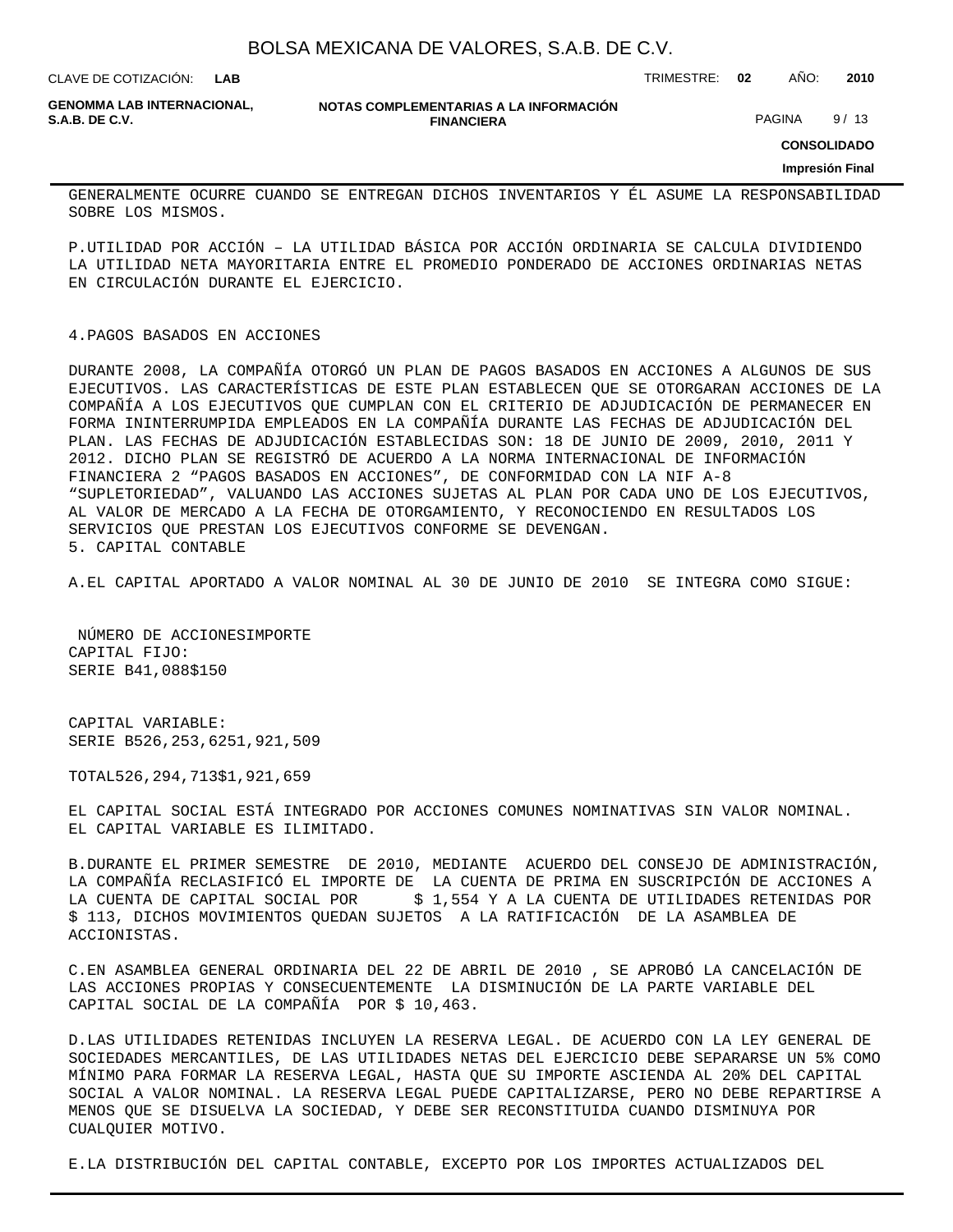CLAVE DE COTIZACIÓN: TRIMESTRE: **02** AÑO: **2010**

**GENOMMA LAB INTERNACIONAL,**

#### **NOTAS COMPLEMENTARIAS A LA INFORMACIÓN FINANCIERA**

PAGINA 10 / 13

**CONSOLIDADO**

#### **Impresión Final**

CAPITAL SOCIAL APORTADO Y DE LAS UTILIDADES RETENIDAS FISCALES, CAUSARÁ EL IMPUESTO SOBRE LA RENTA A CARGO DE LA COMPAÑÍA A LA TASA VIGENTE AL MOMENTO DE LA DISTRIBUCIÓN. EL IMPUESTO QUE SE PAGUE POR DICHA DISTRIBUCIÓN, SE PODRÁ ACREDITAR CONTRA EL IMPUESTO SOBRE LA RENTA DEL EJERCICIO EN EL QUE SE PAGUE EL IMPUESTO SOBRE DIVIDENDOS Y EN LOS DOS EJERCICIOS INMEDIATOS SIGUIENTES, CONTRA EL IMPUESTO DEL EJERCICIO Y LOS PAGOS PROVISIONALES DE LOS MISMOS.

5. IMPUESTOS A LA UTILIDAD

LA COMPAÑÍA EN MÉXICO ESTÁ SUJETA AL ISR Y AL IETU.

EL ISR SE CALCULA CONSIDERANDO COMO GRAVABLES O DEDUCIBLES CIERTOS EFECTOS DE LA INFLACIÓN. LA TASA ES EL 28%.

EL IETU GRAVA LAS ENAJENACIONES DE BIENES, LAS PRESTACIONES DE SERVICIOS INDEPENDIENTES Y EL OTORGAMIENTO DEL USO O GOCE TEMPORAL DE BIENES, EN LOS TÉRMINOS DEFINIDOS EN DICHA LEY, MENOS CIERTAS DEDUCCIONES AUTORIZADAS. EL IMPUESTO POR PAGAR SE CALCULA RESTANDO AL IMPUESTO DETERMINADO CIERTOS CRÉDITOS FISCALES. TANTO LOS INGRESOS COMO LAS DEDUCCIONES Y CIERTOS CRÉDITOS FISCALES SE DETERMINAN CON BASE EN FLUJOS DE EFECTIVO QUE SE GENERARON A PARTIR DEL 1 DE ENERO DE 2008. LA TASA ES DEL 16.5% PARA 2008, 17.0% PARA 2009 Y 17.5% A PARTIR DE 2010. ASIMISMO, AL ENTRAR EN VIGOR ESTA LEY SE ABROGÓ LA LEY DEL IMPAC PERMITIENDO, BAJO CIERTAS CIRCUNSTANCIAS, LA DEVOLUCIÓN DE ESTE IMPUESTO PAGADO EN LOS DIEZ EJERCICIOS INMEDIATOS ANTERIORES A AQUÉL EN QUE SE PAGUE ISR, EN LOS TÉRMINOS DE LAS DISPOSICIONES FISCALES. ADICIONALMENTE, A DIFERENCIA DEL ISR, EL IETU SE CAUSA EN FORMA INDIVIDUAL POR LA CONTROLADORA Y SUS SUBSIDIARIAS.

LAS TASAS DE ISR EN ESPAÑA Y EN LOS PAÍSES DE CENTRO Y SUDAMÉRICA EN DONDE LA COMPAÑÍA OPERA VAN DE UN RANGO ENTRE EL 15% AL 38%. ADICIONALMENTE, LOS PERIODOS EN LOS QUE PUEDEN SER APLICADAS LAS PÉRDIDAS FISCALES EN DICHOS PAÍSES VAN DE TRES A OCHO AÑOS.

LAS OPERACIONES EN COLOMBIA Y ARGENTINA ESTÁN SUJETAS AL IMPUESTO AL ACTIVO.

EN COLOMBIA EL IMPUESTO AL ACTIVO RESULTA DE APLICAR LA TASA DEL 6% AL NETO DE LOS ACTIVOS FISCALES AL INICIO DEL AÑO. EL IMPUESTO AL ACTIVO ÚNICAMENTE ES PAGADO CUANDO EXCEDE EL ISR DEL EJERCICIO. SI EL PAGO DEL IMPUESTO AL ACTIVO FUE EFECTUADO DESPUÉS DEL EJERCICIO 2002, EL MONTO PAGADO PUEDE SER ACREDITADO EN LOS PRÓXIMOS CINCO AÑOS.

EN ARGENTINA EXISTE UN IMPUESTO A LAS GANANCIAS MÍNIMAS PRESUNTAS ("IGMP") QUE RESULTA DE APLICAR LA TASA DEL 1% SOBRE CIERTOS ACTIVOS PRODUCTIVOS, Y SE PAGA ÚNICAMENTE POR EL MONTO EN QUE EXCEDA AL ISR DEL EJERCICIO. SI EN ALGÚN AÑO SE EFECTUARA UN PAGO, ESTE IMPUESTO ES ACREDITADO CONTRA EL EXCESO DEL IMPUESTO SOBRE LA RENTA SOBRE EL IGMP EN LOS PRÓXIMOS DIEZ AÑOS.

#### 6. OPERACIÓN DISCONTINUADA

DURANTE 2008, LA COMPAÑÍA DECIDIÓ INICIAR EL PROCESO DE CIERRE DE SU SUBSIDIARIA EN ESPAÑA COMO PARTE DE UNA ESTRATEGIA PARA ENFOCAR SU FUERZA DE VENTAS EN CENTROAMÉRICA Y SUDAMÉRICA. SE ESPERA QUE EL PROCESO DE CIERRE DE LA SUBSIDIARIA EN ESPAÑA CONCLUYA DURANTE 2010.

#### 7. CONTINGENCIAS

LA COMPAÑÍA AL IGUAL QUE SUS ACTIVOS NO ESTÁN SUJETOS A ACCIÓN ALUNA DE TIPO LEGAL QUE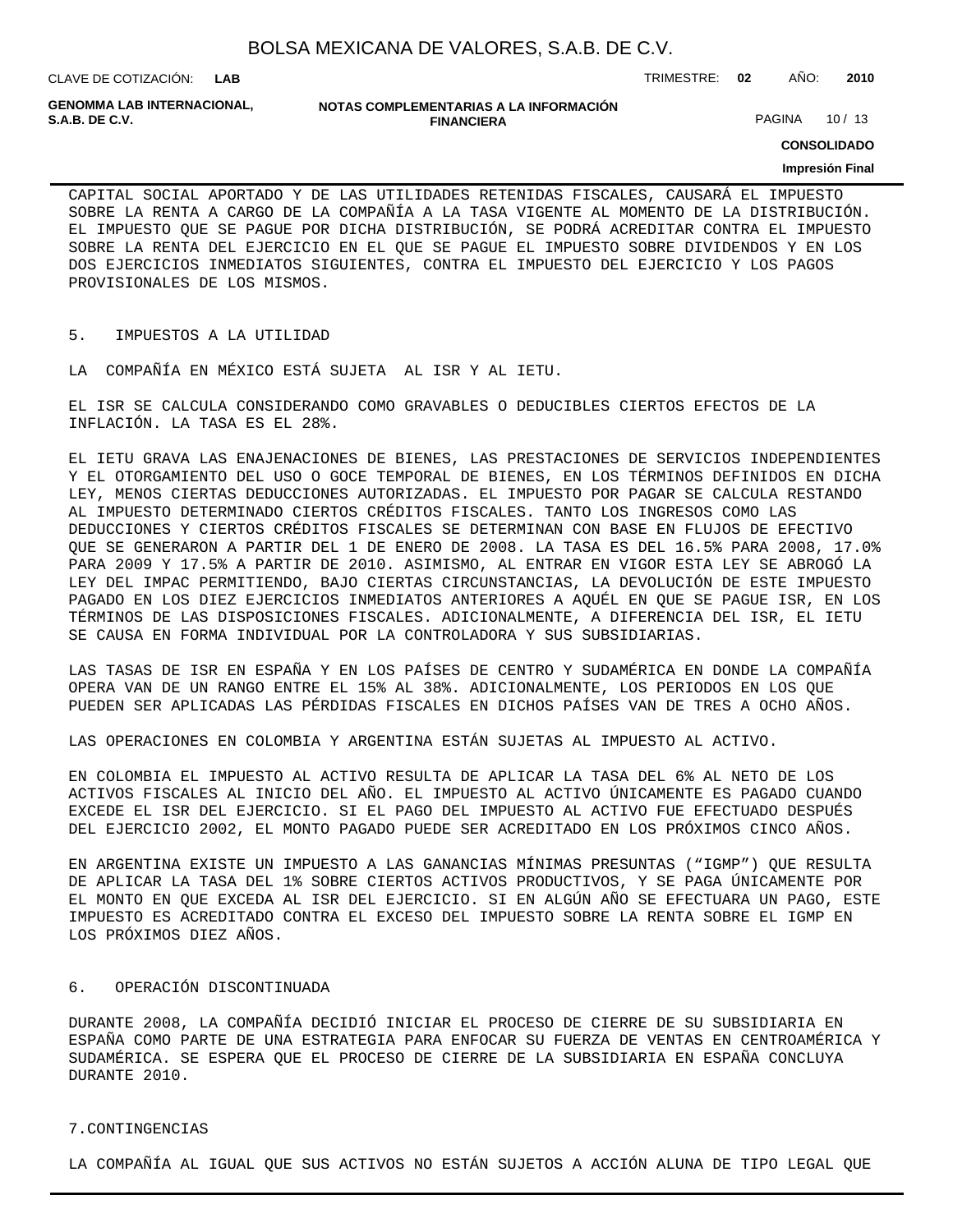CLAVE DE COTIZACIÓN: TRIMESTRE: **02** AÑO: **2010**

**GENOMMA LAB INTERNACIONAL,**

**NOTAS COMPLEMENTARIAS A LA INFORMACIÓN FINANCIERA**

PAGINA 11 / 13

**CONSOLIDADO**

**Impresión Final**

NO SEAN LOS DE RUTINA Y PROPIOS DE SU ACTIVIDAD.

8. NUEVOS PRONUNCIAMIENTOS CONTABLES

CON EL OBJETIVO DE CONVERGER LA NORMATIVIDAD MEXICANA CON LA NORMATIVIDAD INTERNACIONAL, DURANTE 2009 EL CONSEJO MEXICANO PARA LA INVESTIGACIÓN Y DESARROLLO DE NORMAS DE INFORMACIÓN FINANCIERA PROMULGÓ LAS SIGUIENTES NIF, INTERPRETACIONES A LAS NORMAS DE INFORMACIÓN FINANCIERA ("INIF") Y MEJORAS A LAS NIF, APLICABLES A ENTIDADES CON PROPÓSITOS LUCRATIVOS Y QUE ENTRAN EN VIGOR, COMO SIGUE:

A) PARA EJERCICIOS QUE INICIEN A PARTIR DEL 1 DE ENERO DE 2010:

NIF C-1, EFECTIVO Y EQUIVALENTES DE EFECTIVO MEJORAS A LAS NIF 2010 INIF 14, CONTRATOS DE CONSTRUCCIÓN, VENTA Y PRESTACIÓN DE SERVICIOS RELACIONADOS CON BIENES INMUEBLES INIF 17, CONTRATOS DE CONCESIÓN DE SERVICIOS

ALGUNOS DE LOS PRINCIPALES CAMBIOS QUE ESTABLECEN ESTAS NORMAS, SON:

LA NIF C-1, EFECTIVO Y EQUIVALENTES DE EFECTIVO, REQUIERE LA PRESENTACIÓN DEL EFECTIVO Y EQUIVALENTES DE EFECTIVO RESTRINGIDO EN EL RUBRO DE EFECTIVO Y EQUIVALENTES DE EFECTIVO, A DIFERENCIA DEL BOLETÍN C-1, QUE REQUERÍA LA PRESENTACIÓN EN FORMA SEPARADA; SUSTITUYE EL TÉRMINO DE INVERSIONES TEMPORALES A LA VISTA POR EL DE INVERSIONES DISPONIBLES A LA VISTA Y CONSIDERA COMO UNA CARACTERÍSTICA DE ESTE TIPO DE INVERSIONES EL VENCIMIENTO HASTA DE TRES MESES A PARTIR DE LA FECHA DE ADQUISICIÓN.

MEJORAS A LAS NIF 2010, LAS PRINCIPALES MEJORAS QUE GENERAN CAMBIOS CONTABLES QUE DEBEN RECONOCERSE EN FORMA RETROSPECTIVA, SON:

NIF B-1, CAMBIOS CONTABLES Y CORRECCIONES DE ERRORES, AMPLIA LAS REVELACIONES EN CASO DE QUE LA COMPAÑÍA APLIQUE UNA NUEVA NORMA PARTICULAR.

NIF B-2, ESTADO DE FLUJOS DE EFECTIVO, REQUIERE MOSTRAR LOS EFECTOS DE LAS FLUCTUACIONES EN EL TIPO DE CAMBIO UTILIZADO PARA LA CONVERSIÓN DEL EFECTIVO EN MONEDA EXTRANJERA Y LOS MOVIMIENTOS EN EL VALOR RAZONABLE DEL EFECTIVO EN METALES PRECIOSOS AMONEDADOS Y CUALQUIER OTRA PARTIDA DEL EFECTIVO VALUADA A VALOR RAZONABLE EN UN RENGLÓN ESPECÍFICO.

NIF B-7, ADQUISICIONES DE NEGOCIOS, PRECISA QUE EL RECONOCIMIENTO DE ACTIVOS INTANGIBLES O PROVISIONES PORQUE EL NEGOCIO ADQUIRIDO TIENE UN CONTRATO EN CONDICIONES FAVORABLES O DESFAVORABLES EN RELACIÓN CON EL MERCADO, SÓLO PROCEDE CUANDO EL NEGOCIO ADQUIRIDO ES EL ARRENDATARIO Y EL CONTRATO ES DE ARRENDAMIENTO OPERATIVO. ESTE CAMBIO CONTABLE DEBE RECONOCERSE EN FORMA RETROSPECTIVA SIN IR MÁS ALLÁ DEL 1 DE ENERO DE 2009.

NIF C-7, INVERSIONES EN ASOCIADAS Y OTRAS INVERSIONES PERMANENTES: MODIFICA LA FORMA DE DETERMINACIÓN DE LOS EFECTOS DERIVADOS DE INCREMENTOS EN EL PORCENTAJE DE PARTICIPACIÓN EN UNA ASOCIADA. ASIMISMO, ESTABLECE QUE LOS EFECTOS DETERMINADOS POR LOS INCREMENTOS O DISMINUCIONES EN EL PORCENTAJE DE PARTICIPACIÓN EN LA ASOCIADA SE DEBEN RECONOCER EN EL RUBRO DE PARTICIPACIÓN EN LOS RESULTADOS DE ASOCIADAS Y NO EN EL RUBRO DE PARTIDAS NO ORDINARIAS.

NIF C-13, PARTES RELACIONADAS: REQUIERE QUE EN CASO DE QUE LA CONTROLADORA DIRECTA O LA CONTROLADORA PRINCIPAL DE LA ENTIDAD INFORMANTE NO EMITAN ESTADOS FINANCIEROS DISPONIBLES PARA USO PÚBLICO, LA ENTIDAD INFORMANTE DEBE REVELAR EL NOMBRE DE LA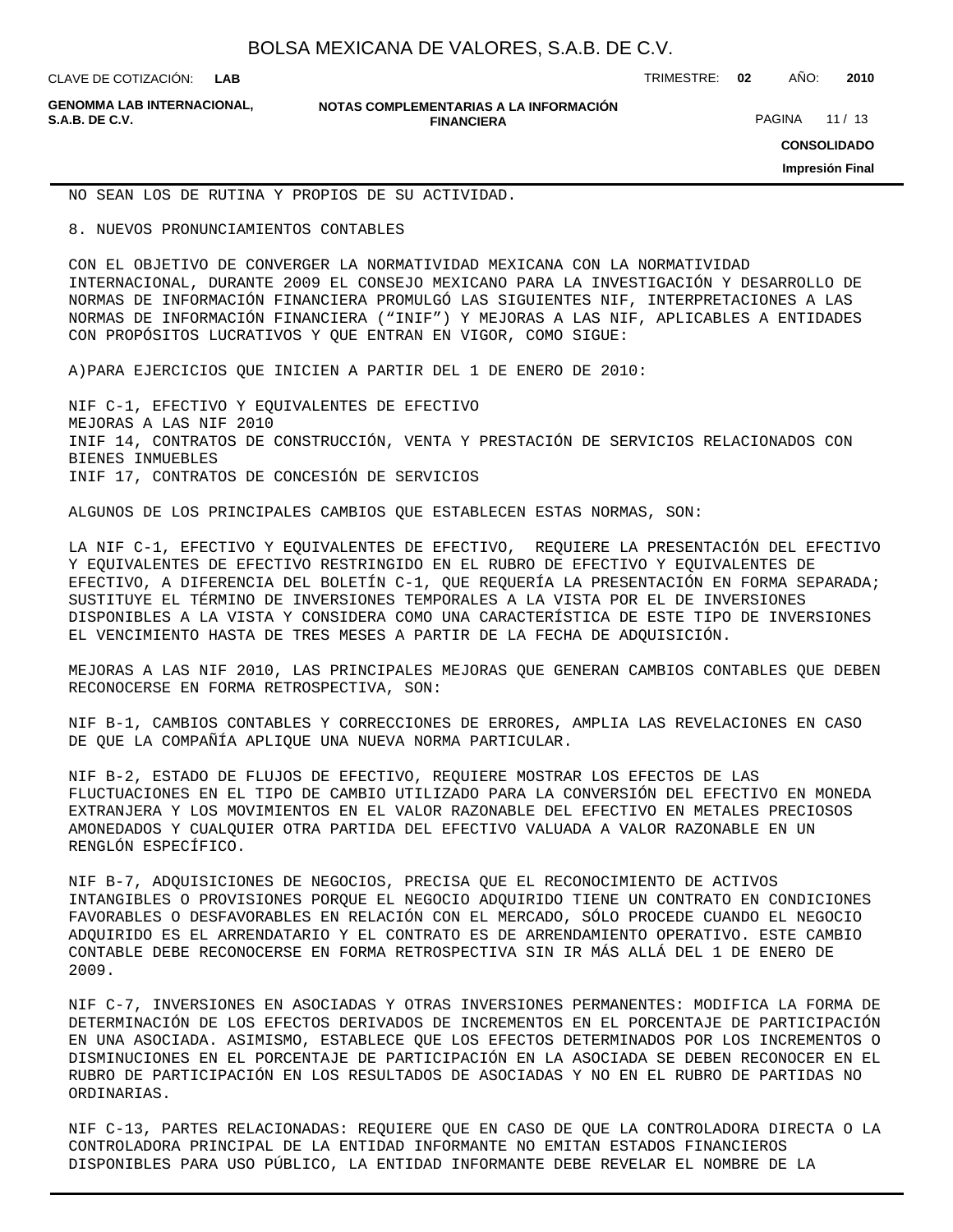CLAVE DE COTIZACIÓN: TRIMESTRE: **02** AÑO: **2010**

**GENOMMA LAB INTERNACIONAL,**

**NOTAS COMPLEMENTARIAS A LA INFORMACIÓN FINANCIERA**

PAGINA 12 / 13

**CONSOLIDADO**

**Impresión Final**

CONTROLADORA, DIRECTA O INDIRECTA, MÁS PRÓXIMA, QUE EMITA ESTADOS FINANCIEROS DISPONIBLES PARA USO PÚBLICO.

INIF 14, CONTRATOS DE CONSTRUCCIÓN, VENTA Y PRESTACIÓN DE SERVICIOS RELACIONADOS CON BIENES INMUEBLES, COMPLEMENTA LA NORMATIVIDAD CONTENIDA EN EL BOLETÍN D-7, CONTRATOS DE CONSTRUCCIÓN Y DE FABRICACIÓN DE CIERTOS BIENES DE CAPITAL, Y REQUIERE LA SEPARACIÓN DE LOS DIVERSOS COMPONENTES EN LOS CONTRATOS CON LA FINALIDAD DE DEFINIR SI EL CONTRATO SE REFIERE A LA CONSTRUCCIÓN DE BIENES INMUEBLES, VENTA O A LA PRESTACIÓN DE SERVICIOS, ESTABLECIENDO LAS REGLAS APLICABLES PARA EL RECONOCIMIENTO DE INGRESOS, COSTOS Y GASTOS ASOCIADOS DE CONFORMIDAD CON LA IDENTIFICACIÓN DE LOS DIFERENTES ELEMENTOS DE LOS CONTRATOS. PRECISA CUÁNDO ES APROPIADO APLICAR EL MÉTODO DE AVANCE DE OBRA PARA EL RECONOCIMIENTO DE LOS INGRESOS.

INIF 17, CONTRATOS DE CONCESIÓN DE SERVICIOS, COMPLEMENTA LA NORMATIVIDAD CONTENIDA EN EL BOLETÍN D-7, CONTRATOS DE CONSTRUCCIÓN Y DE FABRICACIÓN DE CIERTOS BIENES DE CAPITAL; ESTABLECE QUE LA INFRAESTRUCTURA DE LOS CONTRATOS DE CONCESIÓN DE SERVICIOS QUE ESTÉ DENTRO DEL ALCANCE DE ESTA INIF NO DEBE RECONOCERSE COMO INMUEBLES, MAQUINARIA Y EQUIPO; PRECISA QUE LOS INGRESOS RECIBIDOS, CUANDO EL OPERADOR REALIZA LOS SERVICIOS DE CONSTRUCCIÓN O MEJORA Y SERVICIOS DE OPERACIÓN EN UN ÚNICO CONTRATO, DEBEN RECONOCERSE POR CADA TIPO DE SERVICIO, CON BASE EN LOS VALORES RAZONABLES DE CADA CONTRAPRESTACIÓN RECIBIDA AL MOMENTO DE PRESTARSE EL SERVICIO, CUANDO LOS MONTOS SON CLARAMENTE IDENTIFICABLE Y UNA VEZ CUANTIFICADOS, LOS INGRESOS SEGUIRÁN EL CRITERIO DE RECONOCIMIENTO QUE LES CORRESPONDA TOMANDO EN CUENTA LA NATURALEZA DEL SERVICIO PRESTADO; ASIMISMO, ESTABLECE QUE CUANDO EL OPERADOR PROPORCIONA SERVICIOS DE CONSTRUCCIÓN O MEJORA, TANTO LOS INGRESOS COMO LOS COSTOS Y GASTOS ASOCIADOS CON EL CONTRATO DEBEN RECONOCERSE CON EL MÉTODO DE AVANCE DE OBRA Y LA CONTRAPRESTACIÓN RECIBIDA O POR COBRAR DEBE SER RECONOCIDA INICIALMENTE A SU VALOR RAZONABLE, Y QUE LOS INGRESOS POR SERVICIOS DE OPERACIÓN, DEBEN RECONOCERSE CONFORME SE PRESTAN LOS SERVICIOS Y CONSIDERANDO, EN FORMA SUPLETORIA, LO DISPUESTO EN LA NORMA INTERNACIONAL DE CONTABILIDAD 18.

B) PARA EJERCICIOS QUE INICIEN A PARTIR DEL 1 DE ENERO DE 2011:

B-5, INFORMACIÓN FINANCIERA POR SEGMENTOS Y, B-9, INFORMACIÓN FINANCIERA A FECHAS INTERMEDIAS

ALGUNOS DE LOS PRINCIPALES CAMBIOS QUE ESTABLECEN ESTAS NORMAS, SON:

LA NIF B-5, INFORMACIÓN FINANCIERA POR SEGMENTOS, ESTABLECE EL ENFOQUE GERENCIAL PARA REVELAR LA INFORMACIÓN FINANCIERA POR SEGMENTOS A DIFERENCIA DEL BOLETÍN B-5 QUE, AUNQUE MANEJABA UN ENFOQUE GERENCIAL, REQUERÍA QUE LA INFORMACIÓN A REVELAR SE CLASIFICARA POR SEGMENTOS ECONÓMICOS, ÁREAS GEOGRÁFICAS O POR GRUPOS HOMOGÉNEOS DE CLIENTES; NO REQUIERE QUE LAS ÁREAS DEL NEGOCIO ESTÉN SUJETAS A RIESGOS DISTINTOS ENTRE SÍ PARA SEPARARLAS; PERMITE CATALOGAR COMO SEGMENTO A LAS ÁREAS EN ETAPA PREOPERATIVA; REQUIERE REVELAR POR SEPARADO LOS INGRESOS POR INTERESES, GASTOS POR INTERESES Y PASIVOS; Y REVELAR INFORMACIÓN DE LA ENTIDAD EN SU CONJUNTO SOBRE PRODUCTOS, SERVICIOS, ÁREAS GEOGRÁFICAS Y PRINCIPALES CLIENTES Y PROVEEDORES. AL IGUAL QUE EL BOLETÍN ANTERIOR, ESTA NORMA SÓLO ES OBLIGATORIA PARA EMPRESAS PÚBLICAS O QUE ESTÉN EN PROCESO DE CONVERTIRSE EN PÚBLICAS.

LA NIF B-9, INFORMACIÓN FINANCIERA A FECHAS INTERMEDIAS, A DIFERENCIA DEL BOLETÍN B-9, REQUIERE LA PRESENTACIÓN EN FORMA CONDENSADA DEL ESTADO DE VARIACIONES EN EL CAPITAL CONTABLE Y DEL ESTADO DE FLUJOS DE EFECTIVO COMO PARTE DE LA INFORMACIÓN FINANCIERA A FECHAS INTERMEDIAS Y, PARA EFECTOS COMPARATIVOS, REQUIERE QUE LA INFORMACIÓN PRESENTADA AL CIERRE DE UN PERIODO INTERMEDIO SE PRESENTE CON LA INFORMACIÓN AL CIERRE DE UN PERIODO INTERMEDIO EQUIVALENTE AL DEL AÑO INMEDIATO ANTERIOR Y, EN EL CASO DEL BALANCE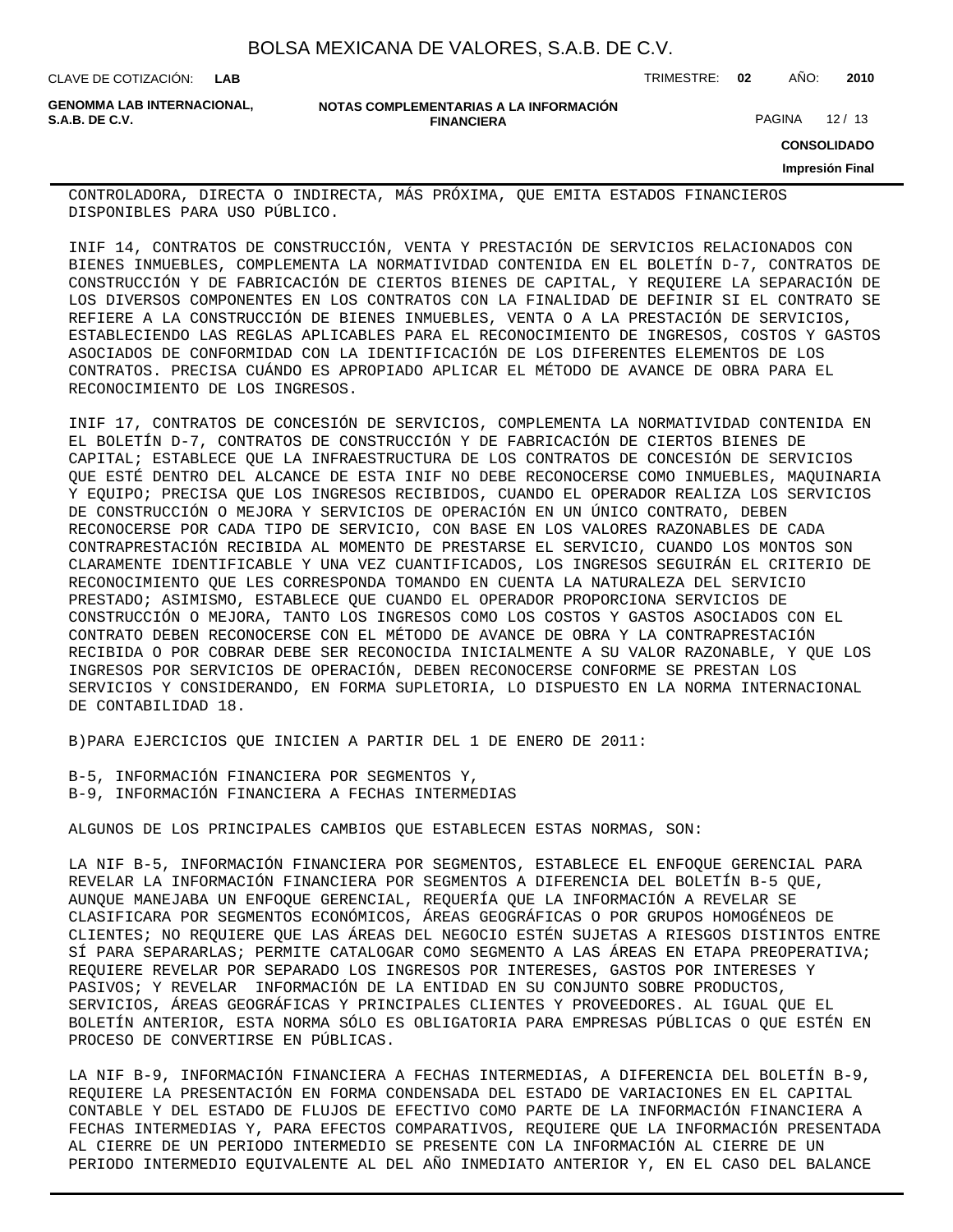| BOLSA MEXICANA DE VALORES, S.A.B. DE C.V. |  |  |
|-------------------------------------------|--|--|
|-------------------------------------------|--|--|

| CLAVE DE COTIZACIÓN: L <b>AB</b>             |                                                             | TRIMESTRE: 02 | AÑO:   | 2010               |  |
|----------------------------------------------|-------------------------------------------------------------|---------------|--------|--------------------|--|
| GENOMMA LAB INTERNACIONAL,<br>S.A.B. DE C.V. | NOTAS COMPLEMENTARIAS A LA INFORMACIÓN<br><b>FINANCIERA</b> |               | PAGINA | 13/13              |  |
|                                              |                                                             |               |        | <b>CONSOLIDADO</b> |  |
|                                              |                                                             |               |        | Impresión Final    |  |

GENERAL, REQUIERE PRESENTAR EL DEL CIERRE ANUAL INMEDIATO ANTERIOR.

A LA FECHA DE EMISIÓN DE ESTOS ESTADOS FINANCIEROS, LA COMPAÑÍA ESTÁ EN PROCESO DE DETERMINAR LOS EFECTOS DE ESTAS NUEVAS NORMAS EN SU INFORMACIÓN FINANCIERA.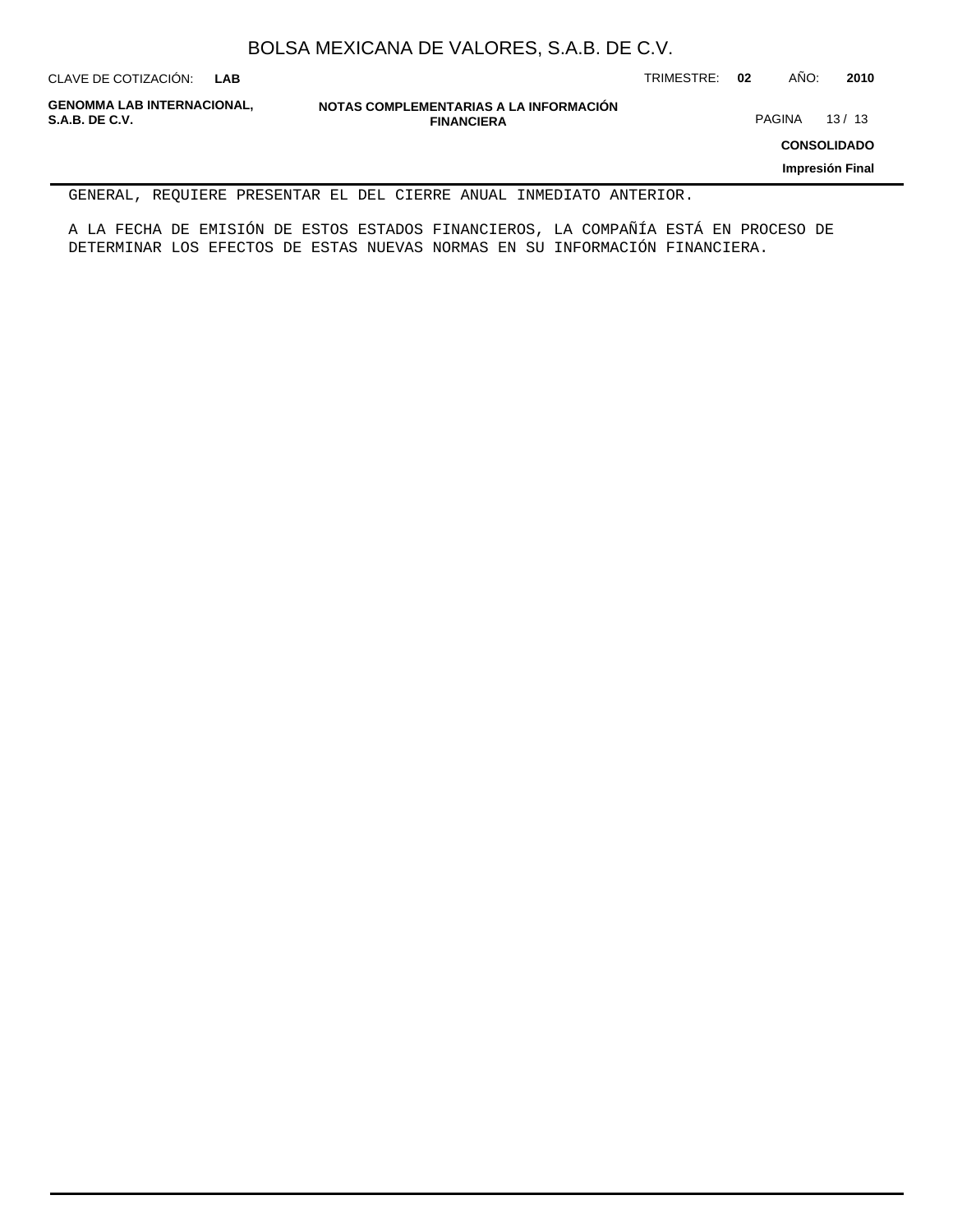CLAVE DE COTIZACIÓN TRIMESTRE **02** AÑO **2010 LAB**

### **GENOMMA LAB INTERNACIONAL, S.A.B. DE C.V.**

## **RELACIÓN DE INVERSIÓN EN ACCIONES**

# **CONSOLIDADO**

SUBSIDIARIAS

**Impresión Final**

| <b>NOMBRE DE LA EMPRESA</b>                                 | <b>ACTIVIDAD PRINCIPAL</b>       | <b>NO. DE ACCIONES</b> | % DE TEN |
|-------------------------------------------------------------|----------------------------------|------------------------|----------|
| <b>GENOMMA LABORATORIES MEXICO,</b><br>S.A. DE C.V.         | VENTA DE PRODUCTOS OTC/PC        | 300,100                | 100.00   |
| <b>MEDICINAS Y MEDICAMENTOS</b><br>NACIONALES, S.A. DE C.V. | VENTA DE PRODUCTOS OTC/PC        | 115,050                | 100.00   |
| INICIATIVAS DE ÉXITO, S.A. DE C.V.                          | <b>VENTA DE PRODUCTOS OTC/PC</b> | 50,000                 | 100.00   |
| TELEVISION PRODUCTS RETAIL,<br>S.A. DE C.V.                 | VENTA DE PRODUCTOS OTC/PC        | 100,000                | 100.00   |
| AERO LAB, S.A. DE C.V.                                      | <b>VENTA DE PRODUCTOS OTC/PC</b> | 50,000                 | 100.00   |
| GENOMMA LAB CHILE, S.A.                                     | <b>VENTA DE PRODUCTOS OTC/PC</b> | 1,000                  | 100.00   |
| GENOMMALAB ECUADOR, S.A.                                    | <b>VENTA DE PRODUCTOS OTC/PC</b> | 10,000                 | 100.00   |
| GENOMMA LAB CENTROAMERICA,<br>S.A.                          | VENTA DE PRODUCTOS OTC/PC        | 38                     | 100.00   |
| GENOMMA LAB PERU, S.A.                                      | <b>VENTA DE PRODUCTOS OTC/PC</b> | 32,700                 | 100.00   |
| GENOMMA LABORATORIES DO<br><b>BRASIL LTDA.- EPP</b>         | <b>VENTA DE PRODUCTOS OTC/PC</b> | 5,000,000              | 85.00    |
| <b>GENOMMA LABORATORIES</b><br>ARGENTINA, S.A.              | <b>VENTA DE PRODUCTOS OTC/PC</b> | 185,000                | 85.00    |
| <b>GENOMMA LABORATORIOS</b><br>MEDICOS, S.L.                | VENTA DE PRODUCTOS OTC/PC        | 606,000                | 100.00   |
| <b>GENOMMA LAB COLOMBIA LTDA.</b>                           | VENTA DE PRODUCTOS OTC/PC        | 100,000                | 100.00   |
| LAB BRANDS INTERNATIONAL, LLC                               | VENTA DE PRODUCTOS OTC/PC        | 0                      | 70.00    |
| <b>GENOMMA LAB USA, INC</b>                                 | VENTA DE PRODUCTOS OTC/PC        | 990,000                | 99.00    |

# BOLSA MEXICANA DE VALORES, S.A.B. DE C.V.

CLAVE DE COTIZACIÓN TRIMESTRE **02** AÑO **2010 LAB**

**GENOMMA LAB INTERNACIONAL, S.A.B. DE C.V.**

# **RELACIÓN DE INVERSIÓN EN ACCIONES**

ASOCIADAS

**NOMBRE DE LA EMPRESA | ACTIVIDAD PRINCIPAL COSTO ADQUISICIÓN VALOR ACTUAL MONTO TOTAL**<br>TEN COSTO I VAL **TEN NO. DE ACCIONES** Televisa Consumer Products USA, LLC. VENTA DE PRODUCTOS OTC/PC | 0 49.00 | 49.00 25,653 | 14,185 TOTAL 14,185 OTRAS INVERSIONES PERMANENTES TOTAL DE INVERSIONES EN ASOCIADAS 25,653 14,185 0

**CONSOLIDADO Impresión Final**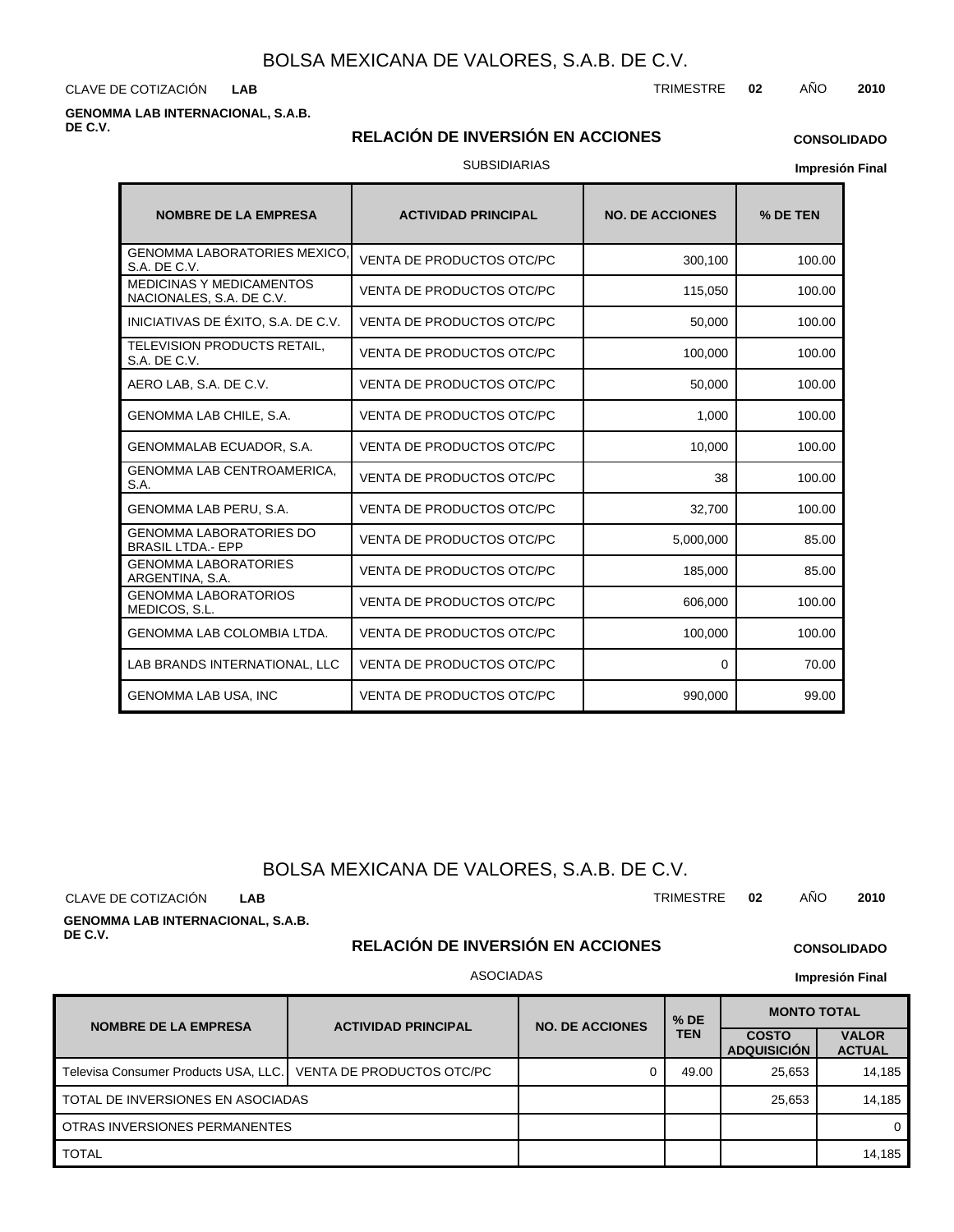| BOLSA MEXICANA DE VALORES, S.A.B. DE C.V. |  |  |  |
|-------------------------------------------|--|--|--|
|-------------------------------------------|--|--|--|

**GENOMMA LAB INTERNACIONAL, S.A.B. DE C.V.**

CLAVE DE COTIZACIÓN TRIMESTRE **02** AÑO **2010**

**RELACIÓN DE INVERSIÓN EN ACCIONES**

**CONSOLIDADO**

ASOCIADAS

**Impresión Final**

OBSERVACIONES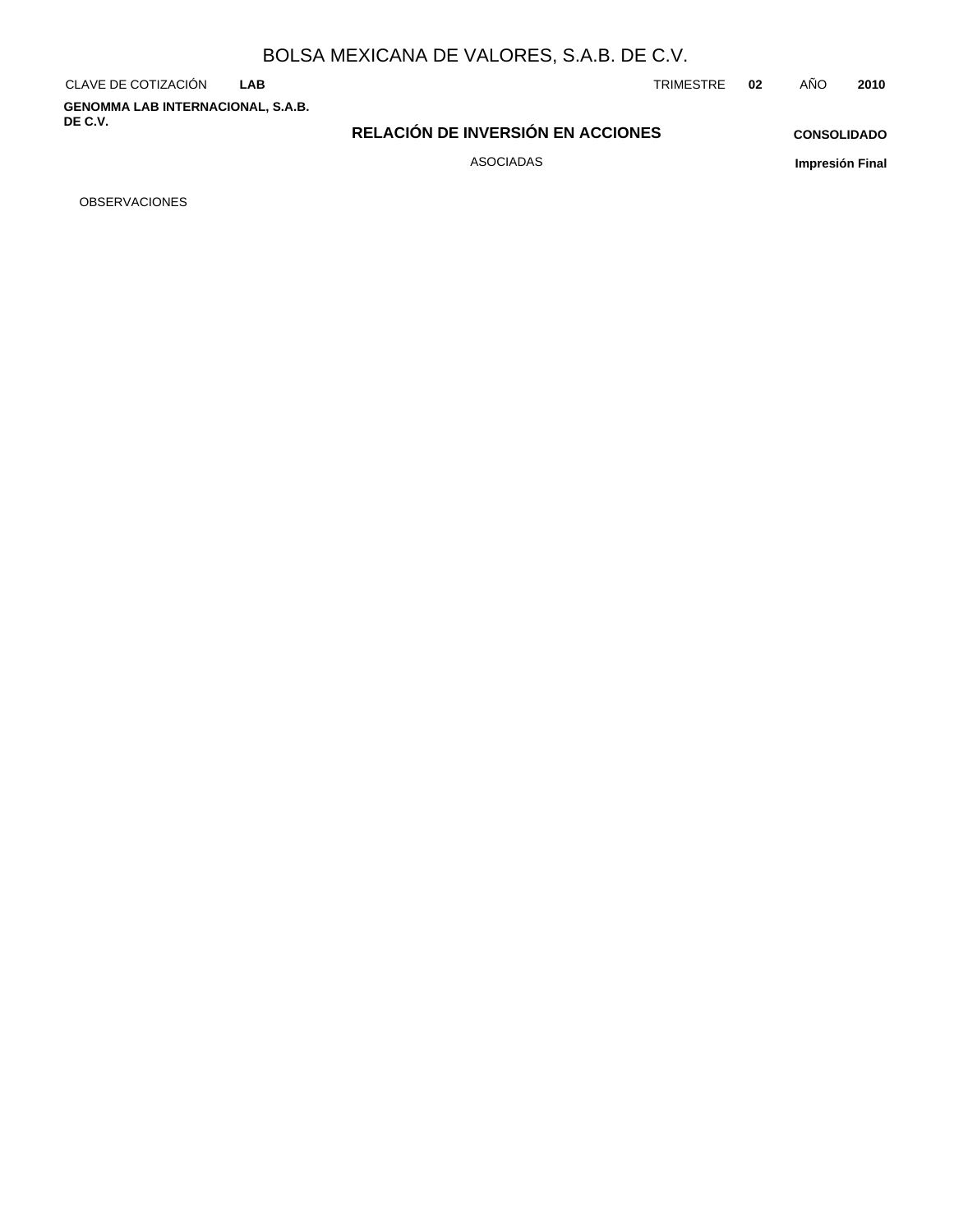#### **GENOMMA LAB INTERNACIONAL, S.A.B. DE C.V.** CLAVE DE COTIZACIÓN **LAB**

# **DESGLOSE DE CRÉDITOS**

## (MILES DE PESOS)

**Impresión Final**

|                               |                                                       |                                            |                                       |                                            |                   |                            | VENCTOS. O AMORT. DENOMINADOS EN MONEDA NACIONAL |                     |                     |                                     |                            | VENCTOS. O AMORT. DENOMINADOS EN MONEDA EXTRANJERA |                     |                     |                     |                              |  |
|-------------------------------|-------------------------------------------------------|--------------------------------------------|---------------------------------------|--------------------------------------------|-------------------|----------------------------|--------------------------------------------------|---------------------|---------------------|-------------------------------------|----------------------------|----------------------------------------------------|---------------------|---------------------|---------------------|------------------------------|--|
| TIPO DE CRÉDITO / INSTITUCIÓN | <b>CON</b><br><b>INSTITUCIÓN</b><br><b>EXTRANJERA</b> | <b>FECHA DE FIRMA /</b><br><b>CONTRATO</b> | <b>FECHA DE</b><br><b>VENCIMIENTO</b> | TASA DE<br>INTERÉS Y/O<br><b>SOBRETASA</b> |                   | <b>INTERVALO DE TIEMPO</b> |                                                  |                     |                     |                                     | <b>INTERVALO DE TIEMPO</b> |                                                    |                     |                     |                     |                              |  |
|                               |                                                       |                                            |                                       |                                            | <b>AÑO ACTUAL</b> | <b>HASTA 1 AÑO</b>         | <b>HASTA 2 AÑOS</b>                              | <b>HASTA 3 AÑOS</b> | <b>HASTA 4 AÑOS</b> | <b>HASTA 5 AÑOS O</b><br><b>MÁS</b> | AÑO ACTUAL                 | <b>HASTA 1 AÑO</b>                                 | <b>HASTA 2 AÑOS</b> | <b>HASTA 3 AÑOS</b> | <b>HASTA 4 AÑOS</b> | <b>HASTA 5 AÑOS O</b><br>MÁS |  |
| <b>BANCARIOS</b>              |                                                       |                                            |                                       |                                            |                   |                            |                                                  |                     |                     |                                     |                            |                                                    |                     |                     |                     |                              |  |
| <b>COMERCIO EXTERIOR</b>      |                                                       |                                            |                                       |                                            |                   |                            |                                                  |                     |                     |                                     |                            |                                                    |                     |                     |                     |                              |  |
| <b>CON GARANTÍA</b>           |                                                       |                                            |                                       |                                            |                   |                            |                                                  |                     |                     |                                     |                            |                                                    |                     |                     |                     |                              |  |
| <b>BANCA COMERCIAL</b>        |                                                       |                                            |                                       |                                            |                   |                            |                                                  |                     |                     |                                     |                            |                                                    |                     |                     |                     |                              |  |
| <b>OTROS</b>                  |                                                       |                                            |                                       |                                            |                   |                            |                                                  |                     |                     |                                     |                            |                                                    |                     |                     |                     |                              |  |
| <b>TOTAL BANCARIOS</b>        |                                                       |                                            |                                       |                                            |                   |                            |                                                  |                     |                     |                                     |                            |                                                    |                     |                     |                     | $\overline{\mathbf{0}}$      |  |

### **CONSOLIDADO**

TRIMESTRE **02** AÑO **2010**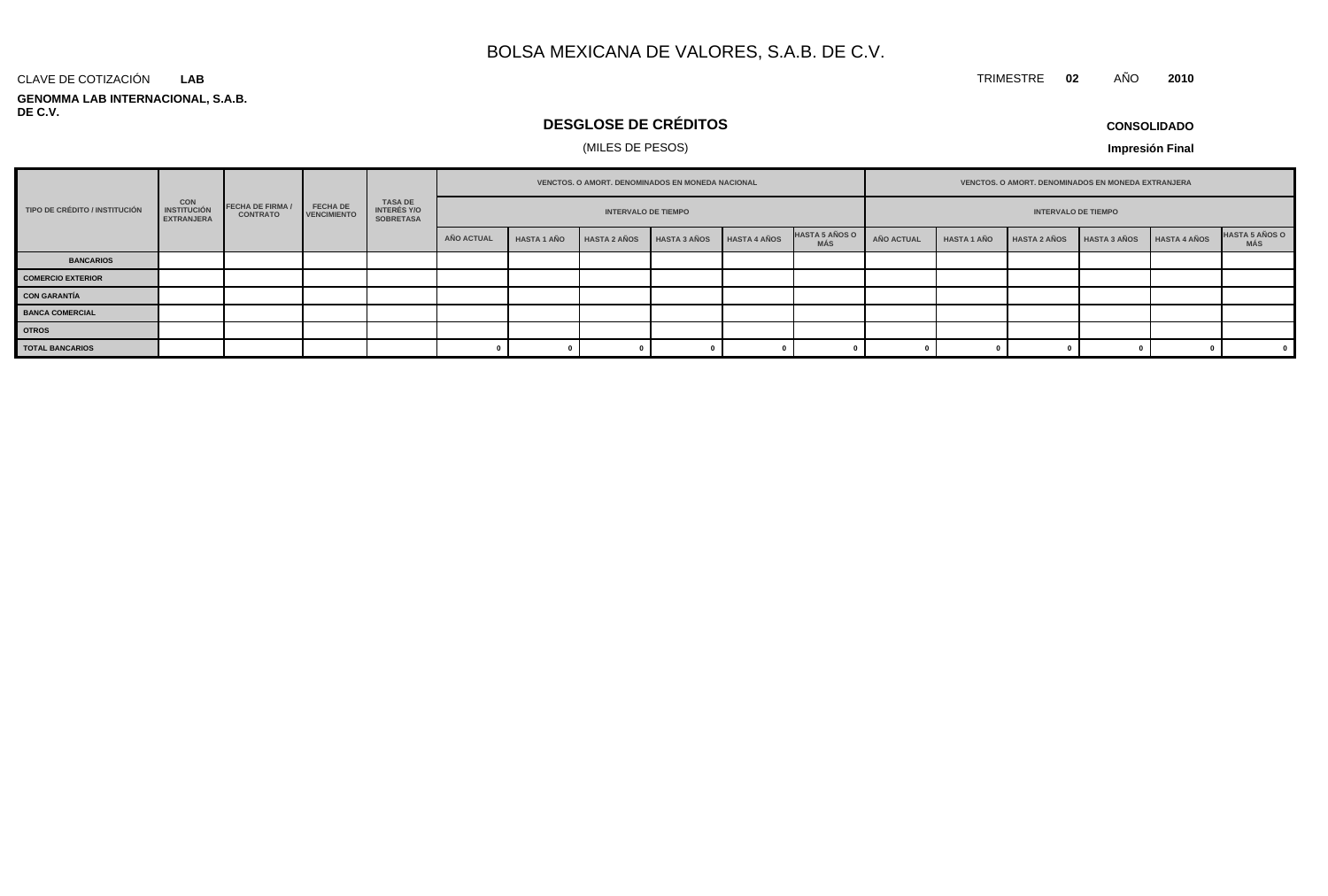#### CLAVE DE COTIZACIÓN TRIMESTRE **02** AÑO **2010 LAB**

#### **GENOMMA LAB INTERNACIONAL, S.A.B. DE C.V.**

# **DESGLOSE DE CRÉDITOS**

## (MILES DE PESOS)

| <b>CONSOLIDADO</b> |  |
|--------------------|--|
|--------------------|--|

|                                                            |                                                       |                                            |                                       |                                              |                   | VENCTOS. O AMORT. DENOMINADOS EN MONEDA NACIONAL<br>VENCTOS. O AMORT. DENOMINADOS EN MONEDA EXTRANJERA |                     |                            |                     |                              |                   |                    |                     |                            |                     |                               |
|------------------------------------------------------------|-------------------------------------------------------|--------------------------------------------|---------------------------------------|----------------------------------------------|-------------------|--------------------------------------------------------------------------------------------------------|---------------------|----------------------------|---------------------|------------------------------|-------------------|--------------------|---------------------|----------------------------|---------------------|-------------------------------|
| TIPO DE CRÉDITO / INSTITUCIÓN                              | <b>CON</b><br><b>INSTITUCIÓN</b><br><b>EXTRANJERA</b> | <b>FECHA DE FIRMA /</b><br><b>CONTRATO</b> | <b>FECHA DE</b><br><b>VENCIMIENTO</b> | <b>TASA DE<br/>INTERÉS Y/O<br/>SOBRETASA</b> |                   |                                                                                                        |                     | <b>INTERVALO DE TIEMPO</b> |                     |                              |                   |                    |                     | <b>INTERVALO DE TIEMPO</b> |                     |                               |
|                                                            |                                                       |                                            |                                       |                                              | <b>AÑO ACTUAL</b> | <b>HASTA 1 AÑO</b>                                                                                     | <b>HASTA 2 AÑOS</b> | <b>HASTA 3 AÑOS</b>        | <b>HASTA 4 AÑOS</b> | <b>HASTA 5 AÑOS O</b><br>MÁS | <b>AÑO ACTUAL</b> | <b>HASTA 1 AÑO</b> | <b>HASTA 2 AÑOS</b> | <b>HASTA 3 AÑOS</b>        | <b>HASTA 4 AÑOS</b> | <b>HASTA 5 AÑOS O<br/>MÁS</b> |
| <b>BURSÁTILES</b>                                          |                                                       |                                            |                                       |                                              |                   |                                                                                                        |                     |                            |                     |                              |                   |                    |                     |                            |                     |                               |
| <b>LISTADAS EN BOLSA (MÉXICO Y/O</b><br><b>EXTRANJERO)</b> |                                                       |                                            |                                       |                                              |                   |                                                                                                        |                     |                            |                     |                              |                   |                    |                     |                            |                     |                               |
| QUIROGRAFARIOS                                             |                                                       |                                            |                                       |                                              |                   |                                                                                                        |                     |                            |                     |                              |                   |                    |                     |                            |                     |                               |
| CON GARANTÍA                                               |                                                       |                                            |                                       |                                              |                   |                                                                                                        |                     |                            |                     |                              |                   |                    |                     |                            |                     |                               |
| <b>COLOCACIONES PRIVADAS</b>                               |                                                       |                                            |                                       |                                              |                   |                                                                                                        |                     |                            |                     |                              |                   |                    |                     |                            |                     |                               |
| QUIROGRAFARIOS                                             |                                                       |                                            |                                       |                                              |                   |                                                                                                        |                     |                            |                     |                              |                   |                    |                     |                            |                     |                               |
| CON GARANTÍA                                               |                                                       |                                            |                                       |                                              |                   |                                                                                                        |                     |                            |                     |                              |                   |                    |                     |                            |                     |                               |
| TOTAL BURSÁTILES Y<br><b>COLOCACIONES PRIVADAS</b>         |                                                       |                                            |                                       |                                              |                   |                                                                                                        |                     |                            |                     |                              |                   |                    |                     |                            |                     | $\sqrt{0}$ ,                  |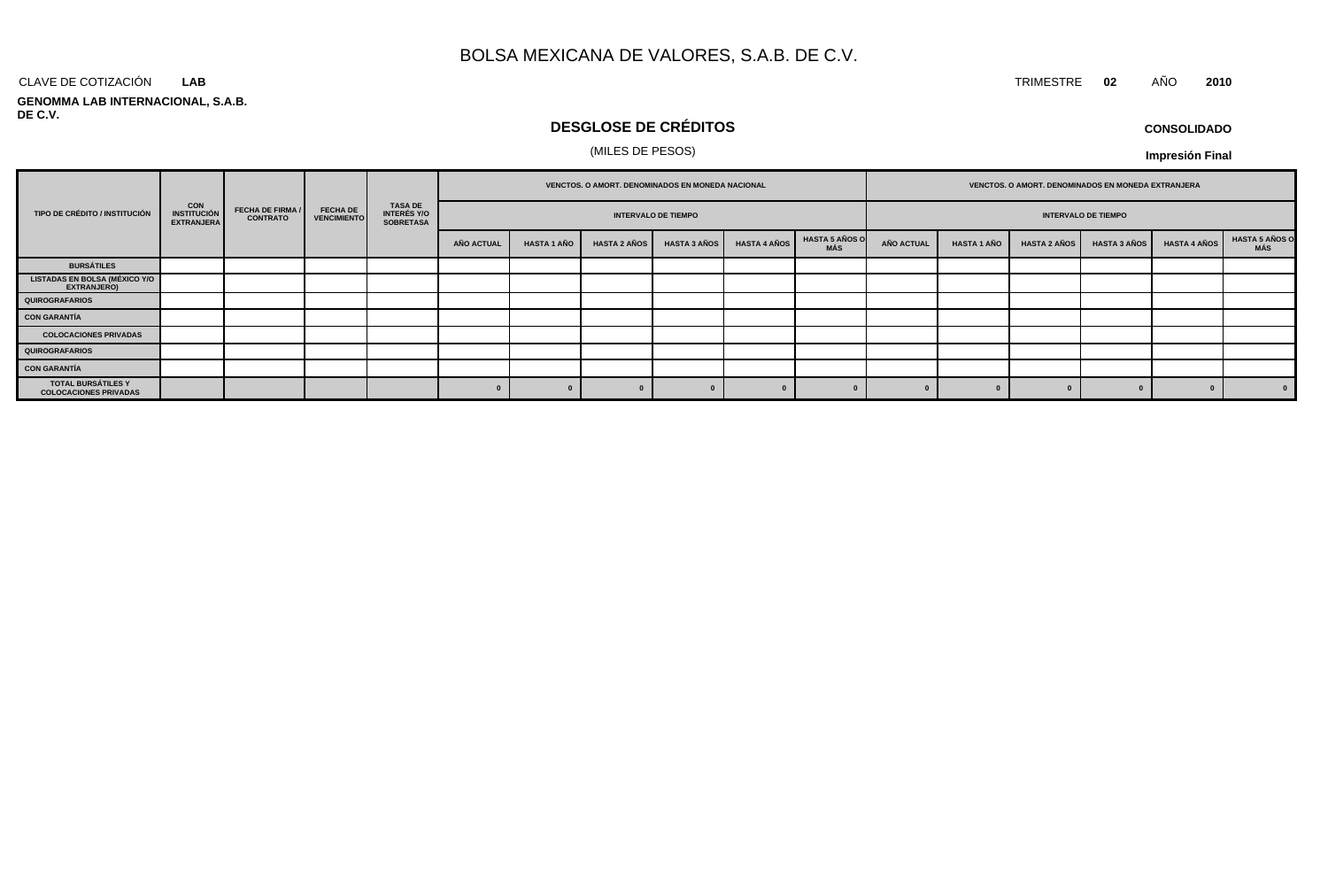## **LAB**

#### **GENOMMA LAB INTERNACIONAL, S.A.B. DE C.V.**

# **DESGLOSE DE CRÉDITOS**

## (MILES DE PESOS)

|                               |                                                       |                                        |                                       |                   |                    | VENCTOS. O AMORT. DENOMINADOS EN MONEDA NACIONAL |                     |                     |                              | VENCTOS. O AMORT. DENOMINADOS EN MONEDA EXTRANJERA |                    |                            |                     |                     |                              |
|-------------------------------|-------------------------------------------------------|----------------------------------------|---------------------------------------|-------------------|--------------------|--------------------------------------------------|---------------------|---------------------|------------------------------|----------------------------------------------------|--------------------|----------------------------|---------------------|---------------------|------------------------------|
| TIPO DE CRÉDITO / INSTITUCIÓN | <b>CON</b><br><b>INSTITUCIÓN</b><br><b>EXTRANJERA</b> | <b>FECHA DE</b><br><b>CONCERTACIÓN</b> | <b>FECHA DE</b><br><b>VENCIMIENTO</b> |                   |                    | <b>INTERVALO DE TIEMPO</b>                       |                     |                     |                              |                                                    |                    | <b>INTERVALO DE TIEMPO</b> |                     |                     |                              |
|                               |                                                       |                                        |                                       | <b>AÑO ACTUAL</b> | <b>HASTA 1 AÑO</b> | <b>HASTA 2 AÑOS</b>                              | <b>HASTA 3 AÑOS</b> | <b>HASTA 4 AÑOS</b> | <b>HASTA 5 AÑOS O</b><br>MÁS | <b>AÑO ACTUAL</b>                                  | <b>HASTA 1 AÑO</b> | <b>HASTA 2 AÑOS</b>        | <b>HASTA 3 AÑOS</b> | <b>HASTA 4 AÑOS</b> | <b>IASTA 5 AÑOS O</b><br>MÁS |
| <b>PROVEEDORES</b>            |                                                       |                                        |                                       |                   |                    |                                                  |                     |                     |                              |                                                    |                    |                            |                     |                     |                              |
| PROV CONCENTRADO SEP 07       | <b>NA</b>                                             | 30/09/2007                             | 28/02/2008                            | 138               | $\overline{0}$     | $\overline{0}$                                   | $\Omega$            | $\mathbf{0}$        | $\Omega$                     |                                                    |                    |                            |                     |                     |                              |
| PROV CONCENTRADO OCT 07       | NA                                                    | 30/10/2007                             | 28/03/2008                            | 138               | $\Omega$           | $\overline{0}$                                   |                     | $\mathbf{0}$        |                              |                                                    |                    |                            |                     |                     |                              |
| PROV CONCENTRADO FEB 09       | NA                                                    | 28/02/2009                             | 30/06/2009                            | 73                | $\Omega$           | $\overline{0}$                                   |                     | $\Omega$            |                              |                                                    |                    |                            |                     |                     |                              |
| PROV CONCENTRADO MAR 09       | NA                                                    | 31/03/2009                             | 31/07/2009                            | 45                | $\Omega$           | $\overline{0}$                                   | $\Omega$            | $\mathbf 0$         |                              |                                                    |                    |                            |                     |                     |                              |
| PROV CONCENTRADO JUN 09       | NA                                                    | 30/06/2009                             | 30/09/2009                            | 505               | $\Omega$           | $\overline{0}$                                   | $\Omega$            | $\mathbf 0$         |                              |                                                    |                    |                            |                     |                     |                              |
| PROV CONCENTRADO JUL 09       | NA                                                    | 31/07/2009                             | 31/10/2009                            | $\overline{2}$    | $\Omega$           | $\overline{0}$                                   | $\Omega$            | $\mathbf{0}$        |                              |                                                    |                    |                            |                     |                     |                              |
| PROV CONCENTRADO AGO 09       | <b>NA</b>                                             | 31/08/2009                             | 30/11/2009                            | 23                | $\Omega$           | $\mathbf{0}$                                     | - 0                 | $\Omega$            |                              |                                                    |                    |                            |                     |                     |                              |
| PROV CONCENTRADO SEP 09       | NA                                                    | 30/09/2009                             | 31/12/2009                            | 8                 | $\Omega$           | $\overline{0}$                                   | $\Omega$            | $\overline{0}$      |                              |                                                    |                    |                            |                     |                     |                              |
| PROV CONCENTRADO OCT 09       | NA                                                    | 31/10/2009                             | 31/01/2010                            | 349               | $\Omega$           | $\overline{0}$                                   | $\Omega$            | $\Omega$            |                              |                                                    |                    |                            |                     |                     |                              |
| PROV CONCENTRADO NOV 09       | NA                                                    | 30/11/2009                             | 28/02/2010                            | 108               | $\Omega$           | $\overline{0}$                                   |                     | $\Omega$            |                              |                                                    |                    |                            |                     |                     |                              |
| PROV CONCENTRADO DIC 09       | NA                                                    | 31/12/2009                             | 28/02/2010                            | 245               | $\Omega$           | $\overline{0}$                                   | $\Omega$            | $\Omega$            |                              |                                                    |                    |                            |                     |                     |                              |
| PROV CONCENTRADO ENE 10       | NA                                                    | 31/01/2010                             | 31/03/2010                            | 2,130             | $\Omega$           | $\overline{0}$                                   | $\Omega$            | $\mathbf{0}$        |                              |                                                    |                    |                            |                     |                     |                              |
| PROV CONCENTRADO FEB 10       | <b>NA</b>                                             | 28/02/2010                             | 30/04/2010                            | 973               | $\Omega$           | $\overline{0}$                                   | $\Omega$            | $\overline{0}$      |                              |                                                    |                    |                            |                     |                     |                              |
| PROV CONCENTRADO MAR 10       | NA                                                    | 31/03/2010                             | 31/05/2010                            | 36,198            | $\Omega$           | $\overline{0}$                                   | $\Omega$            | $\overline{0}$      |                              |                                                    |                    |                            |                     |                     |                              |
| PROV CONCENTRADO ABRIL 10     | NA                                                    | 30/04/2010                             | 30/06/2010                            | 95,839            | $\Omega$           | $\overline{0}$                                   | $\Omega$            | $\overline{0}$      |                              |                                                    |                    |                            |                     |                     |                              |
| PROV CONCENTRADO MAYO 10      | NA                                                    | 31/05/2010                             | 31/07/2010                            | 178,953           | $\Omega$           | $\overline{0}$                                   | $\Omega$            | $\overline{0}$      |                              |                                                    |                    |                            |                     |                     |                              |
| PROV CONCENTRADO JUNIO 10     | NA                                                    | 30/06/2010                             | 31/08/2010                            | 211,570           |                    | $\overline{0}$                                   |                     | $\mathbf 0$         |                              |                                                    |                    |                            |                     |                     |                              |
| PROV CONCENTRADO ENE 09       | SI                                                    | 31/01/2002                             | 31/05/2009                            |                   |                    |                                                  |                     |                     |                              | 643                                                | $\Omega$           | $\mathbf{0}$               | $\Omega$            | $\mathbf 0$         |                              |
| PROV CONCENTRADO MAR 09       | SI                                                    | 31/03/2009                             | 31/07/2009                            |                   |                    |                                                  |                     |                     |                              | -7                                                 | $^{\circ}$         | $\mathsf 0$                | $\mathbf 0$         | $\mathbf 0$         |                              |
| PROV CONCENTRADO MAY 09       | SI                                                    | 31/05/2009                             | 30/09/2009                            |                   |                    |                                                  |                     |                     |                              | 36                                                 | $\Omega$           | $\mathbf{0}$               | $\Omega$            | $^{\circ}$          |                              |
| PROV CONCENTRADO JUN 09       | SI                                                    | 30/06/2009                             | 31/10/2009                            |                   |                    |                                                  |                     |                     |                              | $\overline{2}$                                     | - 0                | $\mathbf{0}$               | $\Omega$            | $^{\circ}$          |                              |
| PROV CONCENTRADO JUL 09       | SI                                                    | 31/07/2009                             | 30/11/2009                            |                   |                    |                                                  |                     |                     |                              | 14                                                 | $\Omega$           | $\mathbf{0}$               | $\sqrt{2}$          | $\Omega$            |                              |
| PROV CONCENTRADO AGO 09       | SI                                                    | 31/08/2009                             | 31/12/2009                            |                   |                    |                                                  |                     |                     |                              | 28                                                 | $\Omega$           | $\mathbf{0}$               | $\Omega$            | $\Omega$            |                              |
| PROV CONCENTRADO OCT 09       | SI                                                    | 31/10/2009                             | 28/02/2010                            |                   |                    |                                                  |                     |                     |                              | 221                                                | $\Omega$           | $\mathbf{0}$               | $\Omega$            | $\Omega$            |                              |
| PROV CONCENTRADO NOV 09       | SI                                                    | 30/11/2009                             | 31/03/2010                            |                   |                    |                                                  |                     |                     |                              | 14                                                 | $\overline{0}$     | $\mathbf{0}$               |                     | $^{\circ}$          |                              |
| PROV CONCENTRADO DIC 09       | SI                                                    | 31/12/2009                             | 30/04/2010                            |                   |                    |                                                  |                     |                     |                              | 77                                                 | $\Omega$           | $\mathbf{0}$               | $\sqrt{2}$          | $\mathbf 0$         |                              |
| PROV CONCENTRADO ENE 10       | SI                                                    | 31/01/2010                             | 31/05/2010                            |                   |                    |                                                  |                     |                     |                              | 9,209                                              | $^{\circ}$         | $^{\circ}$                 |                     | $^{\circ}$          |                              |
| PROV CONCENTRADO FEB 10       | SI                                                    | 28/02/2010                             | 30/06/2010                            |                   |                    |                                                  |                     |                     |                              | 18,830                                             | $\Omega$           | $\mathbf{0}$               |                     | $\Omega$            |                              |
| PROV CONCENTRADO MAR 10       | SI                                                    | 31/03/2010                             | 31/07/2010                            |                   |                    |                                                  |                     |                     |                              | 7,917                                              | - 0                | $^{\circ}$                 |                     | $^{\circ}$          |                              |
| PROV CONCENTRADO ABRIL 10     | SI                                                    | 30/04/2010                             | 31/08/2010                            |                   |                    |                                                  |                     |                     |                              | 5,981                                              | ſ                  | $\Omega$                   |                     | $\Omega$            |                              |
| PROV CONCENTRADO MAYO 10      | SI                                                    | 31/05/2010                             | 30/09/2010                            |                   |                    |                                                  |                     |                     |                              | 20,204                                             | $\Omega$           | $\mathbf{0}$               |                     | $\Omega$            |                              |
| PROV CONCENTRADO JUNIO 10     | SI                                                    | 30/06/2010                             | 31/10/2010                            |                   |                    |                                                  |                     |                     |                              | 15.859                                             | $\Omega$           | $\Omega$                   |                     | $\Omega$            |                              |

**TOTAL PROVEEDORES** 527,297 0 0 0 0 0 79,042 0 0 0 0 0

CLAVE DE COTIZACIÓN TRIMESTRE **02** AÑO **2010**

**CONSOLIDADO**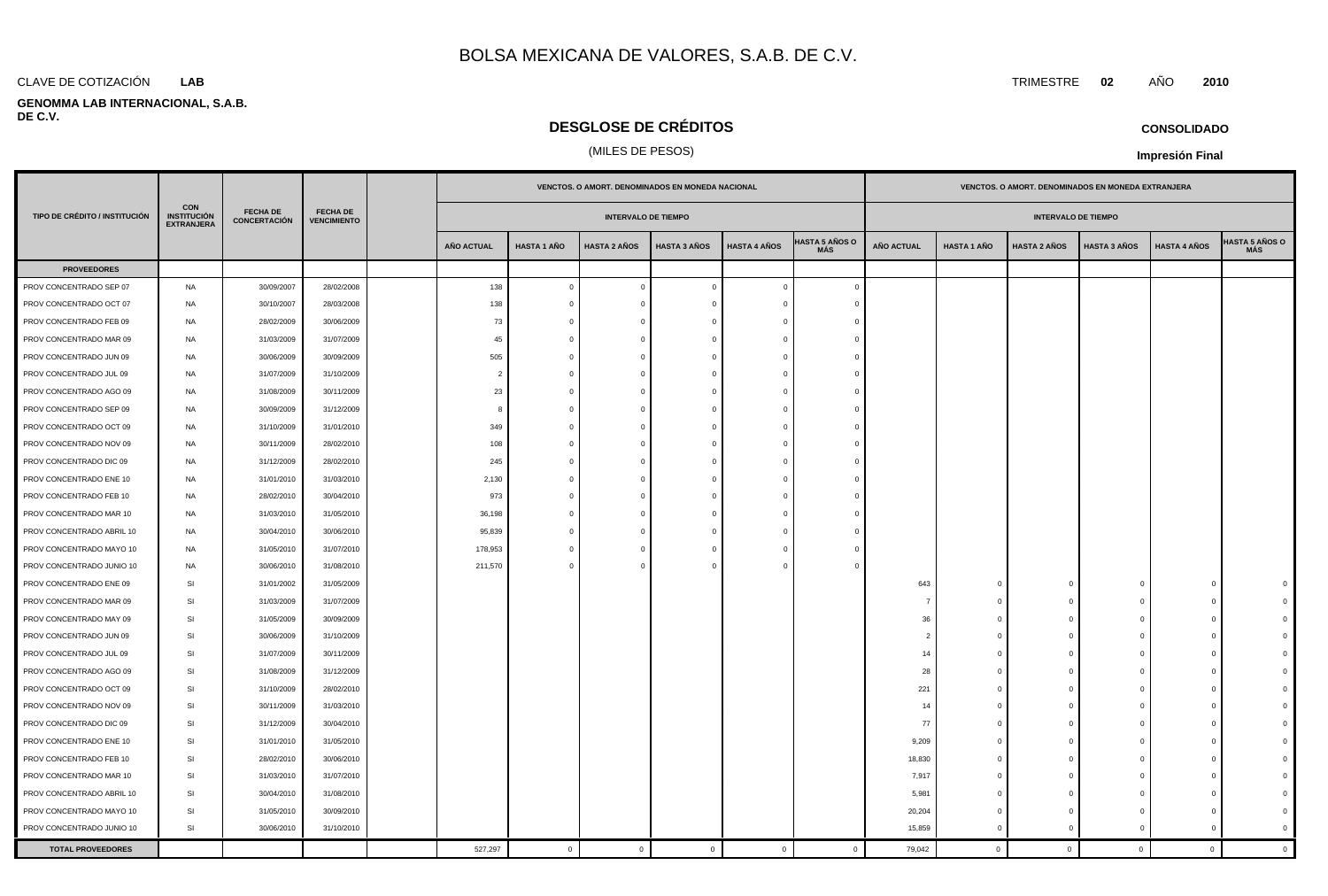#### CLAVE DE COTIZACIÓN TRIMESTRE **02** AÑO **2010 LAB**

#### **GENOMMA LAB INTERNACIONAL, S.A.B. DE C.V.**

# **DESGLOSE DE CRÉDITOS**

## (MILES DE PESOS)

| <b>CONSOLIDADO</b> |  |
|--------------------|--|
|--------------------|--|

|                                                                       |                                                       |                                 |                                       | VENCTOS. O AMORT. DENOMINADOS EN MONEDA NACIONAL |                    |                            |                     |                     | VENCTOS. O AMORT. DENOMINADOS EN MONEDA EXTRANJERA |                   |                    |                            |                     |                     |                       |
|-----------------------------------------------------------------------|-------------------------------------------------------|---------------------------------|---------------------------------------|--------------------------------------------------|--------------------|----------------------------|---------------------|---------------------|----------------------------------------------------|-------------------|--------------------|----------------------------|---------------------|---------------------|-----------------------|
| TIPO DE CRÉDITO / INSTITUCIÓN                                         | <b>CON</b><br><b>INSTITUCIÓN</b><br><b>EXTRANJERA</b> | <b>FECHA DE</b><br>CONCERTACIÓN | <b>FECHA DE</b><br><b>VENCIMIENTO</b> |                                                  |                    | <b>INTERVALO DE TIEMPO</b> |                     |                     |                                                    |                   |                    | <b>INTERVALO DE TIEMPO</b> |                     |                     |                       |
|                                                                       |                                                       |                                 |                                       | <b>AÑO ACTUAL</b>                                | <b>HASTA 1 AÑO</b> | <b>HASTA 2 AÑOS</b>        | <b>HASTA 3 AÑOS</b> | <b>HASTA 4 AÑOS</b> | <b>HASTA 5 AÑOS O</b><br>MÁS                       | <b>AÑO ACTUAL</b> | <b>HASTA 1 AÑO</b> | <b>HASTA 2 AÑOS</b>        | <b>HASTA 3 AÑOS</b> | <b>HASTA 4 AÑOS</b> | HASTA 5 AÑOS O<br>MÁS |
|                                                                       |                                                       |                                 |                                       |                                                  |                    |                            |                     |                     |                                                    |                   |                    |                            |                     |                     |                       |
| OTROS CRÉDITOS CON COSTO A<br>CORTO Y LARGO PLAZO(S103 Y S30)         |                                                       |                                 |                                       |                                                  |                    |                            |                     |                     |                                                    |                   |                    |                            |                     |                     |                       |
|                                                                       | <b>NA</b><br><b>NO</b>                                |                                 |                                       | $\Omega$                                         | $\mathbf{0}$       | $\Omega$                   |                     |                     |                                                    |                   | $\Omega$           |                            |                     |                     | $\mathbf{0}$          |
| <b>TOTAL OTROS CRÉDITOS CON</b><br><b>COSTO A CORTO Y LARGO PLAZO</b> |                                                       |                                 |                                       | $\Omega$                                         | $\Omega$           | $\sqrt{ }$                 |                     |                     | $\Omega$                                           |                   | $\mathbf{0}$       |                            |                     | $\mathbf{0}$        | $\overline{0}$        |
|                                                                       |                                                       |                                 |                                       |                                                  |                    |                            |                     |                     |                                                    |                   |                    |                            |                     |                     |                       |
| OTROS PASIVOS CIRCULANTES SIN<br><b>COSTO (S26)</b>                   |                                                       |                                 |                                       |                                                  |                    |                            |                     |                     |                                                    |                   |                    |                            |                     |                     |                       |
| prov y otras cuentas por pag<br>prov y otras cuentas por pag          | NA                                                    |                                 |                                       | 246,818                                          | $\mathbf{0}$       |                            |                     |                     |                                                    | 109,281           | $\Omega$           |                            |                     |                     |                       |
| <b>TOTAL OTROS PASIVOS</b><br><b>CIRCULANTES SIN COSTO</b>            |                                                       |                                 |                                       | 246,818                                          | $\Omega$           | $\Omega$                   |                     | $\Omega$            | $\sqrt{2}$                                         | 109,281           | $\mathbf{0}$       |                            |                     | $\mathbf{0}$        | $\mathbf{0}$          |
|                                                                       |                                                       |                                 |                                       |                                                  |                    |                            |                     |                     |                                                    |                   |                    |                            |                     |                     |                       |
| <b>TOTAL GENERAL</b>                                                  |                                                       |                                 |                                       | 774,115                                          | $\mathbf{0}$       | $\mathbf{0}$               |                     |                     |                                                    | 188,323           | $\mathbf 0$        |                            | $\mathbf{a}$        | $\mathbf 0$         | $\mathbf{0}$          |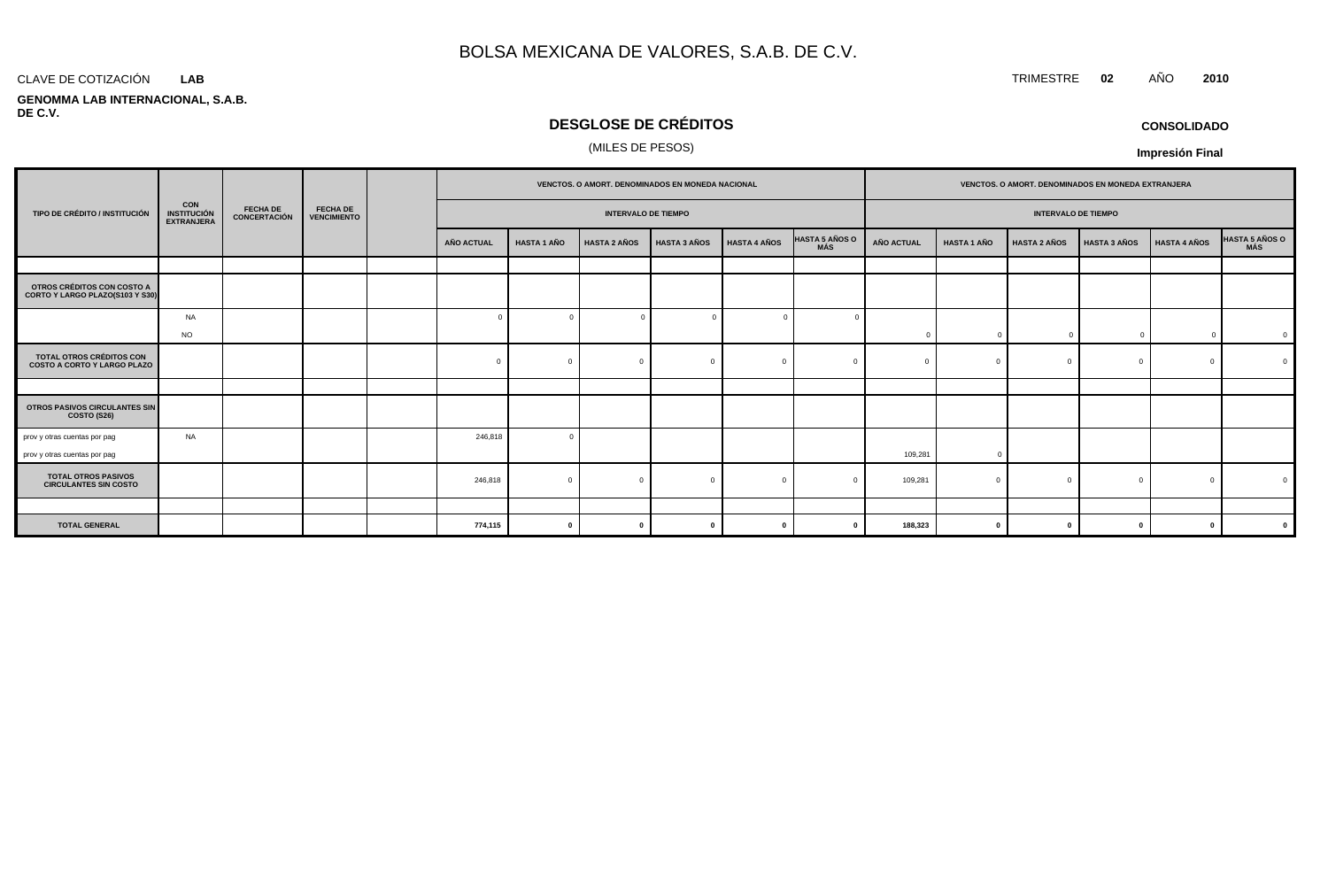### CLAVE DE COTIZACIÓN: **LAB GENOMMA LAB INTERNACIONAL, S.A.B. DE C.V.**

#### **POSICIÓN MONETARIA EN MONEDA EXTRANJERA**

(MILES DE PESOS)

#### **CONSOLIDADO**

TRIMESTRE: **02** AÑO: **2010**

**Impresión Final**

|                               | <b>DÓLARES</b> |              |                | <b>OTRAS MONEDAS</b> | <b>TOTAL MILES DE</b> |
|-------------------------------|----------------|--------------|----------------|----------------------|-----------------------|
| POSICIÓN EN MONEDA EXTRANJERA | <b>DÓLARES</b> | <b>PESOS</b> | <b>DÓLARES</b> | <b>PESOS</b>         | <b>PESOS</b>          |
| <b>ACTIVO MONETARIO</b>       | 18,977         | 243,652      | 29,444         | 378,042              | 621,694               |
| <b>PASIVO</b>                 | 3,143          | 40,359       | 18,290         | 234,826              | 275,185               |
| CORTO PLAZO                   | 3,143          | 40,359       | 18,290         | 234,826              | 275,185               |
| <b>LARGO PLAZO</b>            | 0              | $\mathbf 0$  | 0              | 0                    | 0                     |
| <b>SALDO NETO</b>             | 15,834         | 203,293      | 11,154         | 143,216              | 346,509               |

### **OBSERVACIONES**

BALANCE GENERAL: MONEDA REGISTRO TIPO DE CAMBIO DE MONEDA REGISTRO A MONEDA FUNCIONAL TIPO DE CAMBIO DE MONEDA FUNCIONAL A MONEDA DE INFORME ARGENTINA PESO ARGENTINO 0.2545 12.8394<br>BRASIL REALES 0.5581 12 BRASIL REALES 0.5581 12.8394 CHILE PESOS CHILENOS 0.0019 12.8394 COLOMBIA PESOS COLOMBIANOS 0.0005 12.8394 COSTA RICA DOLARES 1.0000 12.8394 ECUADOR DOLARES 1.0000 12.8394 USA DOLARES 1.0000 12.8394 SOLES 0.3567 12.8394

ESTADO DE RESULTADOS: MONEDA REGISTRO TIPO DE CAMBIO DE MONEDA REGISTRO A MONEDA FUNCIONAL TIPO DE CAMBIO DE MONEDA FUNCIONAL A MONEDA DE INFORME ARGENTINA PESO ARGENTINO 0.2553 12.8394 BRASIL REALES 0.5564 12.6844 CHILE PESOS CHILENOS 0.0019 12.6844 COLOMBIA PESOS COLOMBIANOS 0.0005 12.6844 COSTA RICA DOLARES 1.0000 12.8394<br>ECUADOR DOLARES 1.0000 ECUADOR DOLARES 1.0000 12.6844 USA DOLARES 1.0000 12.6844 PERÚ SOLES 0.3571 12.6844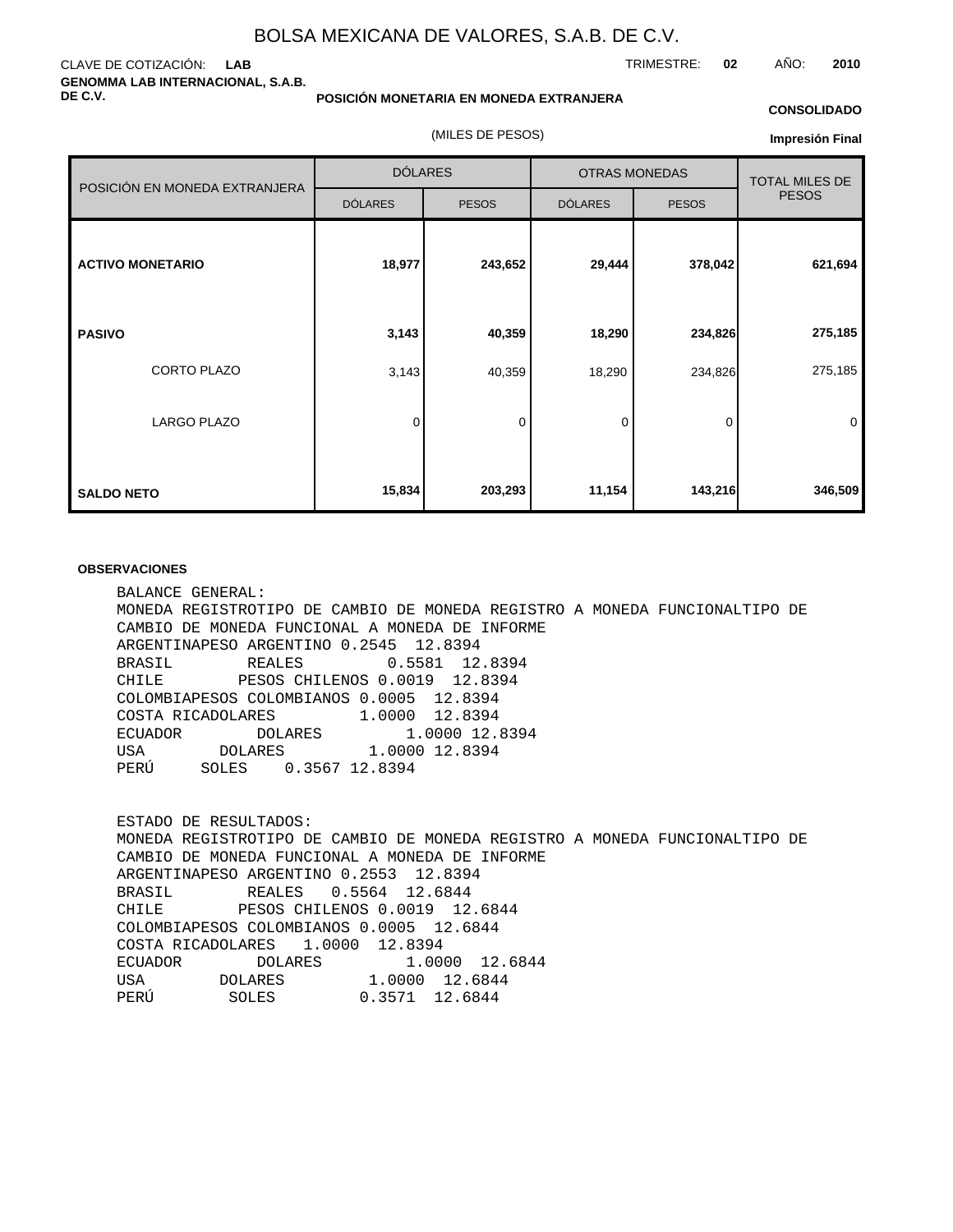TRIMESTRE: **02** AÑO: **2010**

CLAVE DE COTIZACIÓN: **LAB GENOMMA LAB INTERNACIONAL, S.A.B. DE C.V.**

#### **CEDULA DE INTEGRACIÓN Y CÁLCULO DE RESULTADO POR POSICIÓN MONETARIA** (MILES DE PESOS)

**CONSOLIDADO**

**Impresión Final**

| <b>MES</b>           | <b>ACTIVOS</b><br><b>MONETARIOS</b> | <b>PASIVOS</b><br><b>MONETARIOS</b> | <b>POSICIÓN</b><br><b>MONETARIA</b><br>(ACTIVA) PASIVA | <b>INFLACIÓN</b><br><b>MENSUAL</b> | <b>EFECTO MENSUAL</b><br>(ACTIVO) PASIVO |
|----------------------|-------------------------------------|-------------------------------------|--------------------------------------------------------|------------------------------------|------------------------------------------|
| <b>ENERO</b>         | 0                                   | 0                                   | ∩                                                      | U                                  |                                          |
| <b>FEBRERO</b>       | 0                                   | 0                                   | $\Omega$                                               | $\Omega$                           |                                          |
| <b>MARZO</b>         | 0                                   | $\Omega$                            | $\Omega$                                               | $\Omega$                           | 0                                        |
| <b>ABRIL</b>         | 0                                   | 0                                   | 0                                                      | 0                                  |                                          |
| <b>MAYO</b>          | 0                                   | O                                   | $\Omega$                                               | U                                  |                                          |
| <b>JUNIO</b>         | $\Omega$                            | 0                                   | 0                                                      | 0                                  |                                          |
| <b>ACTUALIZACIÓN</b> |                                     |                                     |                                                        |                                    | U                                        |
| CAPITALIZACIÓN       |                                     |                                     |                                                        |                                    | 0                                        |
| EMP. EXTRANJERAS     |                                     |                                     |                                                        |                                    | $-5,686$                                 |
| <b>OTROS</b>         |                                     |                                     |                                                        |                                    | $\Omega$                                 |
| <b>TOTAL</b>         |                                     |                                     |                                                        |                                    | $-5,686$                                 |

| DATOS INFORMATIVOS         |  |
|----------------------------|--|
| <b>REPOMO CAPITALIZADO</b> |  |

**OBSERVACIONES**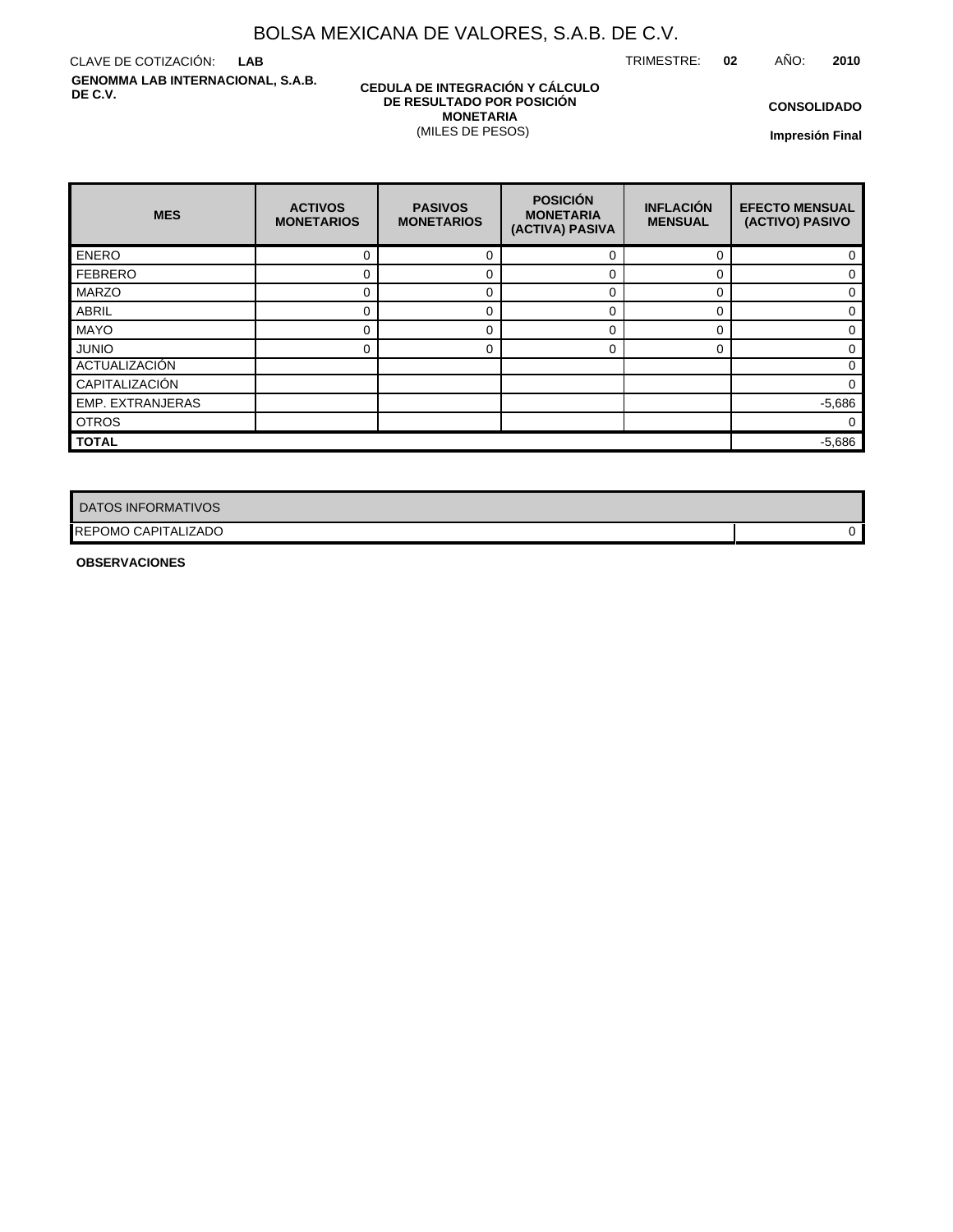| CLAVE DE COTIZACIÓN:                                | <b>LAB</b> |                              | TRIMESTRE: | 02     | AÑO:                                  | 2010 |
|-----------------------------------------------------|------------|------------------------------|------------|--------|---------------------------------------|------|
| <b>GENOMMA LAB INTERNACIONAL, S.A.B.</b><br>DE C.V. |            | <b>INSTRUMENTOS DE DEUDA</b> |            | PAGINA | <b>CONSOLIDADO</b><br>Impresión Final | 1/2  |
|                                                     |            |                              |            |        |                                       |      |

NO APLICA LIMITACIONES FINANCIERAS SEGÚN ESCRITURAS DE LA EMISIÓN Y/O TITULO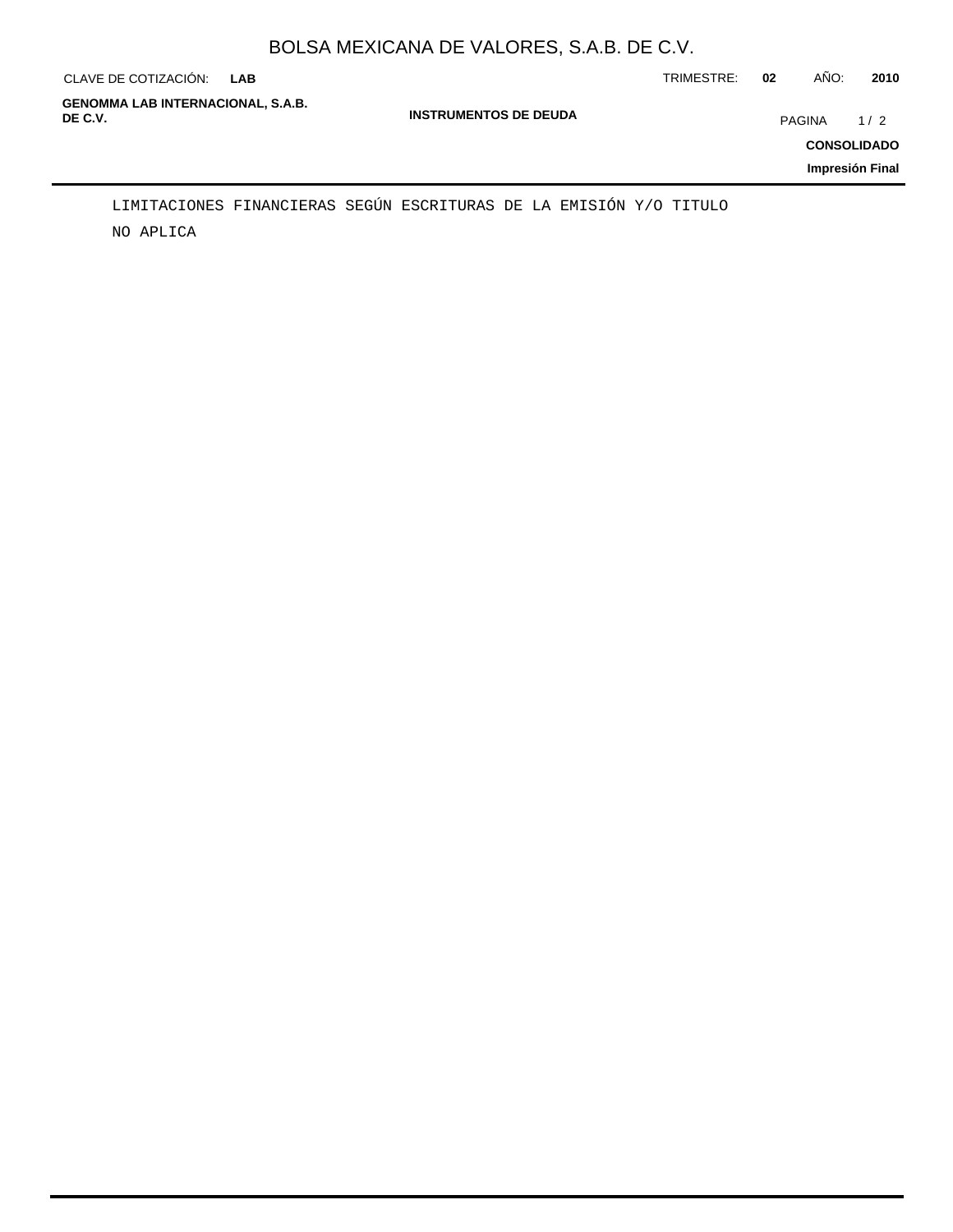| CLAVE DE COTIZACIÓN:                                | <b>LAB</b> |                              | TRIMESTRE:    | 02 | AÑO: | 2010                      |
|-----------------------------------------------------|------------|------------------------------|---------------|----|------|---------------------------|
| <b>GENOMMA LAB INTERNACIONAL, S.A.B.</b><br>DE C.V. |            | <b>INSTRUMENTOS DE DEUDA</b> | <b>PAGINA</b> |    |      | 2/2<br><b>CONSOLIDADO</b> |
|                                                     |            |                              |               |    |      | Impresión Final           |

SITUACIÓN ACTUAL DE LAS LIMITACIONES FINANCIERAS

÷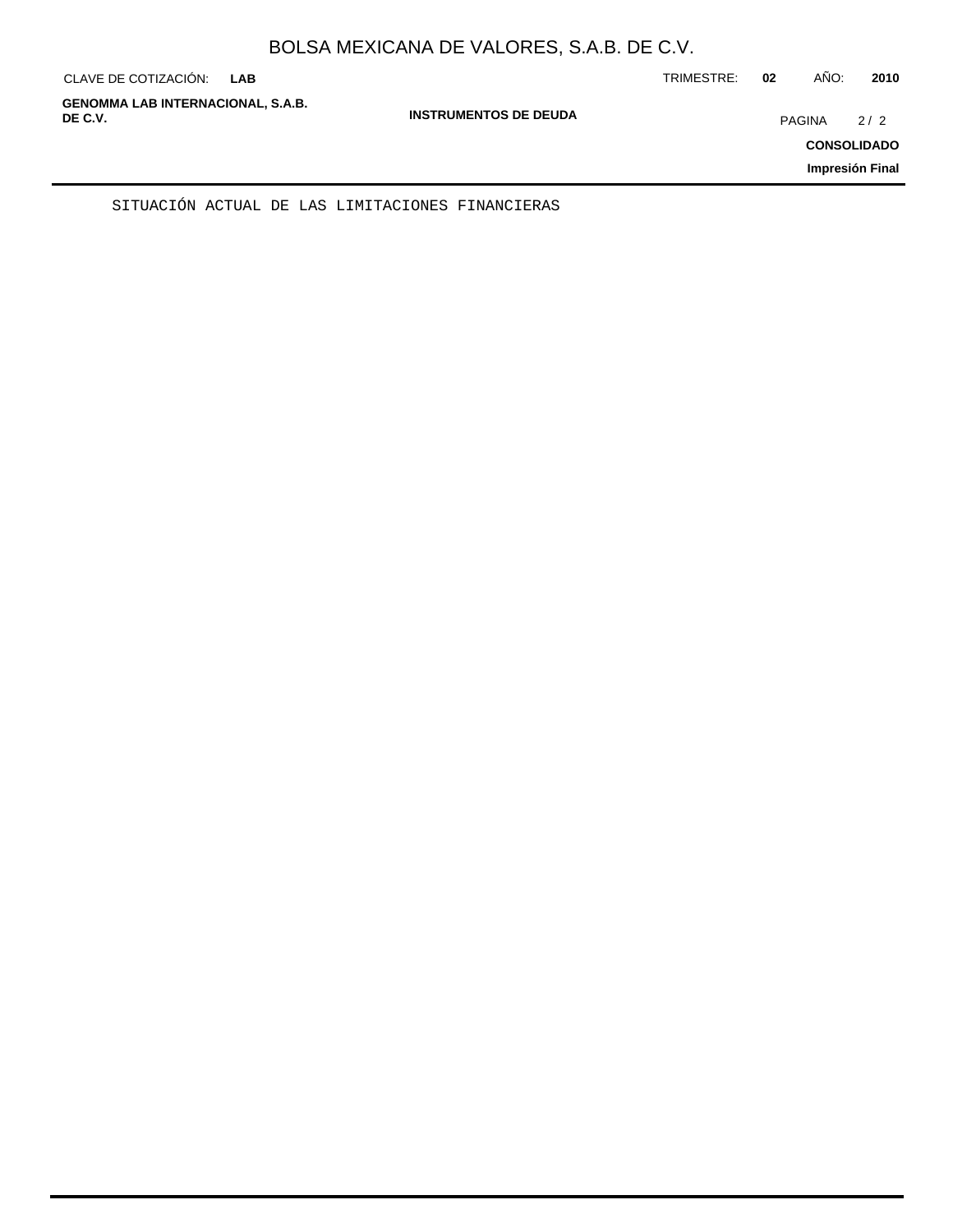**LAB**

CLAVE DE COTIZACIÓN: TRIMESTRE: **02** AÑO: **2010**

**GENOMMA LAB INTERNACIONAL, S.A.B. DE C.V.**

#### **PLANTAS, CENTROS COMERCIALES, DE DISTRIBUCIÓN Y/O SERVICIO**

**CONSOLIDADO**

**Impresión Final**

| <b>PLANTA O CENTRO</b>         | <b>ACTIVIDAD ECONOMICA</b> | <b>CAPACIDAD INSTALADAL</b> | % DE UTIL. |
|--------------------------------|----------------------------|-----------------------------|------------|
| CENTRO DE DISTRIBUCION COECILL | ACOPIO Y DISTRIBUCION DE   | 22,000                      | 95.00      |
| CENTRO DE DISTRIBUCION LERMA   | ACOPIO Y DISTRIBUCION DE   | 9.823                       | 90.00      |
| CENTRO DE DISTRIBUCION MAR     | ACOPIO Y DISTRIBUCION DE   | 1.500                       | 100.00     |

**OBSERVACIONES**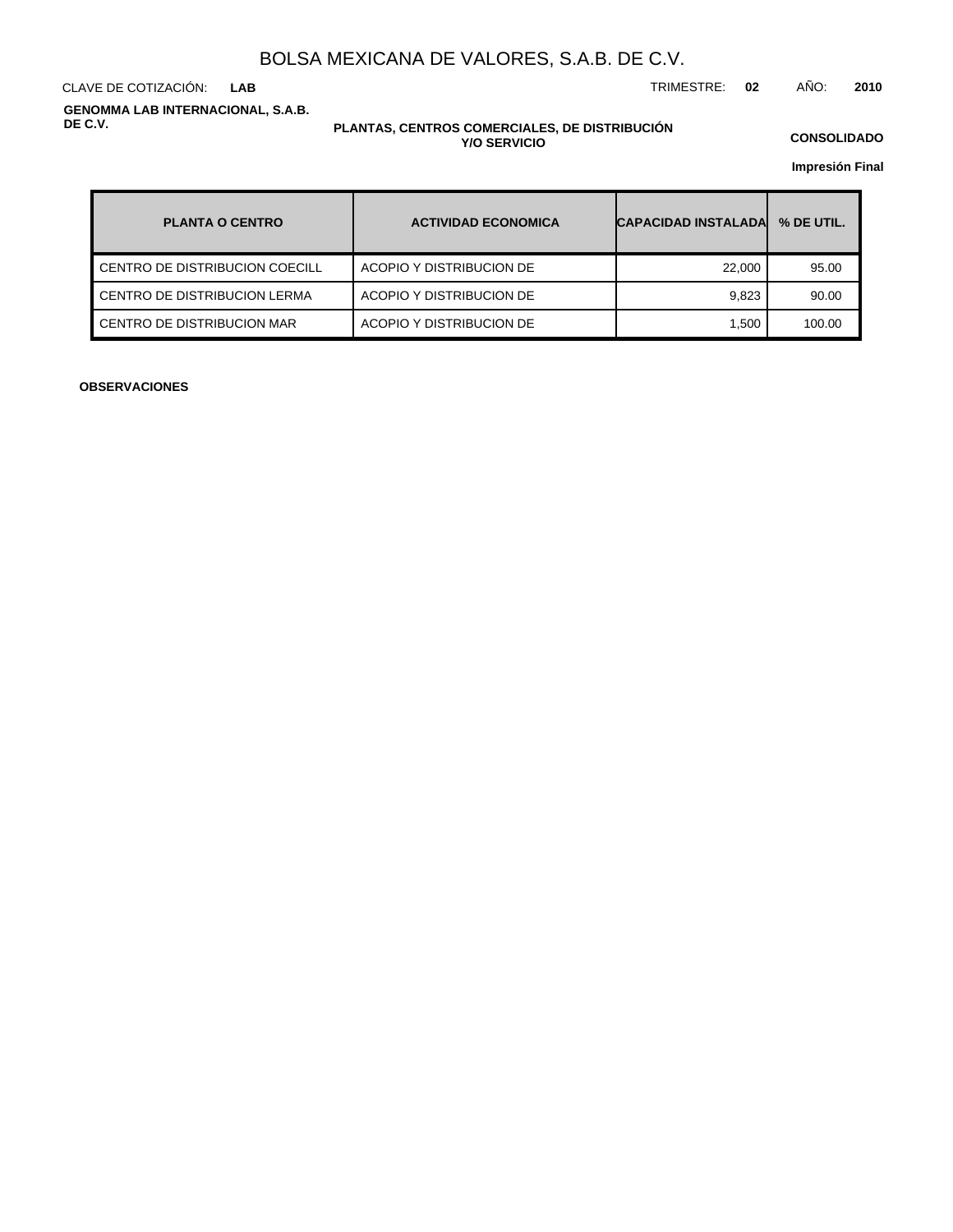|                                                     |     | BOLSA MEXICANA DE VALORES, S.A.B. DE C.V. |           |    |                    |      |
|-----------------------------------------------------|-----|-------------------------------------------|-----------|----|--------------------|------|
| CLAVE DE COTIZACIÓN                                 | LAB |                                           | TRIMESTRE | 02 | AÑO                | 2010 |
| <b>GENOMMA LAB INTERNACIONAL, S.A.B.</b><br>DE C.V. |     |                                           |           |    |                    |      |
| <b>MATERIAS PRIMAS DIRECTAS</b>                     |     |                                           |           |    | <b>CONSOLIDADO</b> |      |
|                                                     |     |                                           |           |    |                    |      |

**Impresión Final**

| <b>MATERIAS PRIMAS</b> | <b>PRINCIPALES PROVEEDORES</b> | <b>ORIGEN</b> | SUST.<br>NAL. | % COSTO<br><b>I PRODUCCIÓN</b><br><b>TOTAL</b> |
|------------------------|--------------------------------|---------------|---------------|------------------------------------------------|
|------------------------|--------------------------------|---------------|---------------|------------------------------------------------|

**OBSERVACIONES**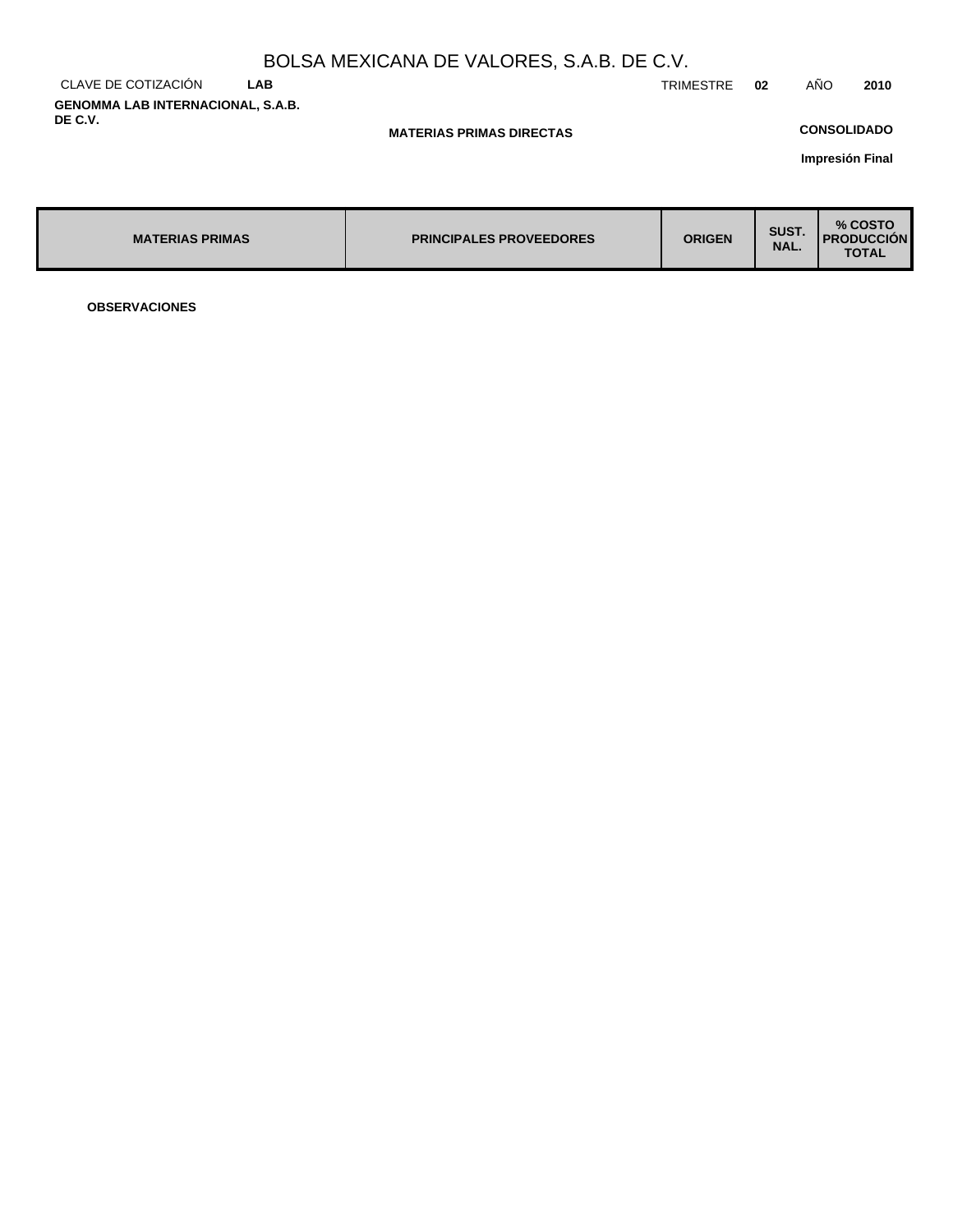**LAB**

**GENOMMA LAB INTERNACIONAL, S.A.B. DE C.V.**

## CLAVE DE COTIZACIÓN TRIMESTRE **02** AÑO **2010**

# **DISTRIBUCIÓN DE VENTAS POR PRODUCTO** VENTAS TOTALES

# **CONSOLIDADO**

| <b>PRINCIPALES</b> | <b>VENTAS</b>  |                | % DE PART. | <b>PRINCIPALES</b> |                 |  |  |
|--------------------|----------------|----------------|------------|--------------------|-----------------|--|--|
|                    | <b>VOLUMEN</b> | <b>IMPORTE</b> | MDO.       | <b>MARCAS</b>      | <b>CLIENTES</b> |  |  |
| <b>NACIONALES</b>  |                |                |            |                    |                 |  |  |
| <b>OTC</b>         | 18,581,423     | 1,057,110      | 57.35      | <b>VARIAS</b>      | <b>VARIOS</b>   |  |  |
| PC                 | 15,558,892     | 564,558        | 30.61      | <b>VARIAS</b>      | <b>VARIOS</b>   |  |  |
| GI                 | 10,049,221     | 222,005        | 12.04      | <b>VARIAS</b>      | <b>VARIOS</b>   |  |  |
| <b>EXTRANJERAS</b> |                |                |            |                    |                 |  |  |
| <b>EXTRANJ</b>     | $\mathbf 0$    | 613,149        | 97.00      | <b>VARIAS</b>      | <b>VARIOS</b>   |  |  |
| <b>TOTAL</b>       |                | 2,456,822      |            |                    |                 |  |  |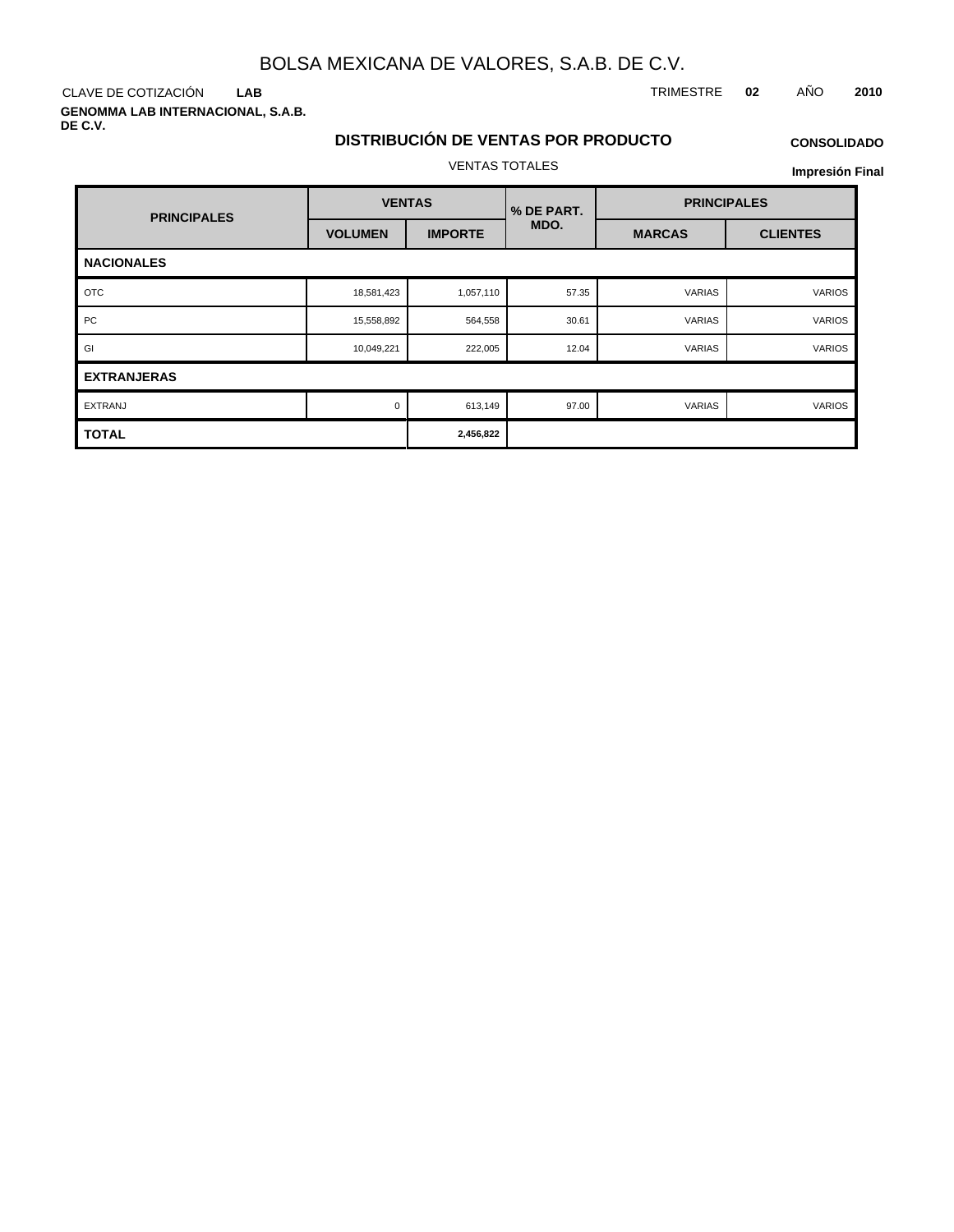CLAVE DE COTIZACIÓN TRIMESTRE **02** AÑO **2010 LAB**

**GENOMMA LAB INTERNACIONAL, S.A.B. DE C.V.**

## **DISTRIBUCIÓN DE VENTAS POR PRODUCTO**

# **CONSOLIDADO**

## VENTAS EXTRANJERAS

**Impresión Final**

| <b>PRINCIPALES</b> | <b>VENTAS</b>  |                | <b>DESTINO</b> | <b>PRINCIPALES</b> |                 |  |  |  |  |
|--------------------|----------------|----------------|----------------|--------------------|-----------------|--|--|--|--|
|                    | <b>VOLUMEN</b> | <b>IMPORTE</b> |                | <b>MARCAS</b>      | <b>CLIENTES</b> |  |  |  |  |
| <b>EXPORTACIÓN</b> |                |                |                |                    |                 |  |  |  |  |
| EXPORTACION        | 2,331,342      | 15,910         | varios         | OTC/PC             | <b>VARIOS</b>   |  |  |  |  |

| <b>SUBSIDIARIAS EN EL EXTRANJERO</b> |  |         |        |        |                   |  |  |  |
|--------------------------------------|--|---------|--------|--------|-------------------|--|--|--|
| subsidiarias extranj                 |  | 597,239 | varios | OTC/PC | AUTOSERVICIOS/MAY |  |  |  |
| <b>TOTAL</b>                         |  | 613,149 |        |        |                   |  |  |  |

**OBSERVACIONES**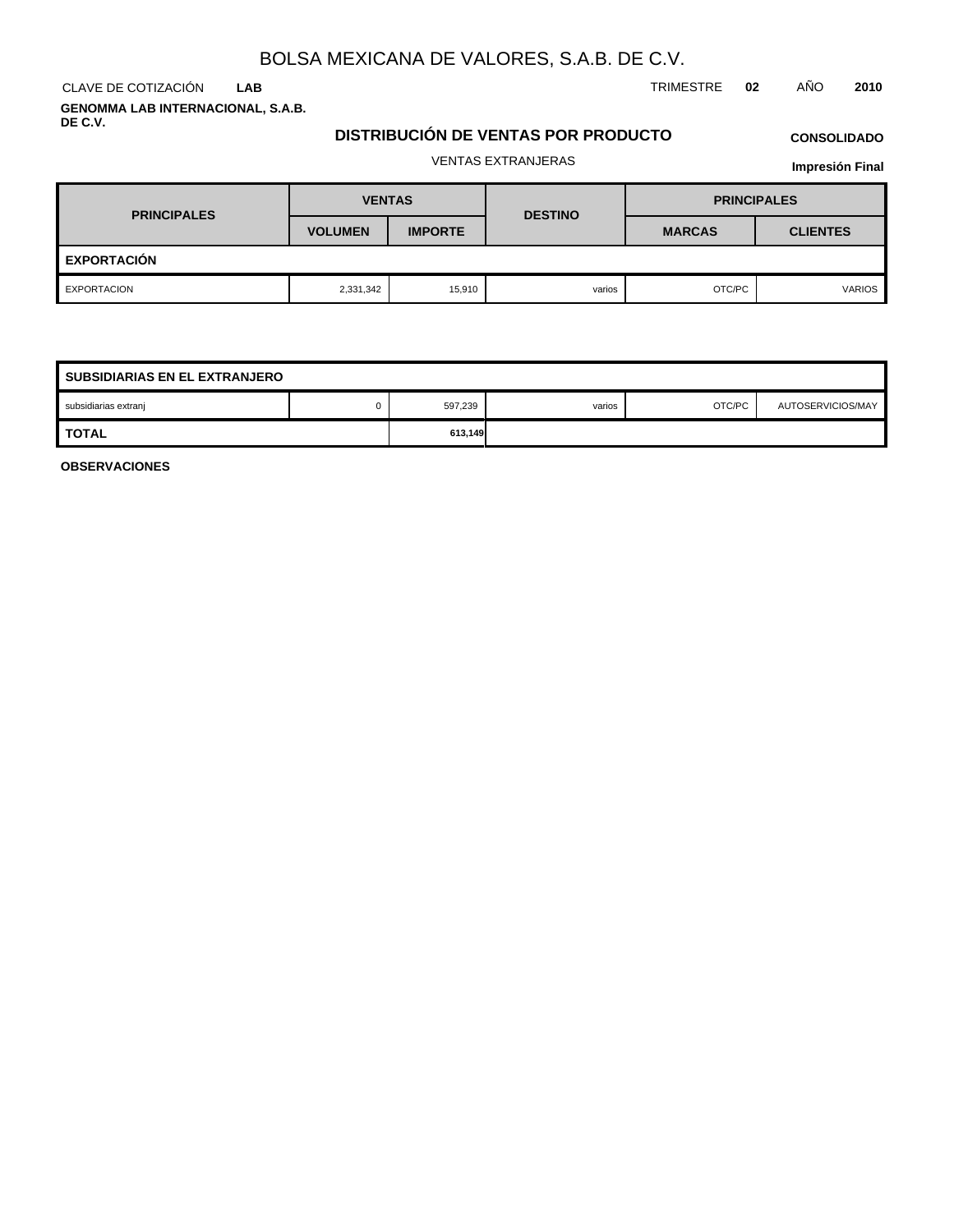| BOLSA MEXICANA DE VALORES, S.A.B. DE C.V. |  |  |
|-------------------------------------------|--|--|
|-------------------------------------------|--|--|

| CLAVE DE COTIZACIÓN:<br>LAB                         |                                                                                       | TRIMESTRE: | 02 | AÑO:   | 2010               |
|-----------------------------------------------------|---------------------------------------------------------------------------------------|------------|----|--------|--------------------|
| <b>GENOMMA LAB INTERNACIONAL, S.A.B.</b><br>DE C.V. | <b>INFORMACIÓN DE PROYECTOS (Proyecto, Monto)</b><br>Ejercido y Porcentaje de Avance) |            |    | PAGINA | 1/1                |
|                                                     |                                                                                       |            |    |        | <b>CONSOLIDADO</b> |
|                                                     |                                                                                       |            |    |        | Impresión Final    |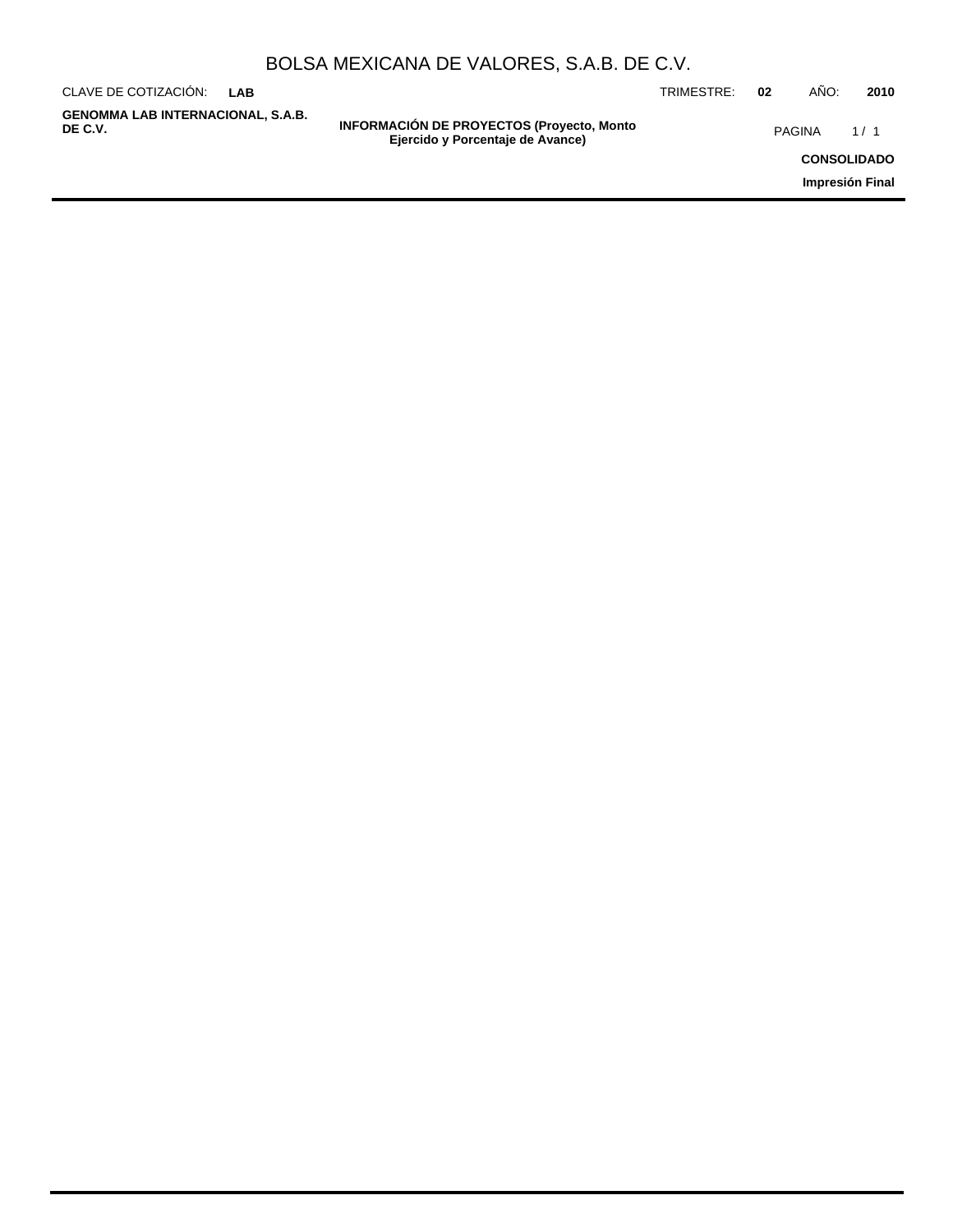**GENOMMA LAB INTERNACIONAL, S.A.B. DE C.V.**

**TRANSACCIONES EN MONEDA EXTRANJERA Y CONVERSIÓN DE ESTADOS FINANCIEROS DE OPERACIONES EXTRANJERAS (Información relacionada al Boletín B-15)**

CLAVE DE COTIZACIÓN: TRIMESTRE: **02** AÑO: **2010**

**CONSOLIDADO Impresión Final** PAGINA 1/2

GENOMMA LAB INTERNACIONAL, S.A.B. DE C.V.

 CONVERSIÓN DE ESTADOS FINANCIEROS DE SUBSIDIARIAS EN MONEDA EXTRANJERA PARA CONSOLIDAR LOS ESTADOS FINANCIEROS DE SUBSIDIARIAS EXTRANJERAS, ÉSTOS SE MODIFICAN EN LA MONEDA DE REGISTRO PARA PRESENTARSE BAJO NORMAS DE INFORMACIÓN FINANCIERA MEXICANAS (NIF), EXCEPTO POR LA APLICACIÓN DE LA NIF B-10 EFECTOS DE LA INFLACIÓN CUANDO LA ENTIDAD EXTRANJERA OPERA EN UN ENTORNO INFLACIONARIO, YA QUE LAS NORMAS DE ESTA NIF SE APLICAN A LOS ESTADOS FINANCIEROS CONVERTIDOS A MONEDA FUNCIONAL. LOS ESTADOS FINANCIEROS SE CONVIERTEN A PESOS MEXICANOS, CONSIDERANDO LAS SIGUIENTES METODOLOGÍAS:

- A PARTIR DE 2008, LAS OPERACIONES EXTRANJERAS CUYA MONEDA DE REGISTRO Y FUNCIONAL ES LA MISMA, CONVIERTEN SUS ESTADOS FINANCIEROS UTILIZANDO LOS SIGUIENTES TIPOS DE CAMBIO:1) DE CIERRE PARA LOS ACTIVOS Y PASIVOS Y 2) HISTÓRICO PARA EL CAPITAL CONTABLE, INGRESOS, COSTOS Y GASTOS. LOS EFECTOS DE CONVERSIÓN SE REGISTRAN EN EL CAPITAL CONTABLE.

- A PARTIR DE 2008, LAS OPERACIONES EXTRANJERAS CUYA MONEDA DE REGISTRO Y FUNCIONAL ES DIFERENTE, CONVIERTEN SUS ESTADOS FINANCIEROS DE LA MONEDA DE REGISTRO A LA MONEDA FUNCIONAL, UTILIZANDO LOS SIGUIENTES TIPOS DE CAMBIO: 1) DE CIERRE PARA LOS ACTIVOS Y PASIVOS MONETARIOS Y 2) HISTÓRICO PARA ACTIVOS NO MONETARIOS, PASIVOS NO MONETARIOS, CAPITAL CONTABLE, Y 3) EL DE LA FECHA DE DEVENGAMIENTO PARA LOS INGRESOS, COSTOS Y GASTOS, EXCEPTO LOS QUE PROVIENEN DE PARTIDAS NO MONETARIAS QUE SE CONVIERTEN AL TIPO DE CAMBIO HISTÓRICO DE LA PARTIDA NO MONETARIA; LOS EFECTOS DE CONVERSIÓN, SE REGISTRAN EN EL RESULTADO INTEGRAL DE FINANCIAMIENTO. POSTERIORMENTE, PARA CONVERTIR LOS ESTADOS FINANCIEROS DE LA MONEDA FUNCIONAL AL PESO MEXICANO, SE UTILIZAN LOS SIGUIENTES TIPOS DE CAMBIO:1) DE CIERRE PARA LOS ACTIVOS Y PASIVOS Y 2) HISTÓRICO PARA EL CAPITAL CONTABLE, INGRESOS, COSTOS Y GASTOS. LOS EFECTOS DE CONVERSIÓN SE REGISTRAN EN EL CAPITAL CONTABLE. EN EL CASO DE OPERACIONES EXTRANJERAS QUE OPERAN EN UN ENTORNO ECONÓMICO INFLACIONARIO, PRIMERO REEXPRESAN SUS ESTADOS FINANCIEROS EN MONEDA DE PODER ADQUISITIVO AL CIERRE DEL EJERCICIO, UTILIZANDO EL ÍNDICE DE PRECIOS DEL PAÍS DE ORIGEN, Y POSTERIORMENTE LOS CONVIERTEN UTILIZANDO EL TIPO DE CAMBIO DE CIERRE PARA TODAS LAS PARTIDAS; LOS EFECTOS DE CONVERSIÓN, SE REGISTRAN EN EL CAPITAL CONTABLE.

LAS MONEDAS DE REGISTRO Y FUNCIONAL DE LAS OPERACIONES EXTRANJERAS, SON COMO SIGUE:

COMPAÑÍA MONEDA DE REGISTRO MONEDA FUNCIONAL

GENOMMA LABORATORIES MÉXICO, S. A. DE C. V. PESO MEXICANO PESO MEXICANO TELEVISION PRODUCTS RETAIL, S. A. DE C. V. PESO MEXICANO PESO MEXICANO MEDICINAS Y MEDICAMENTOS NACIONALES, S. A. DE C. V. PESO MEXICANO PESO MEXICANO INICIATIVAS DE ÉXITO, S. A. DE C. V. PESO MEXICANO PESO MEXICANO AEROLAB, S. A. DE C. V. PESO MEXICANO PESO MEXICANO GENOMMA LABORATORIOS MÉDICOS, S. L. EURO DÓLAR ESTADOUNIDENSE GENOMMA LAB PERÚ, S. A. SOL DÓLAR ESTADOUNIDENSE GENOMMA LAB CENTROAMÉRICA, S. A. DÓLAR ESTADOUNIDENSE DÓLAR ESTADOUNIDENSE GENOMMA LAB CHILE, S. A. PESO CHILENO DÓLAR ESTADOUNIDENSE GENOMMA LAB ECUADOR, S. A. DÓLAR ESTADOUNIDENSE DÓLAR ESTADOUNIDENSE GENOMMA LABORATORIES ARGENTINA, S. A. PESO ARGENTINO DÓLAR ESTADOUNIDENSE GENOMMA LAB COLOMBIA, LTDA. PESO COLOMBIANO DÓLAR ESTADOUNIDENSE GENOMMA LABORATORIES DO BRASIL, LTDA. REAL DÓLAR ESTADOUNIDENSE GENOMMA LAB USA, INC. DÓLAR ESTADOUNIDENSE DÓLAR ESTADOUNIDENSE LAB BRANDS INTERNATIONAL, LLC DÓLAR ESTADOUNIDENSE DÓLAR ESTADOUNIDENSE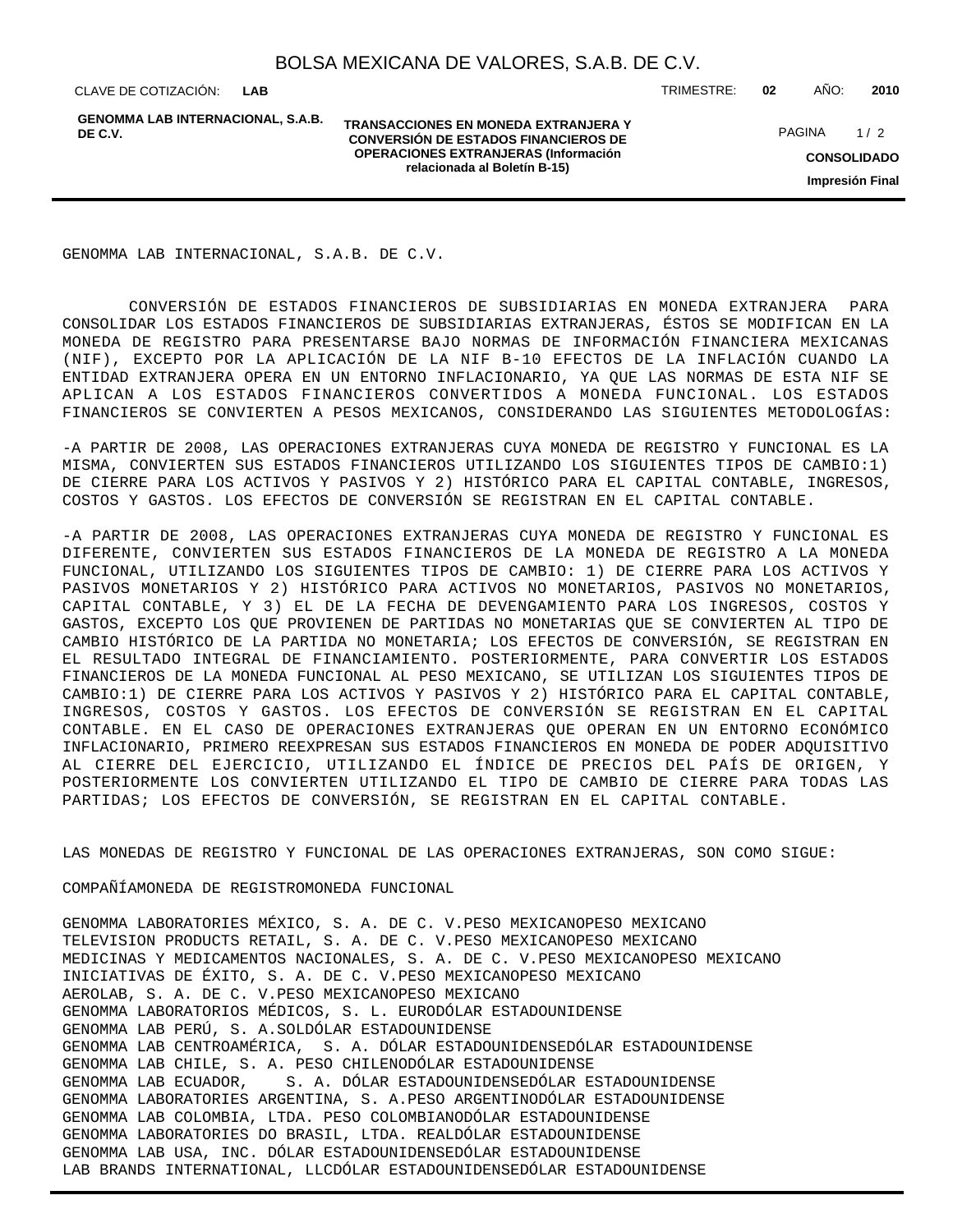**GENOMMA LAB INTERNACIONAL, S.A.B. DE C.V.**

**TRANSACCIONES EN MONEDA EXTRANJERA Y CONVERSIÓN DE ESTADOS FINANCIEROS DE OPERACIONES EXTRANJERAS (Información relacionada al Boletín B-15)**

CLAVE DE COTIZACIÓN: TRIMESTRE: **02** AÑO: **2010**

PAGINA 2/2

**CONSOLIDADO Impresión Final**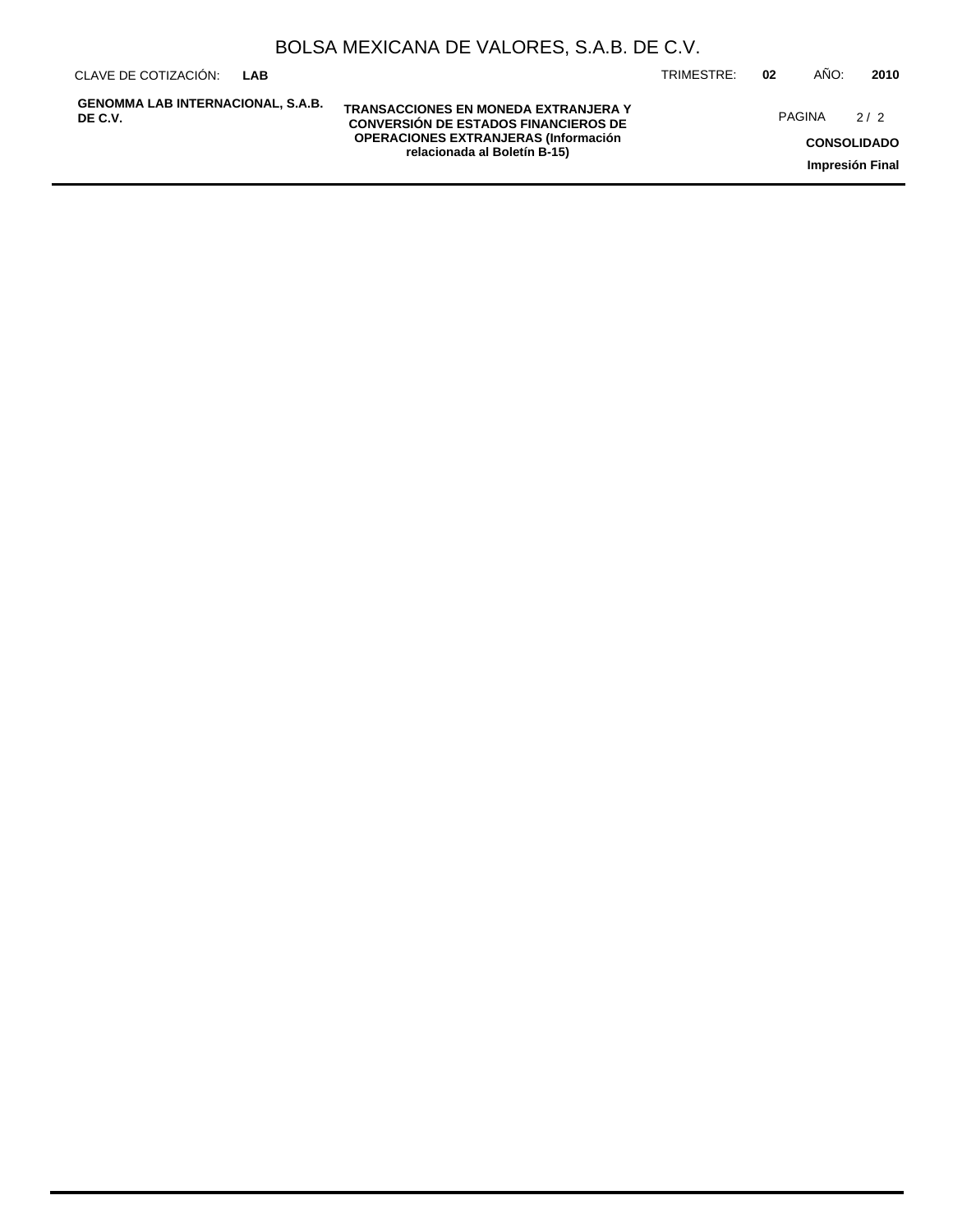TRIMESTRE **02** AÑO **2010**

**GENOMMA LAB INTERNACIONAL, S.A.B. DE C.V.** CLAVE DE COTIZACIÓN **LAB**

## **INTEGRACIÓN DEL CAPITAL SOCIAL PAGADO**

**CONSOLIDADO**

**Impresión Final**

| VALOR NOMINAL(\$) VIGENTE<br><b>SERIES</b> | <b>CUPÓN</b> | <b>NUMERO DE ACCIONES</b> |                          |                  |                          | <b>CAPITAL SOCIAL</b> |                 |           |
|--------------------------------------------|--------------|---------------------------|--------------------------|------------------|--------------------------|-----------------------|-----------------|-----------|
|                                            |              | <b>PORCIÓN FIJA</b>       | <b>PORCIÓN VARIABLEI</b> | <b>MEXICANOS</b> | <b>LIBRE SUSCRIPCION</b> | <b>FIJO</b>           | <b>VARIABLE</b> |           |
| B                                          | 0            |                           | 41.088                   | 526,253,625      | 272,501,032              | 253,793,680           | 150             | 1,921,509 |
| <b>TOTAL</b>                               |              |                           | 41,088                   | 526,253,625      | 272,501,032              | 253,793,680           | 150             | 1,921,509 |

**TOTAL DE ACCIONES QUE REPRESENTAN EL CAPITAL SOCIAL PAGADO A LA FECHA DE ENVIO DE LA INFORMACIÓN:** 526,294,713

**OBSERVACIONES**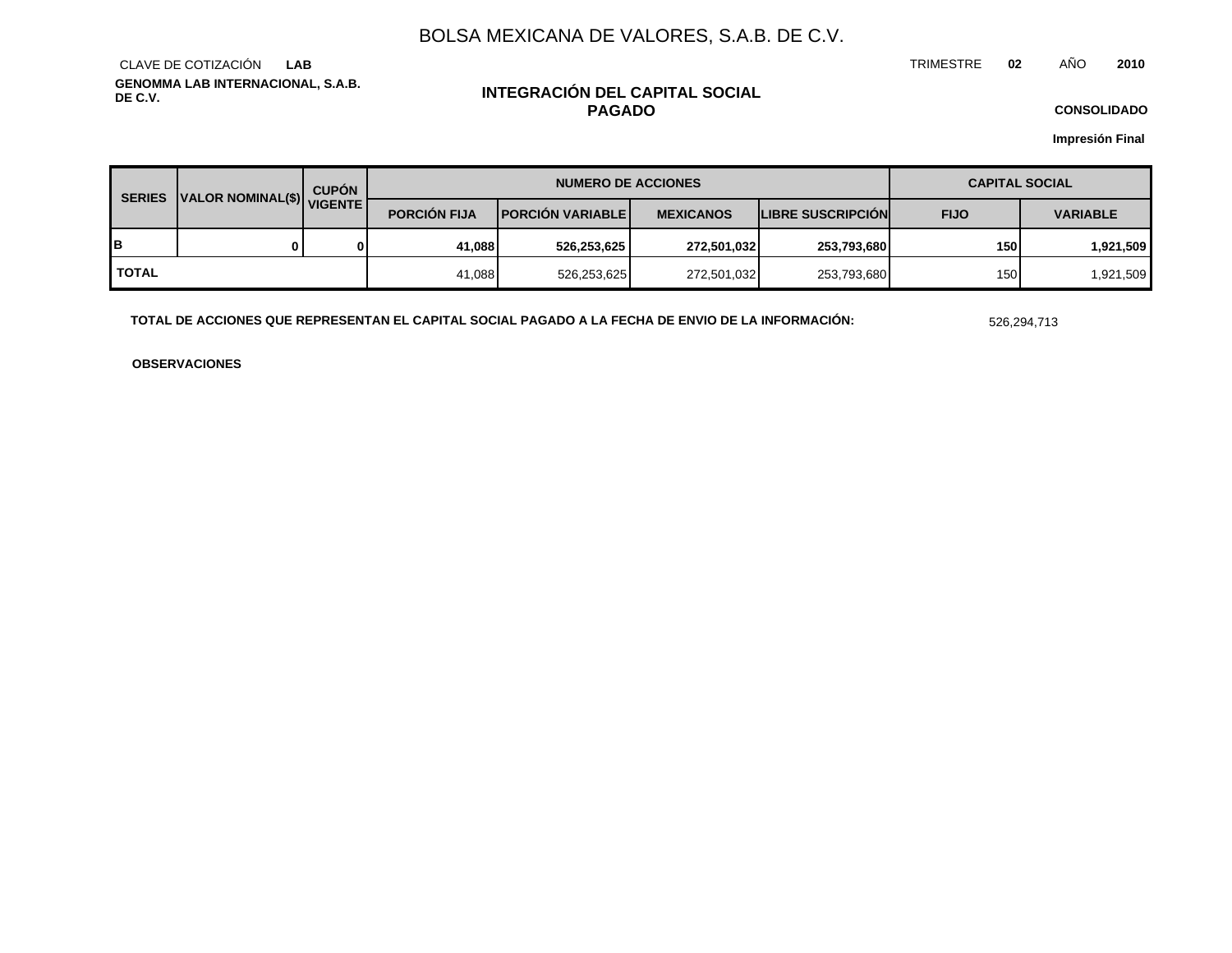CLAVE DE COTIZACIÓN: **LAB**

**INSTRUMENTOS FINANCIEROS DERIVADOS**

TRIMESTRE: **02** AÑO: **2010**

**GENOMMA LAB INTERNACIONAL, S.A.B. DE C.V. PAGINA 2020 20:20 20:20 20:20 20:20 20:20 20:20 20:20 20:20 20:20 20:20 20:20 20:20 20:20 20:20 20:20 20:20 20:20 20:20 20:20 20:20 20:20 20:20 20:20 20:20 20:20 20:20 20:20 20:20 20:20 20:20 20:20 20:20** 

 $1/2$ 

**CONSOLIDADO**

**Impresión Final**

GENOMMA LAB INTERNACIONAL, S. A. B. DE C. V. PASEO DE LA REFORMA NO. 122 3-A, COLONIA JUÁREZ, C. P. 06600, MÉXICO, D. F. R.F.C.: GLI-961030-TU5

MÉXICO, D. F. A 27 DE JULIO DE 2010

ASUNTO: SE PRESENTA ESCRITO EN ATENCIÓN AL REQUERIMIENTO SEGÚN OFICIO NO. 151- 2/76211/2009 DE FECHA 20 DE ENERO DE 2009, MEDIANTE EL CUAL SE SOLICITA DE DIVERSA INFORMACIÓN Y DOCUMENTACIÓN RESPECTO A LAS OPERACIONES CON INSTRUMENTOS FINANCIEROS DERIVADOS EN LAS QUE PUDO HABER PARTICIPADO EN SU CASO LA EMPRESA: GENOMMA LAB INTERNACIONAL, S. A. B. DE C. V. R.F.C.: GLI-961030-TU5

VICEPRESIDENCIA DE SUPERVISIÓN BURSATIL. VICEPRESIDENCIA DE NORMATIVIDAD. DIRECCIÓN GENERAL DE SUPERVISIÓN DE MERCADOS. DIRECCIÓN GENERAL DE AUTORIZACIONES.

#### PRESENTE

JOSÉ MANUEL CRUZ GARCÍA (R.F.C.: CUGM-670219-J94), EN REPRESENTACIÓN DE GENOMMA LAB INTERNACIONAL, S. A. B. DE C.V. (R.F.C.: GLI-961030-TU5), PERSONALIDAD QUE ACREDITO CON COPIA DEL INSTRUMENTO NOTARIAL QUE SE ACOMPAÑA AL PRESENTE COMO ANEXO 1 (SE INCLUYE ORIGINAL PARA COTEJO), CON DOMICILIO FISCAL EN PASEO DE LA REFORMA NO. 122-3-A, COLONIA JUÁREZ, C. P. 06600, MÉXICO, D. F., TEL.:5081-0000, Y SEÑALANDO EL MISMO DOMICILIO PARA OÍR Y RECIBIR TODA CLASE DE NOTIFICACIONES QUE A ESTE ASUNTO SE REFIERAN, ATENTAMENTE COMPAREZCO Y EXPONGO QUE:

MEDIANTE OFICIO NO. 151-2/76211/2009 DE FECHA 20 DE ENERO DE 2009, ASÍ COMO DEL ANEXO 1 QUE FORMA PARTE INTEGRANTE DE DICHO OFICIO, LA DIRECCIÓN GENERAL DE SUPERVISIÓN DE MERCADOS DE LA COMISIÓN NACIONAL BANCARIA Y DE VALORES, A EFECTO DE CONOCER LA PARTICIPACIÓN DE LAS EMPRESAS PÚBLICAS EN OPERACIONES CON INSTRUMENTOS FINANCIEROS DERIVADOS YA SEA PARA INCREMENTAR SU RENTABILIDAD O CONTAR CON DETERMINADA COBERTURA RESPECTO A ALGÚN RIESGO, REQUIERE QUE GENOMMA LAB INTERNACIONAL, S.A. B. DE C.V. (EN ADELANTE MI REPRESENTADA), DIVULGUE DE CONFORMIDAD CON EL CITADO OFICIO Y COMO COMPLEMENTO A SU REPORTE TRIMESTRAL, INFORMACIÓN CUALITATIVA Y CUANTITATIVA SOBRE LAS POSICIONES QUE EN SU CASO TUVO EN INSTRUMENTOS FINANCIEROS DERIVADOS, RECONOCIDOS O NO COMO ACTIVOS O PASIVOS EN EL ESTADO DE SITUACIÓN FINANCIERA O BALANCE GENERAL.

A FIN DE CUMPLIR CON EL REQUERIMIENTO DE INFORMACIÓN Y DOCUMENTACIÓN QUE SE SOLICITA SEGÚN EL OFICIO NO. 151-2/76211/2009 DE FECHA 20 DE ENERO DE 2009, SE HACE DEL CONOCIMIENTO DE ESA H. DIRECCIÓN GENERAL DE SUPERVISIÓN DE MERCADOS DE LA COMISIÓN NACIONAL BANCARIA Y DE VALORES, QUE MI REPRESENTADA A LA FECHA NO CUENTA CON LA INFORMACIÓN CUALITATIVA Y CUANTITATIVA RESPECTO A

CUALQUIERA DE LOS ASPECTOS SOLICITADOS EN EL OFICIO 151-2/76211/2009, YA QUE NO HA CELEBRADO OPERACIONES QUE INVOLUCREN LA CONTRATACIÓN DE INSTRUMENTOS FINANCIEROS DERIVADOS DE ACUERDO A LO ESTABLECIDO EN EL BOLETÍN C-2 "INSTRUMENTOS FINANCIEROS" Y EL BOLETÍN C-10 "INSTRUMENTOS FINANCIEROS DERIVADOS Y OPERACIONES DE COBERTURA", DE LAS NORMAS DE INFORMACIÓN FINANCIERA.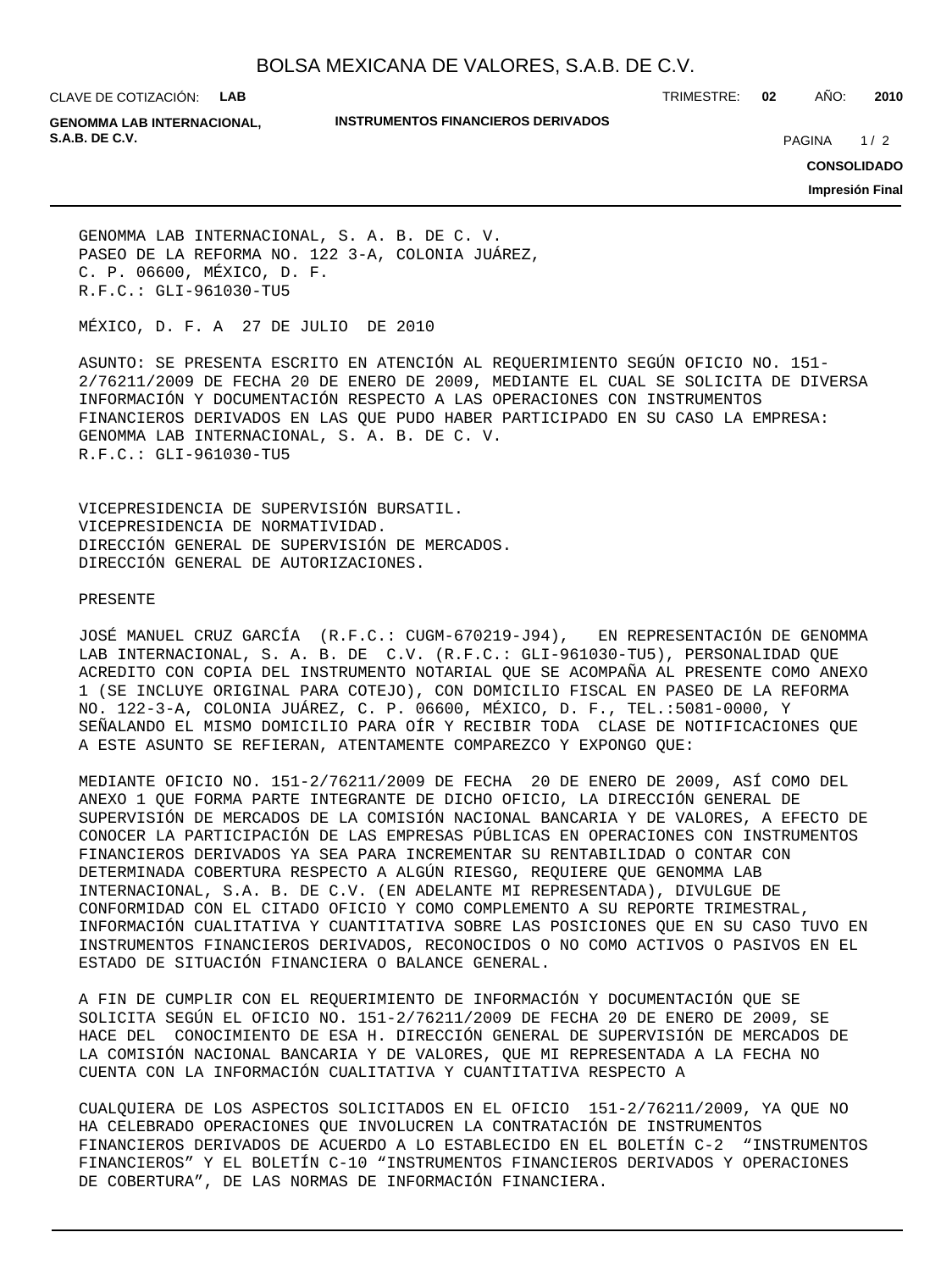CLAVE DE COTIZACIÓN: **LAB**

**GENOMMA LAB INTERNACIONAL, S.A.B. DE C.V.** 2/2

#### **INSTRUMENTOS FINANCIEROS DERIVADOS**

TRIMESTRE: **02** AÑO: **2010**

 $2/2$ 

**CONSOLIDADO**

#### **Impresión Final**

ASIMISMO, SE MENCIONA A ESA H. DIRECCIÓN GENERAL DE SUPERVISIÓN DE MERCADOS DE LA COMISIÓN NACIONAL BANCARIA Y DE VALORES, QUE EN CASO DE QUE MI REPRESENTADA CELEBRE CUALQUIER OPERACIÓN QUE INVOLUCRE LA CONTRATACIÓN DE INSTRUMENTOS FINANCIEROS DERIVADOS DE LOS QUE SE MENCIONAN EN EL PÁRRAFO QUE ANTECEDE, ESTO SE HARÁ DE SU CONOCIMIENTO.

A FIN DE EVALUAR LA IMPORTANCIA QUE REPRESENTAN LOS INSTRUMENTOS FINANCIEROS DERIVADOS PARA LA POSICIÓN FINANCIERA Y RESULTADOS DE MI REPRESENTADA, INDEPENDIENTEMENTE QUE A LA FECHA NO SE TENGA CELEBRADA NINGUNA DE ESTAS OPERACIONES, LA ADMINISTRACIÓN DE GENOMMA LAB INTERNACIONAL, S. A. B. DE C. V., ESTÁ EN PROCESO DE DISCUSIÓN SOBRE LA IMPLEMENTACIÓN DE POLÍTICAS DE USO DE INSTRUMENTOS FINANCIEROS DERIVADOS, DESCRIBIENDO DE MANERA GENERAL LOS OBJETIVOS PARA CELEBRAR OPERACIONES CON DERIVADOS; INSTRUMENTOS UTILIZADOS; ESTRATEGIAS DE COBERTURA O NEGOCIACIÓN IMPLEMENTADAS; MERCADO DE NEGOCIACIÓN; CONTRAPARTES ELEGIBLES; POLÍTICAS DE MÁRGENES, COLATERALES Y LÍNEAS DE CRÉDITO; PROCESOS Y NIVELES DE AUTORIZACIÓN REQUERIDOS POR TIPO DE OPERACIÓN; PROCESOS DE CONTROL INTERNO PARA ADMINISTRAR LA EXPOSICIÓN A LOS RIESGOS DE MERCADO Y DE LIQUIDEZ EN LAS POSICIONES EN INSTRUMENTOS FINANCIEROS; LA EXISTENCIA DE UN TERCERO INDEPENDIENTE QUE REVISE DICHOS PROCEDIMIENTOS; ENTRE OTRAS COSAS.

POR TODO LO ANTERIOR EXPUESTO, SOLICITÓ A ESA H. DIRECCIÓN GENERAL DE SUPERVISIÓN DE MERCADOS, LO SIGUIENTE:

PRIMERO. SE TENGA POR RECONOCIDA MI PERSONALIDAD, ACREDITADA MEDIANTE EL PODER NOTARIAL SEÑALADO EN EL CUERPO DEL PRESENTE ESCRITO.

SEGUNDO. SE TENGA POR CUMPLIDO EN TIEMPO Y FORMA LEGALES EL REQUERIMIENTO DE INFORMACIÓN Y DOCUMENTACIÓN SOLICITADO A GENOMMA LAB INTERNACIONAL, S. A. B. DE C. V., POR ESA H. DIRECCIÓN GENERAL DE SUPERVISIÓN DE MERCADOS, SEGÚN LO QUE INDICA EL OFICIO NO. 151-2/76211/2009 DE FECHA 20 DE ENERO DE 2009.

TERCERO. QUE GENOMMA LAB INTERNACIONAL, S. A. B. DE C. V., TANTO AL 20 DE ENERO DE 2009, COMO A LA FECHA DEL PRESENTE ESCRITO, NO HA CELEBRA OPERACIONES QUE INVOLUCREN LA CONTRATACIÓN DE INSTRUMENTOS FINANCIEROS DERIVADOS, DE ACUERDO A LAS DEFINICIONES PREVISTAS EN EL BOLETÍN C-2 "INSTRUMENTOS FINANCIEROS" Y EL BOLETÍN C-10 "INSTRUMENTOS FINANCIEROS DERIVADOS Y OPERACIONES DE COBERTURA", DE LAS NORMAS DE INFORMACIÓN FINANCIERA.

ATENTAMENTE.

JOSÉ MANUEL CRUZ GARCÍA R.F.C.: CUGM-670219-J94